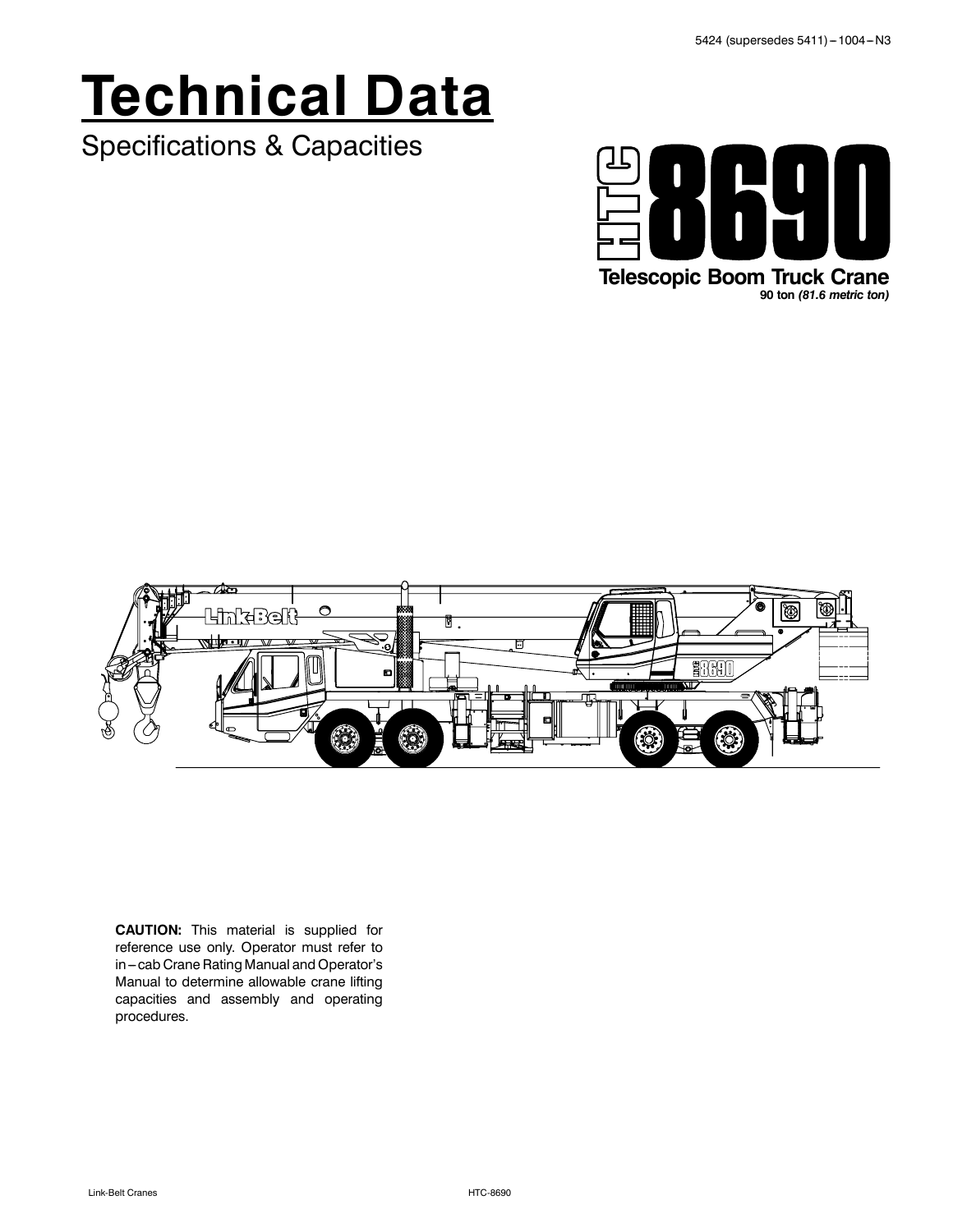5424 (supersedes 5411) - 1004 - N3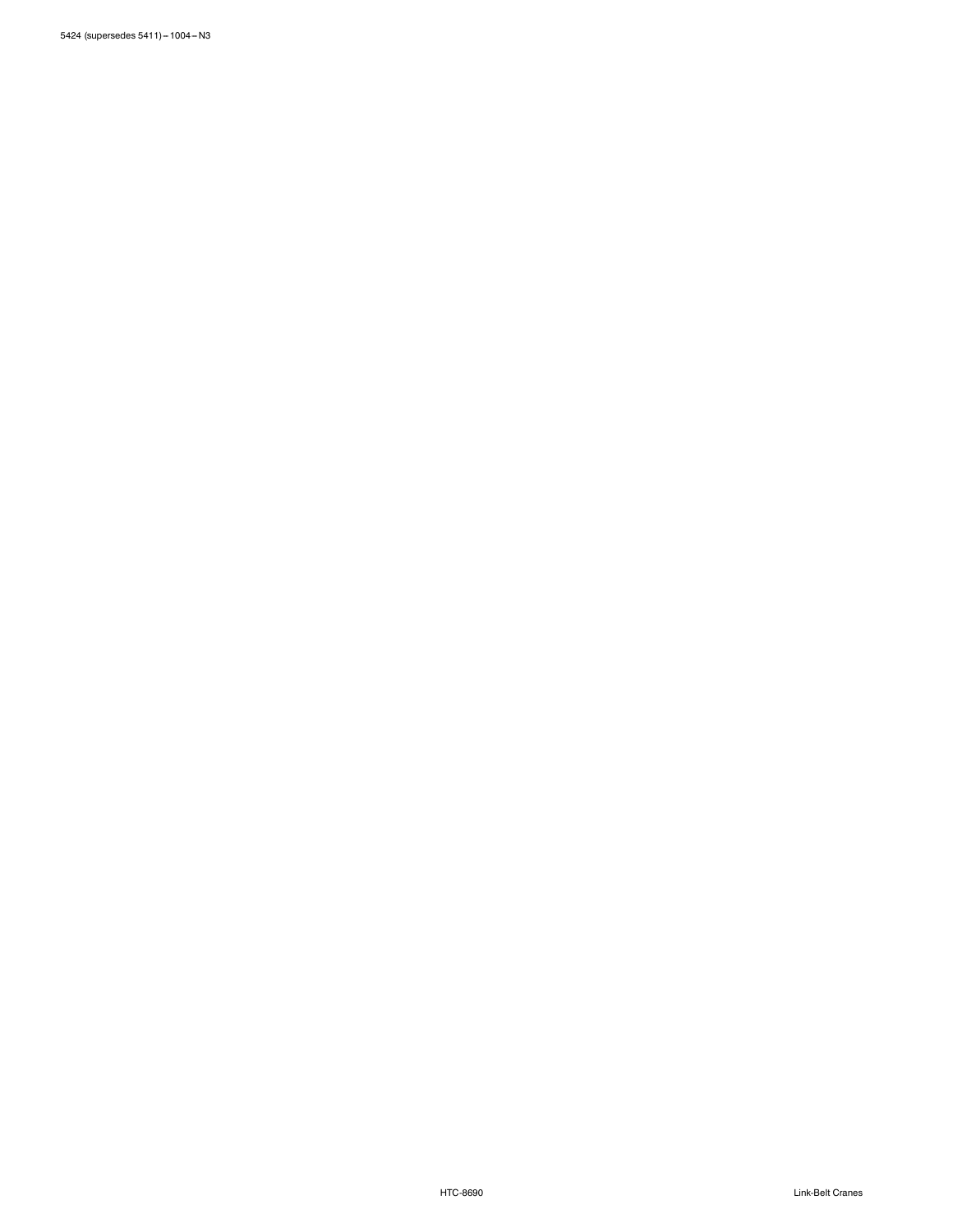# **Table Of Contents**

|                                                                                     | 1              |
|-------------------------------------------------------------------------------------|----------------|
|                                                                                     | 1              |
|                                                                                     |                |
|                                                                                     |                |
|                                                                                     |                |
|                                                                                     |                |
|                                                                                     | 1              |
|                                                                                     |                |
|                                                                                     | 1              |
|                                                                                     | $\overline{c}$ |
|                                                                                     | 2              |
|                                                                                     | $\overline{2}$ |
|                                                                                     | 3              |
|                                                                                     | 3              |
|                                                                                     | 3              |
|                                                                                     |                |
|                                                                                     | 3              |
|                                                                                     | 3              |
|                                                                                     | 5              |
|                                                                                     | 5              |
|                                                                                     | 5              |
|                                                                                     | 5              |
|                                                                                     | 5              |
|                                                                                     | 5              |
|                                                                                     | 5              |
|                                                                                     | 5              |
|                                                                                     | 5              |
|                                                                                     | 5              |
|                                                                                     | 6              |
|                                                                                     | 6              |
|                                                                                     | 6              |
|                                                                                     | 6              |
|                                                                                     | 6              |
|                                                                                     | 7              |
| Axle Loads                                                                          | 8              |
|                                                                                     | 9              |
|                                                                                     | 10             |
|                                                                                     | 11             |
|                                                                                     | 12             |
|                                                                                     | 13             |
| 8,500 lb Counterweight - Fully Extended Outriggers - 360° Rotation                  | 13             |
| 8,500 lb Counterweight - On Tires - Stationary - Boom Centered Over Rear            | 14             |
| 8,500 lb Counterweight - On Tires - Pick & Carry (1 mph) - Boom Centered Over Rear  | 14             |
| 11,500 lb Counterweight - Fully Extended Outriggers - 360° Rotation                 | 15             |
| 11,500 lb Counterweight - On Tires - Stationary - Boom Centered Over Rear           | 16             |
| 11,500 lb Counterweight - On Tires - Pick & Carry (1 mph) - Boom Centered Over Rear | 16             |
|                                                                                     |                |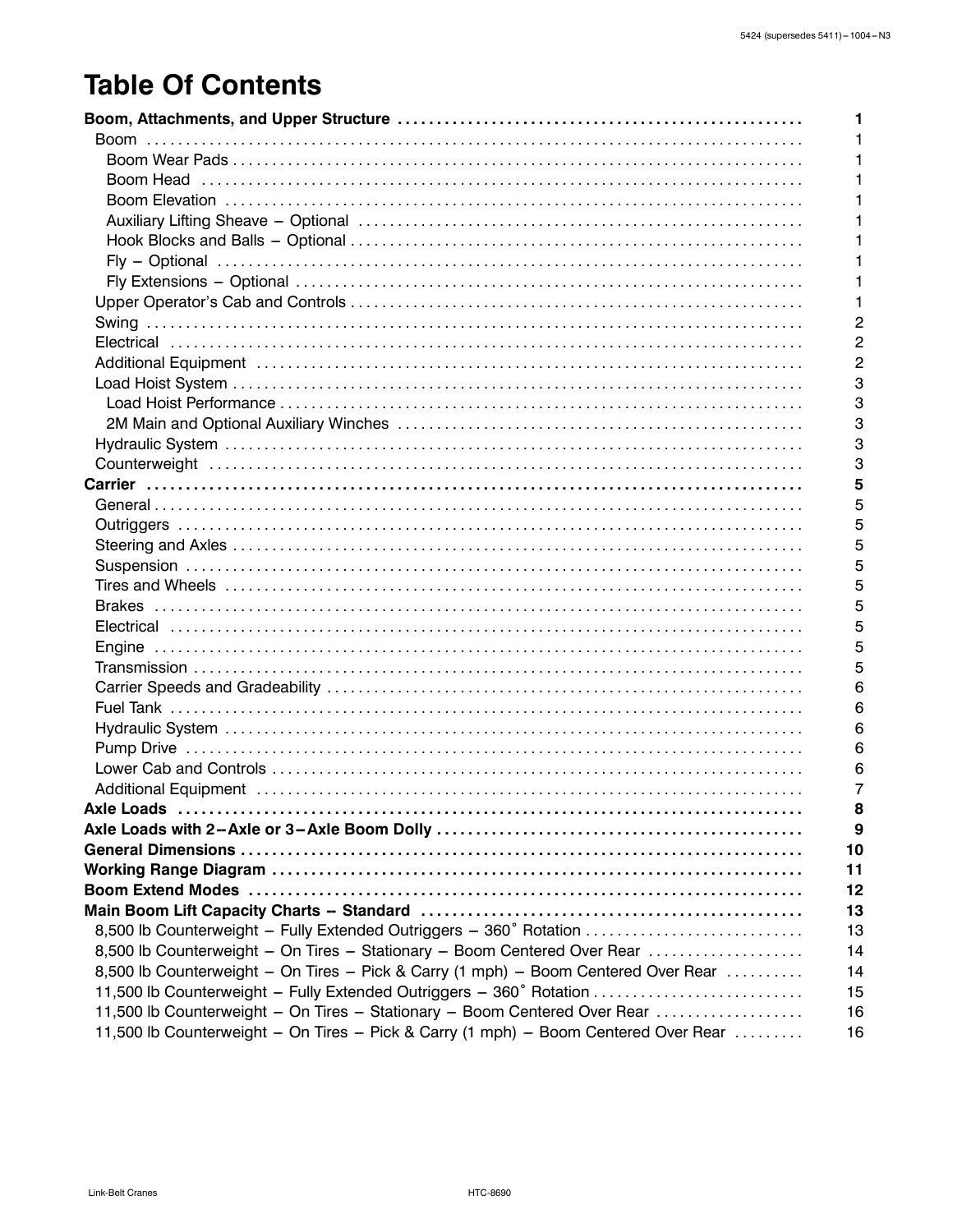|                                                                                       | 17 |
|---------------------------------------------------------------------------------------|----|
| 32,500 lb Counterweight - Fully Extended Outriggers - 360° Rotation                   | 17 |
| 32,500 lb Counterweight - On Tires - Stationary - Boom Centered Over Rear             | 18 |
| 32,500 lb Counterweight - On Tires - Pick & Carry (1 mph) - Boom Centered Over Rear   | 18 |
| 39,500 lb Counterweight - Fully Extended Outriggers - 360° Rotation                   | 19 |
|                                                                                       | 20 |
| 8,500 lb Counterweight - Fully Extended Outriggers - 360° Rotation                    | 20 |
|                                                                                       | 20 |
|                                                                                       | 20 |
|                                                                                       | 21 |
|                                                                                       | 21 |
| 11,500 lb Counterweight - Fully Extended Outriggers - 360° Rotation                   | 22 |
|                                                                                       | 22 |
|                                                                                       | 22 |
|                                                                                       | 23 |
|                                                                                       | 23 |
| 32,500 lb Counterweight - Fully Extended Outriggers - 360° Rotation                   | 24 |
|                                                                                       | 24 |
|                                                                                       | 24 |
|                                                                                       | 25 |
|                                                                                       | 25 |
| 39,500 lb Counterweight - Fully Extended Outriggers - 360° Rotation                   | 26 |
|                                                                                       | 26 |
|                                                                                       | 26 |
|                                                                                       | 27 |
|                                                                                       | 27 |
|                                                                                       | 28 |
| 3856kg Counterweight - Fully Extended Outriggers - 360° Rotation                      | 28 |
| 3 856kg Counterweight - On Tires - Stationary - Boom Centered Over Rear               | 29 |
| 3 856kg Counterweight - On Tires - Pick & Carry (1.6 km/h) - Boom Centered Over Rear  | 29 |
| 5 216kg Counterweight - Fully Extended Outriggers - 360° Rotation                     | 30 |
| 5 216kg Counterweight - On Tires - Stationary - Boom Centered Over Rear               | 31 |
| 5 216kg Counterweight - On Tires - Pick & Carry (1.6 km/h) - Boom Centered Over Rear  | 31 |
| 14 742kg Counterweight - Fully Extended Outriggers - 360° Rotation                    | 32 |
| 14 742kg Counterweight - On Tires - Stationary - Boom Centered Over Rear              | 33 |
| 14 742kg Counterweight - On Tires - Pick & Carry (1.6 km/h) - Boom Centered Over Rear | 33 |
| 17 917kg Counterweight - Fully Extended Outriggers - 360° Rotation                    | 34 |
|                                                                                       | 35 |
| 3 856kg Counterweight - Fully Extended Outriggers - 360° Rotation                     | 35 |
|                                                                                       | 35 |
|                                                                                       | 35 |
|                                                                                       | 35 |
|                                                                                       | 35 |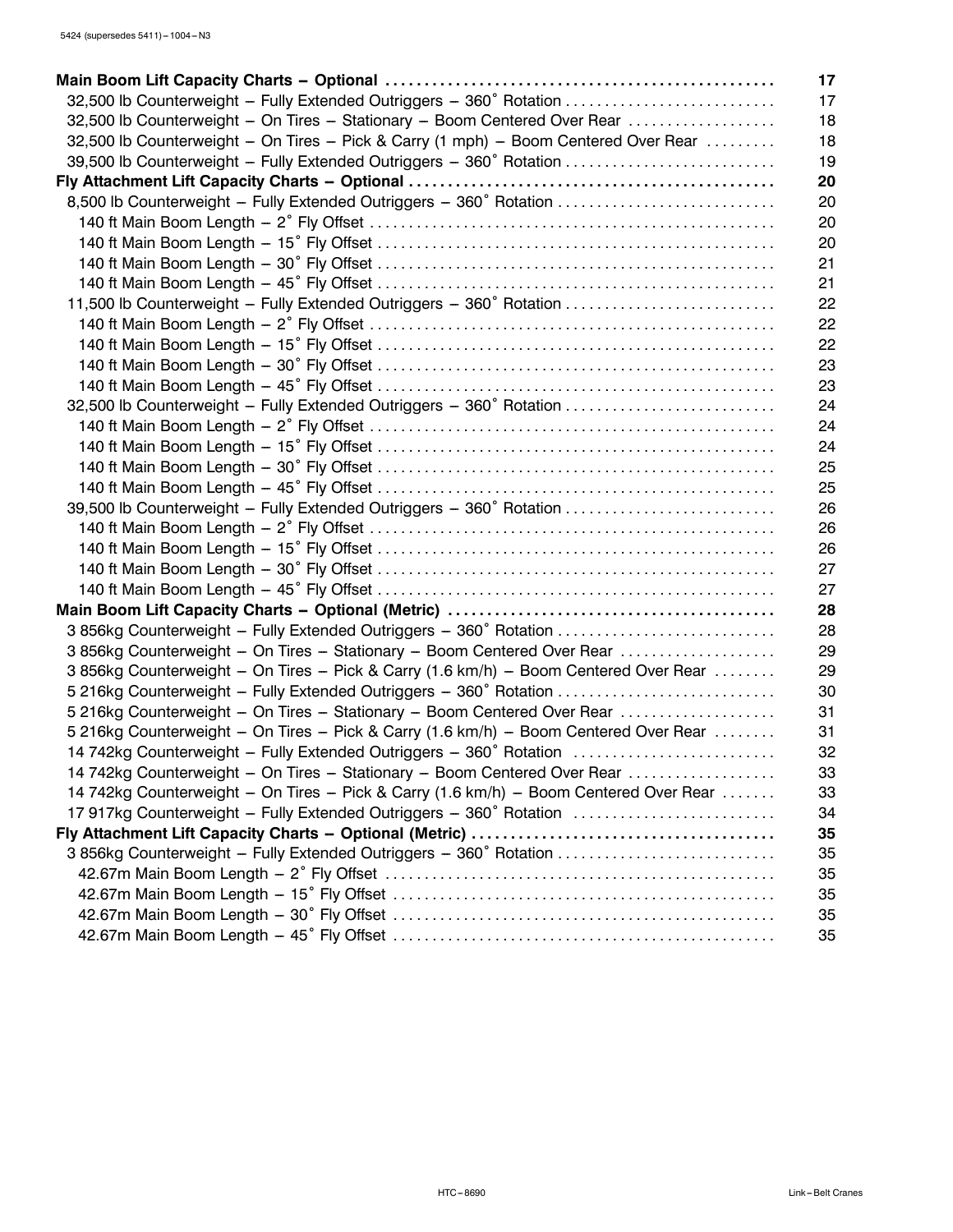| 5 216kg Counterweight - Fully Extended Outriggers - 360° Rotation  | 36 |
|--------------------------------------------------------------------|----|
|                                                                    | 36 |
|                                                                    | 36 |
|                                                                    | 36 |
|                                                                    | 36 |
| 14 742kg Counterweight - Fully Extended Outriggers - 360° Rotation | 37 |
|                                                                    | 37 |
|                                                                    | 37 |
|                                                                    | 38 |
|                                                                    | 38 |
| 17 917kg Counterweight - Fully Extended Outriggers - 360° Rotation | 39 |
|                                                                    | 39 |
|                                                                    | 39 |
|                                                                    | 40 |
|                                                                    | 40 |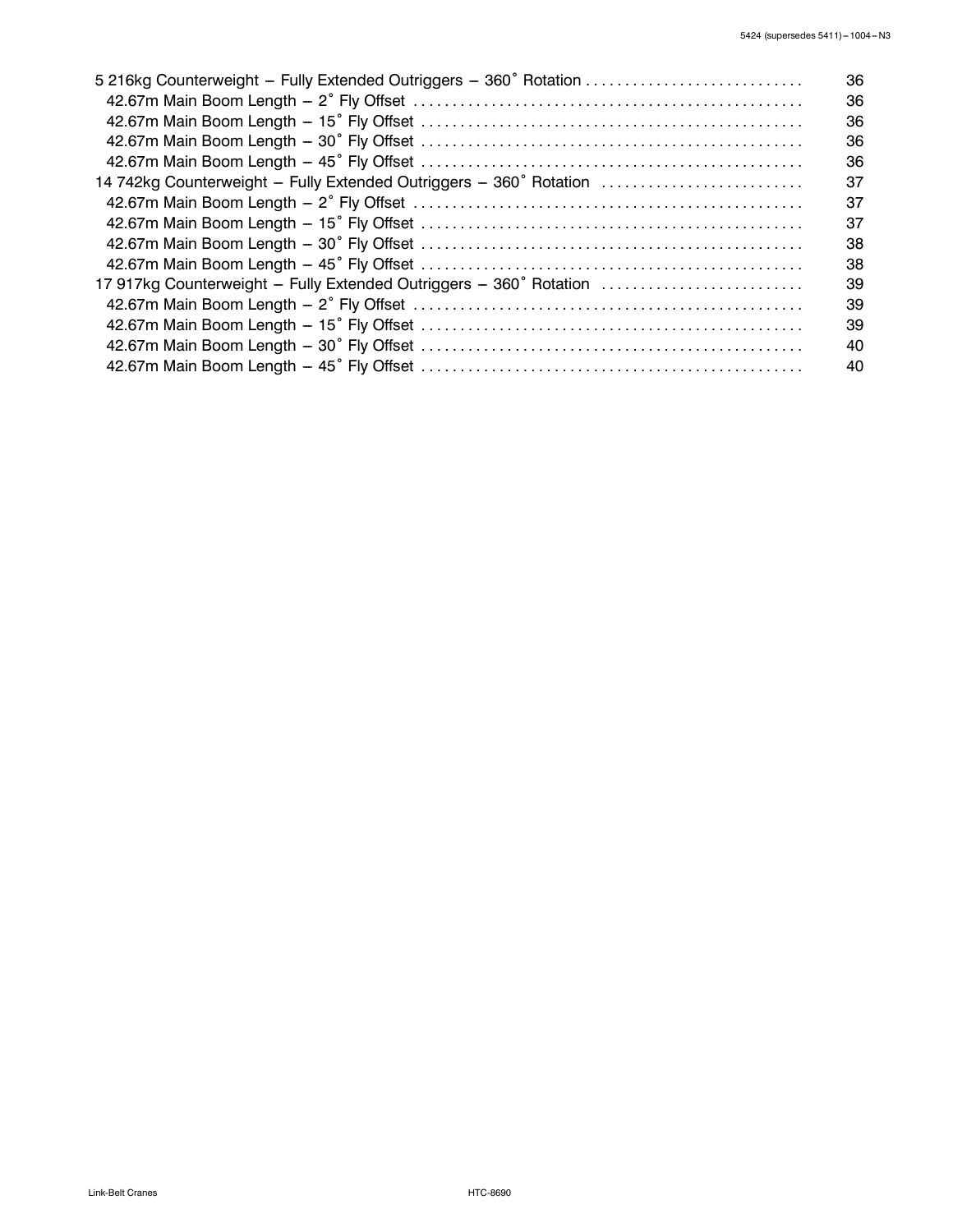This Page Intentionally Blank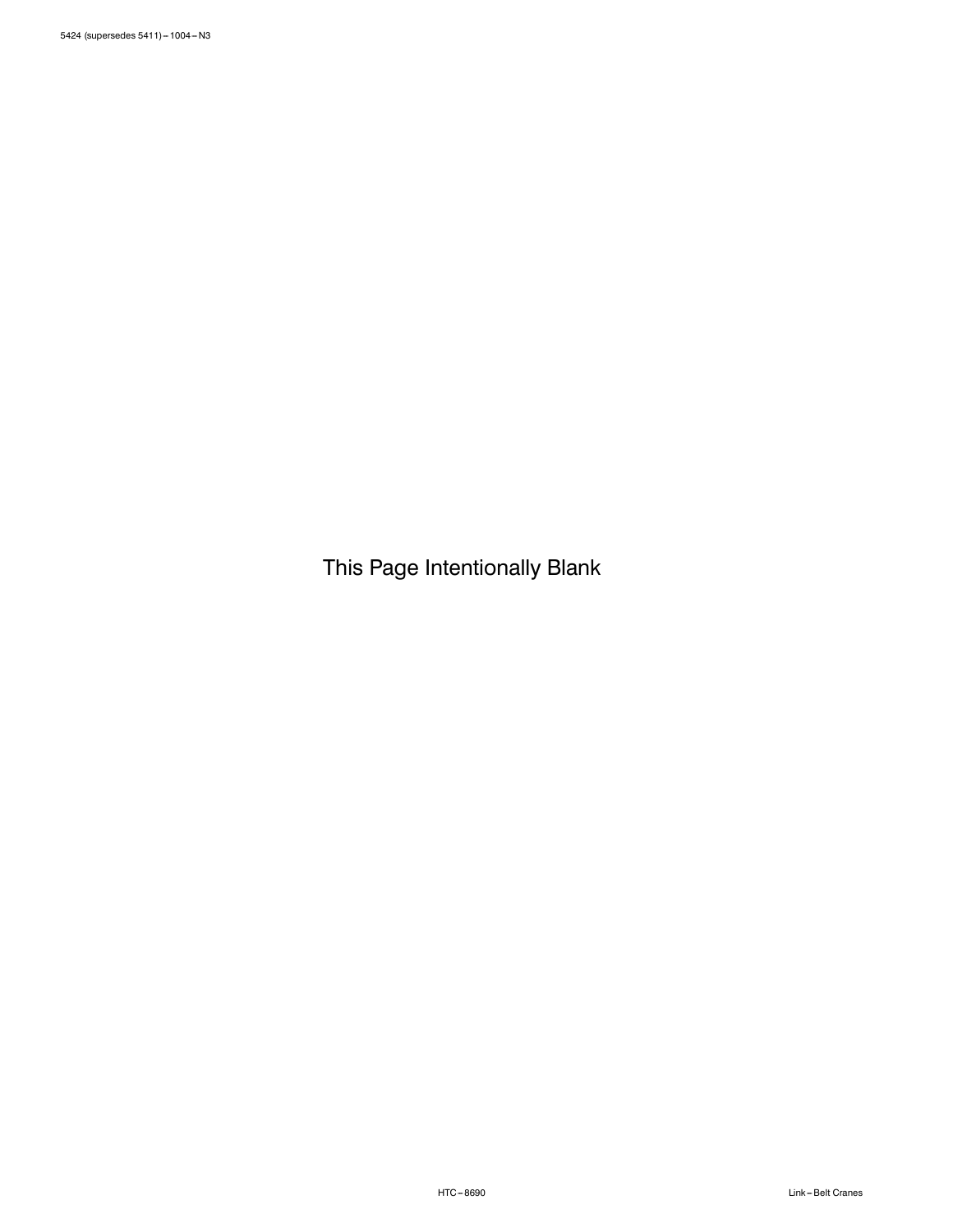# **Boom, Attachments, and Upper Structure**

### J **Boom**

**Design** -- Five section, formed construction of extra high tensile steel consisting of one base section and four telescoping sections. The two plate design of each section has multiple longitudinal bends for superior strength. Each telescoping section extends independently by means of one double-acting, single stage hydraulic cylinder with integrated holding valves.

#### **Boom**

- $\cdot$  38 140 ft (11.6 42.7m) five section boom
- Integral boom dolly connection
- Five boom extend modes (EM1 through EM5), controlled from the operator's cab, provide superior capacities by varying the extension of the telescoping sections:
	- EM1 extends to 140.0 ft (42.7*m*)
	- EM2 extends to 127.3 ft (38.8m)
	- EM3 extends to 115.8 ft (35.3m)
	- EM4 extends to 102.0 ft (31.1m)
	- EM5 extends to 76.5 ft (23.3m)
- Mechanical boom angle indicator
- Maximum tip height for each extend mode is:
	- EM1 is 148 ft (45.1m)
	- EM2 is 135 ft (41.1m)
	- EM3 is 124 ft (37.8m)
	- EM4 is 110 ft (33.5m)
	- EM5 is 84 ft (25.6m)

#### **Boom Wear Pads**

- Wear pads with Teflon inserts that self-lubricate the boom sections
- Bottom wear pads are universal for all boom sections
- Top wear pads are universal for all boom sections

### **Boom Head**

- Five 16.5 in (41.9cm) root diameter nylon sheaves to handle up to ten parts of line
- Easily removable wire rope guards
- Rope dead end lugs on each side of the boom head
- Boom head is designed for quick-reeve of the hook block

### **Boom Elevation**

- One double acting hydraulic cylinder with integral holding valve
- $\bullet$  Boom elevation:  $-3°$  to 80°

### **Auxiliary Lifting Sheave - Optional**

- Single 16.5 in (41.9m) root diameter nylon sheave
- Easily removable wire rope quards
- Does not affect erection of the fly or use of the main head sheaves

### **Hook Blocks and Balls - Optional**

- 40 ton (36.3mt) 4 sheave quick-reeve hook block with safety latch
- 60 ton (54.4mt) 4 sheave quick-reeve hook block with safety latch
- 90 ton (81.6mt) 6 sheave quick-reeve hook block with safety latch
- 8.5 ton (7.7mt) swivel and non-swivel hook balls with safety latch

### **Fly - Optional**

- 35 ft (10.7m) one piece lattice fly, stowable, offsettable to 2˚, 15˚, 30˚, and 45˚. Maximum tip height is 182 ft (*55.5m*).
- $\cdot$  35 ft -58 ft (10.7 17.7m) two piece bi -fold lattice fly, stowable, offsettable to 2˚, 15˚, 30˚, and 45˚. Maximum tip height is 205 ft (*62.5m*).

### **Fly Extensions - Optional**

- One 16 ft (4.9m) lattice extension, equipped with two 16.5 in (*41.9cm*) root diameter nylon sheaves, to be mounted between the boom head and fly options. Maximum tip height is 221 ft (*67.4m*).
- Two 16 ft (4.9m) lattice extensions, one equipped with two 16.5 in (*41.9cm*) root diameter nylon sheaves, to be mounted between the boom head and fly options. Maximum tip height is 237 ft (*72.2m*). Minimum of 14,500 lb (*6 577.1kg*) of counterweight required.

### ■ Upper Operator's Cab and Controls

**Environmental Cab** - Fully enclosed, one person cab of galvaneal steel structure with acoustical insulation. Equipped with:

- Tinted and tempered glass windows
- Extra-large fixed front window with windshield wiper and washer
- Swing up roof window with windshield wiper
- Sliding left side door with large fixed window
- Sliding rear and right side windows for ventilation
- Six way adjustable, cushioned seat with seat belt and storage compartment
- Engine dependent warm-water heater with air ducts for front windshield defroster and cab floor
- Defroster fan for the front window
- Bubble level
- Circulating fan
- Adjustable sun visor
- Dome light
- Cup holder
- Fire extinguisher
- Left side viewing mirror
- Pull-out cabwalk
- Two position travel swing lock

**Air Conditioning - Optional** - Integral with cab heating system utilizing the same ventilation outlets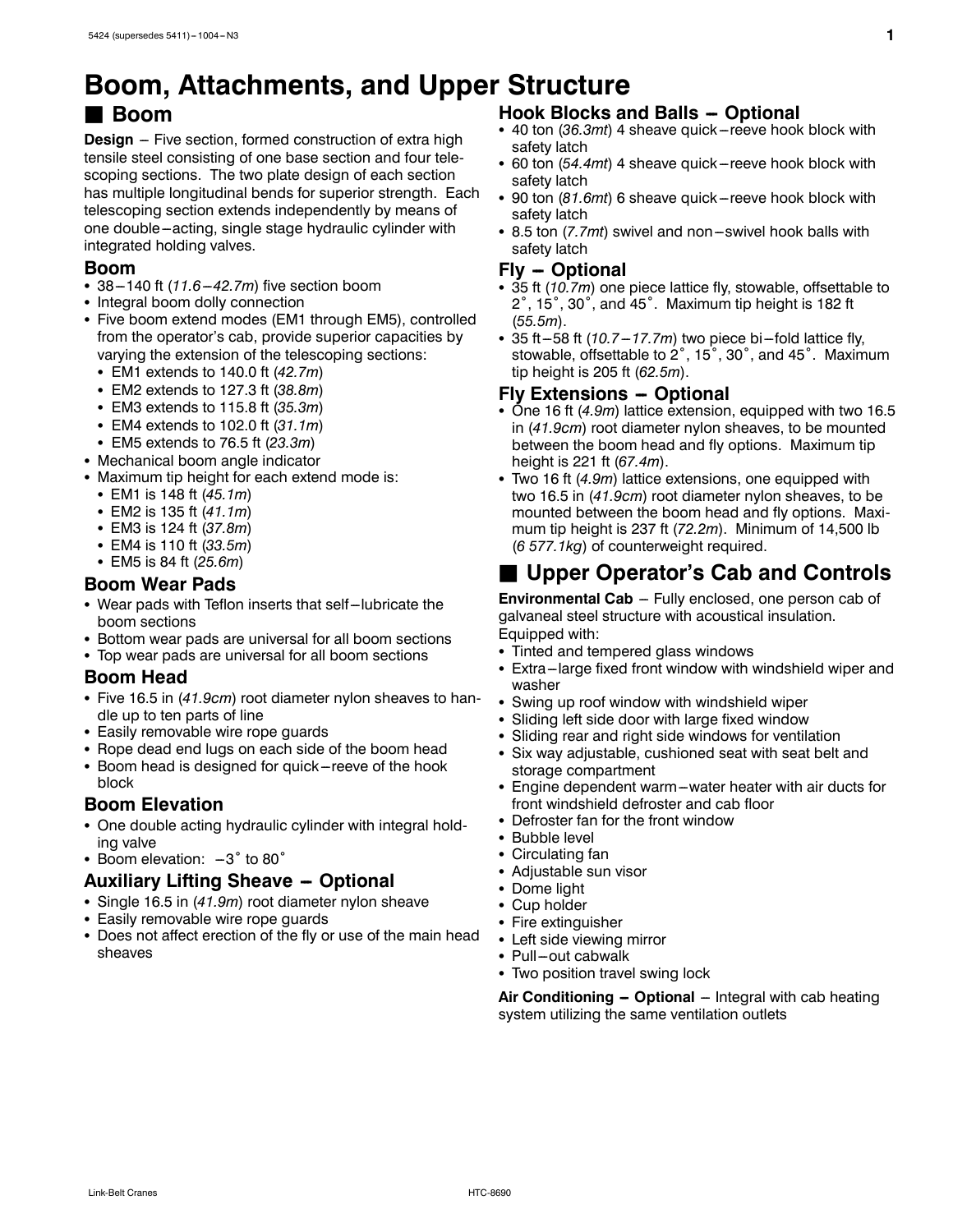**Controls** - Two dual axis hydraulic joystick controllers or optional single axis hydraulic controllers for:

- Swina
- Boom hoist
- Main rear winch
- $\bullet$  Auxiliary front winch  $-$  optional
- Drum rotation indication
- Drum rotation indicator activation switch
- Winch high/low speed and disable switch(es)
- Third wrap selector switch  $-$  optional
- Counterweight handling switch
- Telescopic override switches
- Warning horn button

#### **Right Front Console - Controls and indicators for:**

- Engine ignition Heating controls
- Engine throttle lock Console dimmer switch
- S Pump enable S Bubble level
- Function disable 12 volt power connection
- Swing park brake  $\bullet$  Air conditioning  $-$  optional
	-
- Front windshield wiper Boom floodlight -- optional
- 
- and washer **Conservant Conservant Conservant** Point Point Conservation Conservation Conservation Conservation Co • Cab floodlights light --- optional
- Warning horn

**Outrigger Controls** -- Hand held control box with umbilical cord gives the operator the freedom to view operation while

#### **Foot Controls**

• Boom telescope

setting the outriggers.

- Swing brake
- Engine throttle

**Cab Instrumentation** -- Ergonomically positioned, analog instrumentation for crane operation including:

- Check and stop engine indicators
- Engine coolant temperature with warning indicator
- Hydraulic oil temperature with warning indicator
- Low air pressure warning indicator
- Fuel level with warning indicator
- Tachometer

**Rated Capacity Limiter** - Microguard 540 color graphic audio-visual warning system integrated into the dash with anti-two block and function limiter. Operating data available includes:

- Crane configuration
- Boom length and angle
- Boom head height
- Allowed load and % of allowed load
- Boom angle
- Radius of load
- Maximum radius
- Actual load
- Counterweight removal
- Operator settable alarms (include):
	- Maximum and minimum boom angles
	- Maximum and minimum tip height
	- Maximum boom length
	- Left/right swing positions
	- Operator defined area (imaginary plane)

**Integrated Third Wrap Indicator - Optional -- Micro**guard color display visually and audibly warns the operator when the wire rope is on the first/bottom layer and when the wire rope is down to the last three wraps.

**Internal RCL Light Bar - Optional** -- Visually informs the operator when crane is approaching maximum load capacity with a series of green, yellow, and red lights.

**External RCL Light Bar - Optional** -- Visually informs the ground crew when crane is approaching maximum load capacity with a series of green, yellow, and red lights.

### **■ Swing**

**Motor/Planetary** -- Bi--directional hydraulic swing motor mounted to a planetary reducer for 360˚ continuous smooth swing at 1.7 rpm.

**Swing Park Brake** - 360°, electric over hydraulic, (spring applied/hydraulic released) multi-disc brake mounted on the speed reducer. Operated by a switch from the operator's cab.

**Swing Brake** - 360°, foot operated, hydraulic applied disc brake mounted to the speed reducer.

**Swing Lock** -- Two--position swing lock (boom over front or rear) operated from the operator's cab.

**360° Positive Swing Lock - Optional** -- Meets New York City requirement.

### **Electrical**

**Swing Alarm** - Audio warning device signals when the upper is swinging.

#### **Lights**

- Two working lights on front of the cab
- $\bullet$  One rotating amber beacon on top of the cab  $-$  optional
- $\bullet$  One amber strobe beacon on top of the cab  $-$  optional
- $\bullet$  Boom floodlight  $-$  optional

### **Additional Equipment**

• Left side aluminum storage box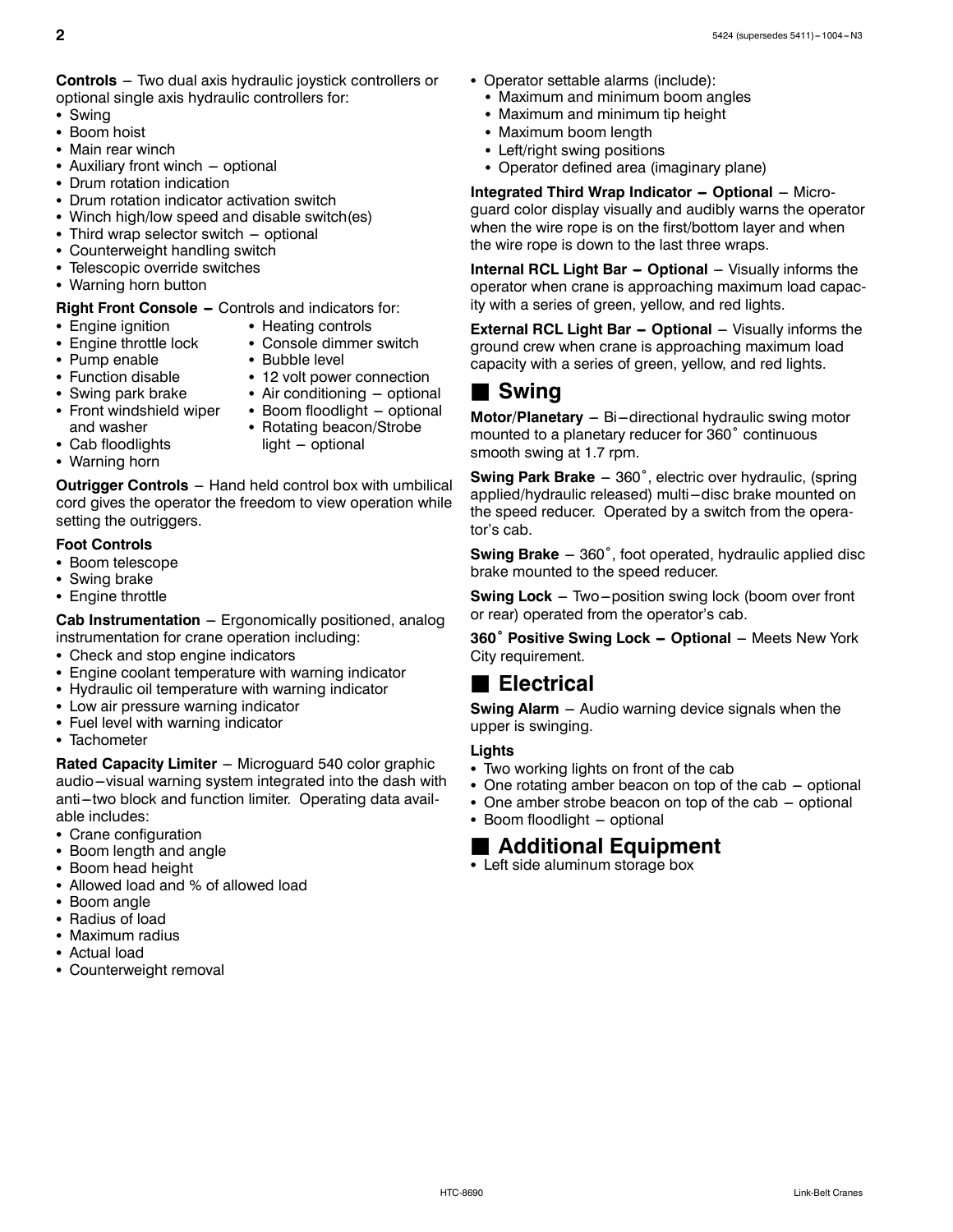### ■ Load Hoist System **Load Hoist Performance**

| Main (Rear) and Auxiliary (Front) Winches - 3/4 in (19mm) Rope |                                        |          |     |        |       |                                                       |                                                        |                                                        |      |        |        |  |
|----------------------------------------------------------------|----------------------------------------|----------|-----|--------|-------|-------------------------------------------------------|--------------------------------------------------------|--------------------------------------------------------|------|--------|--------|--|
|                                                                | Normal Line Speed<br>Maximum Line Pull |          |     |        |       |                                                       | <b>High Line Speed</b>                                 |                                                        |      | Total  |        |  |
| Layer                                                          | lb                                     | kg       |     | ft/min | m/min | ft/min<br>m/min                                       |                                                        |                                                        | m    | π      | m      |  |
|                                                                | 16.880                                 | 7 656.6  |     | 179    | 54.6  | 356                                                   | 108.5                                                  | 114                                                    | 34.7 | 114    | 34.7   |  |
| $\overline{2}$                                                 | 15.519                                 | 7 039.3  |     | 195    | 59.4  | 387                                                   | 118.0                                                  | 124                                                    | 37.8 | 238    | 72.5   |  |
| 3                                                              | 14.362                                 | 6514.5   |     | 211    | 64.3  | 418                                                   | 127.4                                                  | 134                                                    | 40.8 | 372    | 113.4  |  |
| $\overline{4}$                                                 | 13.365                                 | 6 062.3  |     | 226    | 68.9  | 449                                                   | 136.9                                                  | 144                                                    | 43.9 | 516    | 157.3  |  |
| 5                                                              | 12.497                                 | 5 668.5  |     | 242    | 73.8  | 480                                                   | 146.3                                                  | 154                                                    | 46.9 | 670    | 204.2  |  |
| <b>Diameter</b><br><b>Wire Rope Application</b>                |                                        |          |     |        |       |                                                       |                                                        | Maximum<br><b>Permissible Load</b>                     |      |        |        |  |
|                                                                |                                        |          | in  | mm     |       |                                                       |                                                        | lb                                                     | kg   |        |        |  |
|                                                                |                                        | Standard | 3/4 | 19     |       |                                                       | 18x19 rotation resistant - right regular lay (Type RB) |                                                        |      | 12.920 | 5860.5 |  |
| Main (Rear) Winch                                              |                                        | Optional | 3/4 | 19     |       | 36x7 rotation resistant - right regular lay (Type ZB) |                                                        |                                                        |      |        | 7076.2 |  |
|                                                                |                                        | Standard | 3/4 | 19     |       |                                                       |                                                        | 18x19 rotation resistant - right regular lay (Type RB) |      | 12,920 | 5860.5 |  |
| Auxiliary (Front) Winch                                        |                                        | Optional | 3/4 | 19     |       |                                                       | 36x7 rotation resistant - right regular lay (Type ZB)  |                                                        |      | 15.600 | 7076.2 |  |

#### **2M Main and Optional Auxiliary Winches**

- Axial piston, full and half displacement (2-speed) motors driven through planetary reduction unit for positive control under all load conditions.
- Grooved lagging
- Power up/down mode of operation
- $\bullet$  Hoist drum cable follower  $-$  optional
- Drum rotation indicator
- Drum diameter: 16 in (40.6cm)
- Rope length:
	- Main: 730 ft (222.5m)
	- S Auxiliary: 600 ft (*182.9m*) or 730 ft (*222.5m*)
- Maximum rope storage: 834 ft (254.2m)
- Terminator style socket and wedge

### J **Hydraulic System**

All circuits of the hydraulic system are pressure compensated.

**Counterbalance Valves** -- All hoist motors, boom extend cylinders, and boom hoist cylinders are equipped with counterbalance valves to provide load lowering and to prevent accidental load drop if hydraulic power is suddenly reduced.

**Hydraulic Oil Coolers** - Two carrier mounted coolers remove heat from the hydraulic oil. One is integral to the engine radiator/charge air cooler and the other is mounted in left side access ladder.

**Boom Hoist Float Valves (Optional)** -- For transporting the boom over the rear of the crane with a boom dolly. Allows hydraulic oil within the boom hoist cylinder to flow between piston side and case side, allowing the boom to float while on the boom dolly.

**Swing Brake Release** - For transporting the boom over the rear of the crane with a boom dolly. Holds the 360º swing park brake in the released position allowing free rotation of the upper structure.

### ■ Counterweight

**Standard** - Total of 11,500 lb (5 216kg) of total counterweight consisting of three, hydraulically removable counterweights. Assembled and disassembled by hydraulic cylinders controlled from the operator's cab with capacities for:

- 0 lb (Okg) counterweight
- 2,500 lb (1 134.0kg) counterweight
- S 5,500 lb (*2 494.8kg*) counterweight
- S 8,500 lb (*3 855.5kg*) counterweight
- 11,500 lb (5 216.3kg) counterweight

**Optional** -- 15,000 lb (6 803.9kg) in addition to standard counterweight for a total of 26,500 lb (*12 020.2kg*) with additional capacities for:

- 14,500 lb (6 577.1kg) counterweight
- 20,500 lb (9 298.6kg) counterweight
- 26,500 lb (12 020.2kg) counterweight

**Optional** - 21,000 lb (9 525.4kg) in addition to standard counterweight for a total of 32,500 lb (*14 741.8kg*) with additional capacities for:

- $\cdot$  14,500 lb (6 577.1kg) counterweight
- S 20,500 lb (*9 298.6kg*) counterweight
- $\cdot$  26,500 lb (12 020.2kg) counterweight
- S 29,500 lb (*13 381.0kg*) counterweight
- S 32,500 lb (*14 741.8kg*) counterweight

**Optional**  $-28,000$  lb (12 700.6kg) in addition to standard counterweight for a total of 39,500 lb (*17 916.9kg*) with additional capacities for:

- 14,500 lb (6 577.1kg) counterweight
- 20,500 lb (9 298.6kg) counterweight
- 26,500 lb (12 020.2kg) counterweight
- S 29,500 lb (*13 381.0kg*) counterweight
- S 32,500 lb (*14 741.8kg*) counterweight
- S 39,500 lb (*17 916.9kg*) counterweight\*

Low speed jobsite travel is offered for these optional counterweight configurations and a boom dolly or boom trailer may be required for on-highway travel.

\* Overall width of the crane increases to 11 ft (*3.4m*) for this counterweight configuration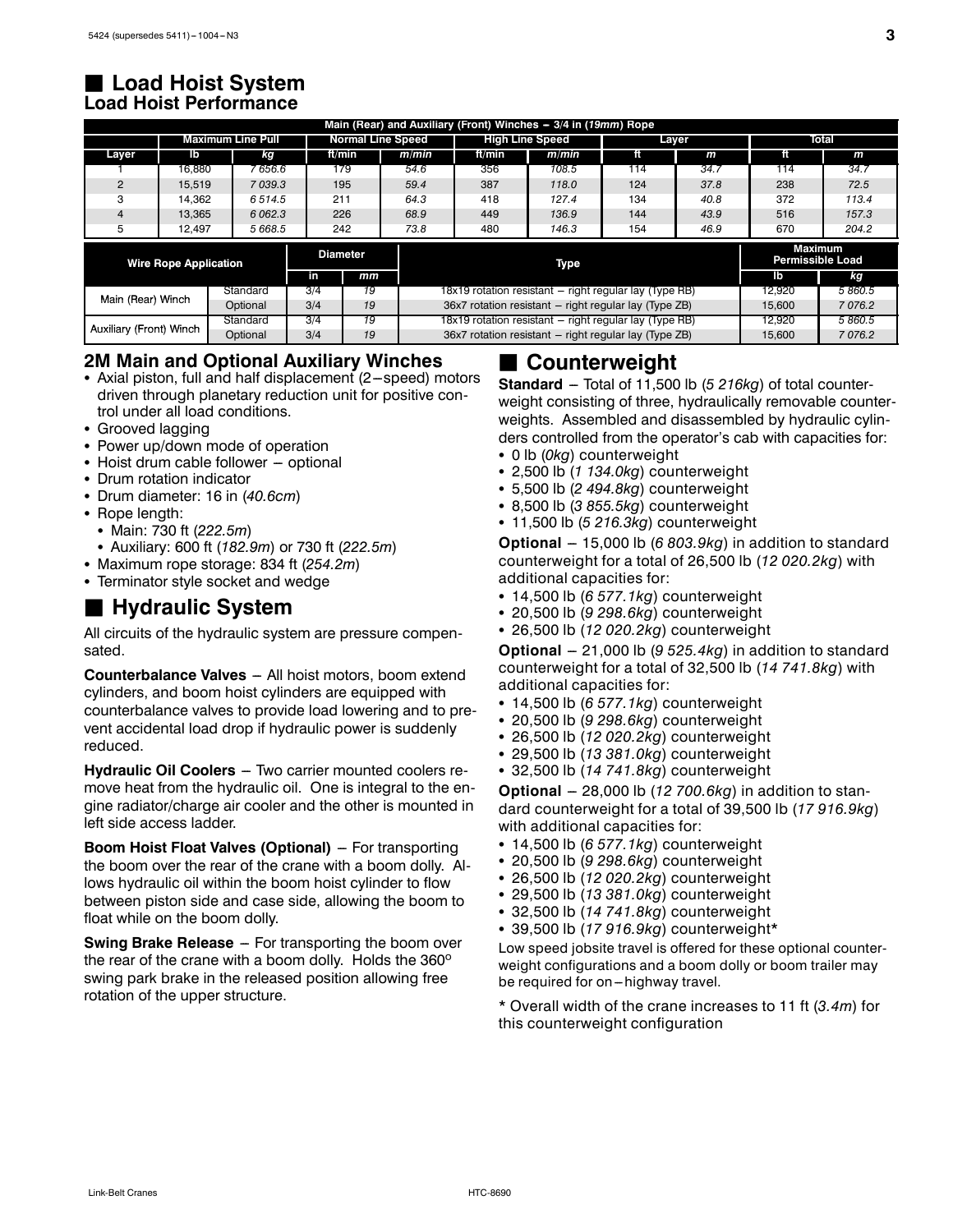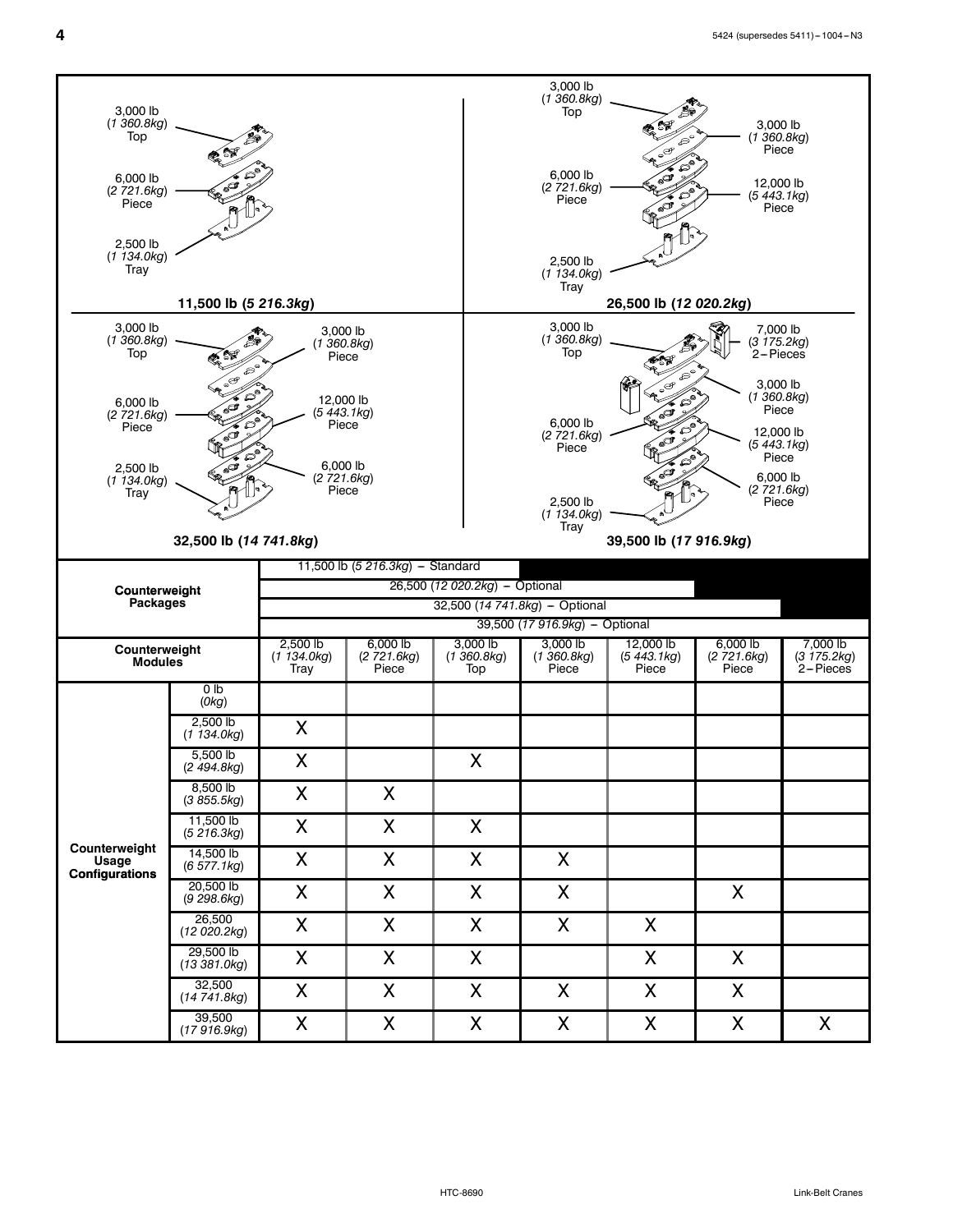# **Carrier**

#### J **General**  $\bullet$  8 ft 6 in (2.6 m) wide

- 23 ft 10 in (7.26m) wheelbase (centerline of first axle to centerline of fourth axle)
- Frame -- Box-type, torsion resistant, welded construction made of high tensile steel. Equipped with front and rear towing and tie-down lugs, tow connections, and access ladders.

### **N** Outriggers

**Boxes** - Two double box, front and rear welded to the carrier frame

**Beams and Jacks** -- Four dual stage beams with Confined Area Lifting Capacities (CALC) provide selectable outrigger extensions of full, intermediate, and retracted positions. Jacks with integral check valves, hydraulically controlled from the operator's cab and on both sides of carrier. A fifth front bumper outrigger with integral check valves is hydraulically controlled from the operator's cab and at the front bumper of carrier.

**Pontoons** -- Four lightweight, stow'n go, 23.5" x 27.25" (*59.7 x 69.2cm*) hexagonal steel pontoons with a contact area of 485 in<sup>2</sup> (*3 129cm2*) can be stored for road travel in either the storage racks on the carrier or under the outrigger boxes.

**Main Jack Reaction** -- 106,000 lb (48 080.8kg) force and 217 psi (*1 496.2kPa*) ground bearing pressure

### **■ Steering and Axles**

- Sheppard full integral master gear/slave gear steering system provides hydraulic assisted steering with mechanical link between steering wheel and wheels
- Drive  $-8 \times 4$  for on/off-highway travel
- Axle 1 & 2 Tandem steered, non-driven
- $\bullet$  Axle 3 & 4  $-$  Tandem non  $-$  steered, driven with reduction: 5.38 to 1
- Inter-Axle Differential Lock Traction adding device that locks axle 3 with axle 4. Operated by a switch from the carrier cab.

### **Suspension**

**Front** -- Raydan Air Link walking beam air suspension

- **Rear** -- Raydan Air Link walking beam air suspension
- Axle Lift System Optional -- Improves rear tire ground clearance when the crane is up on outriggers. The rear tandem axles are raised and lowered with a switch in the carrier cab. The axle lift system can be controlled with a switch on both sides of the carrier.

### ■ Tires and Wheels

**Front** - Four (single) 445/65R22.5 tires on aluminum disc wheels

**Rear** -- Eight (dual) 12R22.5 tires on aluminum disc wheels • Spare tires and wheels -- optional

 $\bullet$  Tire inflation kit  $-$  optional

### **■ Brakes**

**Service** -- Full air anti -- lock (ABS) brakes on all wheel ends. Dual circuit compressed air system with air dryer.

**Parking/Emergency** -- Spring loaded type, acting on 3rd and 4th axles automatically apply when air pressure drops below 40 psi (*275.8kPa*) in both circuits.

### $\blacksquare$  Electrical

**Battery** - Three batteries provide 12 volt starting and operation

#### **Lights**

- Front lighting includes two main headlights, two high beam lights, two parking/directional indicators, and three cab marker lights.
- Side lighting includes three parking/directional indicators per side.
- Rear lighting includes two parking/directional indicators, two parking/brake lights, two reverse lights, three marker lights, and a license plate light.
- Other equipment includes hazard/warning system, cab light, instrument panel light, and signal horn.
- One amber strobe beacon on top of the cab optional
- Daytime running lights  $-$  optional

### **■ Engine**

| <b>Specification</b>                       | <b>Detroit Diesel Series 60</b>                    |
|--------------------------------------------|----------------------------------------------------|
| Numbers of cylinders                       | 6                                                  |
| Cycle                                      | 4                                                  |
| Bore and Stroke: inch (mm)                 | 5.12 x 6.30 (130x160)                              |
| Piston Displacement: in <sup>3</sup> $(L)$ | 778 (12.7)                                         |
| Max. Brake Horsepower: hp (kW)             | 445 (331.8) @ 1,800 rpm<br>430 (320.7) @ 2,100 rpm |
| Peak Torque: ft $ b \rangle$ (J)           | 1,450 (1 966.1) @ 1,200 rpm                        |
| Alternator: volts - amps                   | $12 - 130$                                         |
| Crankcase Capacity: qt (L)                 | 32(30.3)                                           |
| Cruise control                             |                                                    |

• Cruise control

- Three-stage engine compression brake
- Thermostatically controlled, hydraulically driven radiator fan
- 120 volt engine block heater
- Ether injection system  $-$  optional

### $\blacksquare$  **Transmission**

Automated - ZF AS-TRONIC (no clutch pedal) manual transmission with 12 forward gears and 2 reverse gears.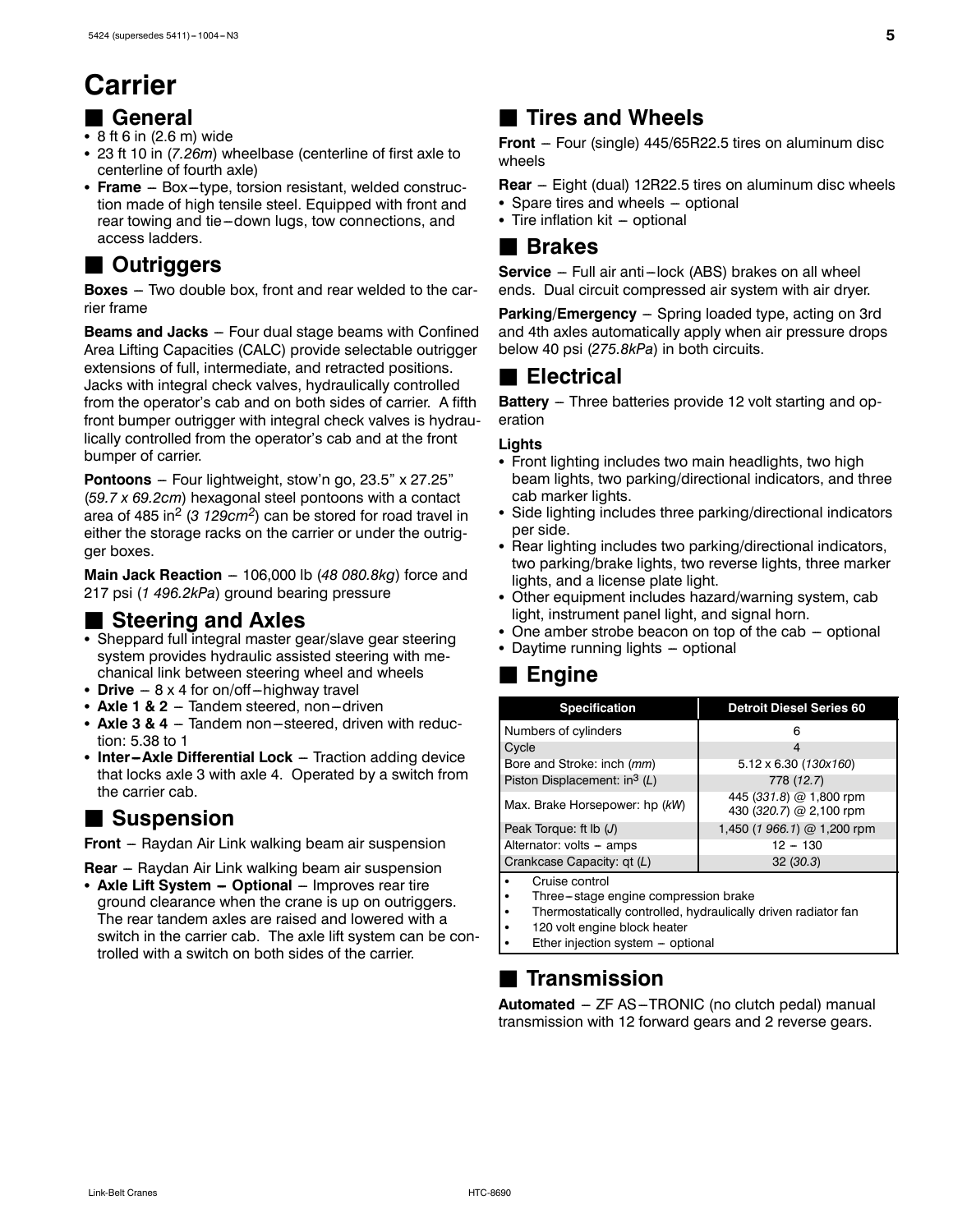### J **Carrier Speeds and Gradeability**

| <b>ZF Astronic</b>                                        |        |      | <b>Governed Speed</b> | Gradeability<br>(@ Peak Torque<br>Except Creep @ Idle) |  |  |
|-----------------------------------------------------------|--------|------|-----------------------|--------------------------------------------------------|--|--|
| Gear                                                      | Ratio  | mph  | km/h                  | % Grade                                                |  |  |
| 12 <sub>th</sub>                                          | 0.778  | 62.3 | 100.3                 | 2.1                                                    |  |  |
| 11th                                                      | 1.000  | 48.5 | 78.1                  | 3.1                                                    |  |  |
| 10th                                                      | 1.267  | 38.3 | 61.6                  | 4.2                                                    |  |  |
| 9th                                                       | 1.629  | 29.8 | 48.0                  | 5.8                                                    |  |  |
| 8th                                                       | 2.101  | 23.1 | 37.2                  | 7.8                                                    |  |  |
| 7th                                                       | 2.700  | 18.0 | 29.0                  | 10.2                                                   |  |  |
| 6th                                                       | 3.552  | 13.7 | 22.0                  | 13.7                                                   |  |  |
| 5th                                                       | 4.565  | 10.6 | 17.1                  | 17.8                                                   |  |  |
| 4th                                                       | 5.784  | 8.4  | 13.5                  | 22.8                                                   |  |  |
| 3rd                                                       | 7.435  | 6.5  | 10.5                  | 29.5                                                   |  |  |
| 2nd                                                       | 9.590  | 5.1  | 8.2                   | 38.2                                                   |  |  |
| 1st                                                       | 12.326 | 3.9  | 6.3                   | 49.3                                                   |  |  |
| Reverse (Low)                                             | 11.413 | 4.3  | 6.9                   | 45.6                                                   |  |  |
| Reverse (High)                                            | 8.880  | 5.5  | 8.9                   | 35.3                                                   |  |  |
| 1st @ 700 rpm                                             | 12.326 | 1.3  | 2.1                   | 20.9                                                   |  |  |
| Rev. (Low) @ 700 rpm                                      | 11.413 | 1.4  | 2.3                   | 19.3                                                   |  |  |
| Rev. (High) @ 700 rpm                                     | 8.880  | 1.8  | 2.9                   | 14.9                                                   |  |  |
| Based on a gross vehicle weight of 95,000 lb (43 091.3kg) |        |      |                       |                                                        |  |  |

### **Fuel Tank**

One 100 gal (*378.5L*) capacity tank

### **Hydraulic System**

#### **Main Pumps**

- Three fixed displacement gear pumps with automatic disconnect for the main and auxiliary winches, swing, boom hoist, control circuit, and telescope for use when pick & carry switch is in travel mode.
- One fixed displacement gear pump for steering and the front bumper outrigger
- Two fixed displacement gear pumps for engine cooling fan and main outriggers. These pumps also provide flow to the winches and boom hoist for "pick & carry" mode. Operated by a switch in the carrier cab.
- Combined pump capacity of 188 gpm (711.7Lpm)

**Hydraulic Reservoir** -- 144 gal (545.1L) capacity equipped with sight level gauge. Diffusers built in for deaeration.

**Filtration** -- One 10 micron, full flow, return line filter. All oil is filtered prior to return to reservoir. Accessible for easy filter replacement.

### **Pump Drive**

All functions are hydraulically powered allowing positive, precise control with independent or simultaneous operation of all functions.

### ■ Lower Cab and Controls

**Environmental Cab** -- Fully enclosed, one person cab of composite structure with acoustical insulation. Equipped with:

- Tinted and tempered glass windows
- Roll down left side window for ventilation
- Sliding rear and right side windows for ventilation
- Windshield wiper and washer
- Six way adjustable and air suspended driver's seat with seat belt
- Two adjustable rear view mirrors
- Engine dependent warm-water heater with air ducts for windshield defroster and cab floor
- Adjustable sun visor
- Dome light
- 12 volt connection
- Fire extinguisher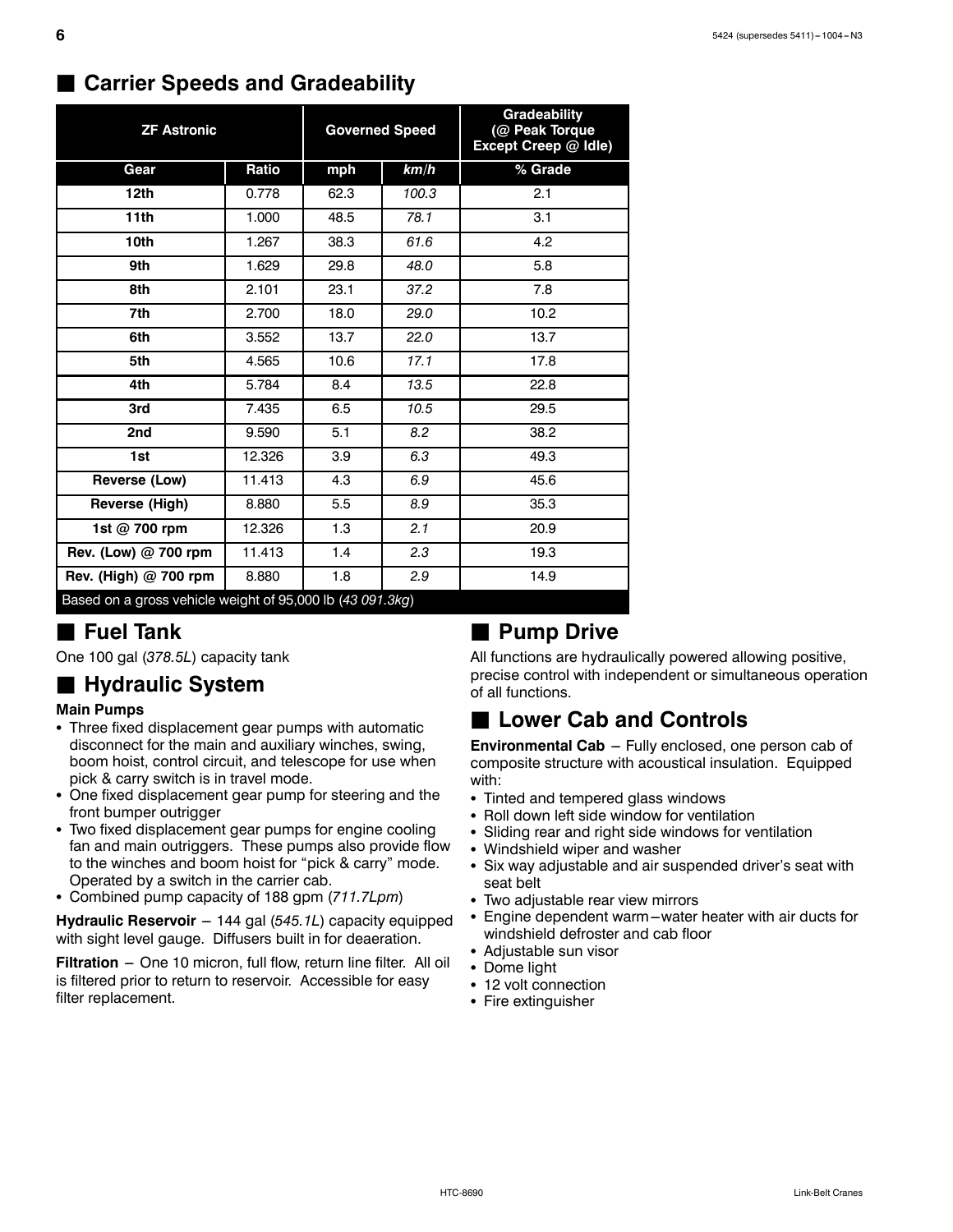**Air Conditioning - Optional** - Integral with cab heating system utilizing the same ventilation outlets

**Cab Instrumentation** -- Ergonomically positioned analog instrumentation for driving including:

- Speedometer with odometer, hourmeter, trip odometer, and clock
- Front and rear air pressure with warning indicator
- Engine coolant temperature with warning indicator
- Engine oil pressure with warning indicator
- Voltage indicator with warning indicator
- Fuel level
- Tachometer

#### **Right Side Console** - Controls and indicators for:

- Transmission gear shifting
- Transmission digital readout
- Cruise controls
- Engine compression brake controls

#### **Dash Mounted Controls For:**

- Windshield wiper and washer
- Carrier lights
- Carrier/upper throttle control
- Engine cooling fan override
- Cab heater/air conditioning
- Console dimmer switch
- Engine diagnostic switch
- Park brake
- Engine ignition
- Pick & carry switch

#### **Dash Mounted Indicator For:**

- Check and stop engine
- Turn signal indication
- Park brake • Cruise activation
- High beam headlights
- Check anti-lock brake system

#### **Foot Controls For:**

- Carrier service brakes
- Engine throttle

### **Additional Equipment**

#### **Standard:**

- Aluminum full deck fenders with mud flaps
- Left and right bubble levels
- Air hose connection ports
- Clearance flags

#### **Optional:**

- Pneumatic and electrical quick disconnect connectors mounted on the rear for trailer or boom dolly brakes and lights
- Left side aluminum storage box
- Rear mounted pintle hook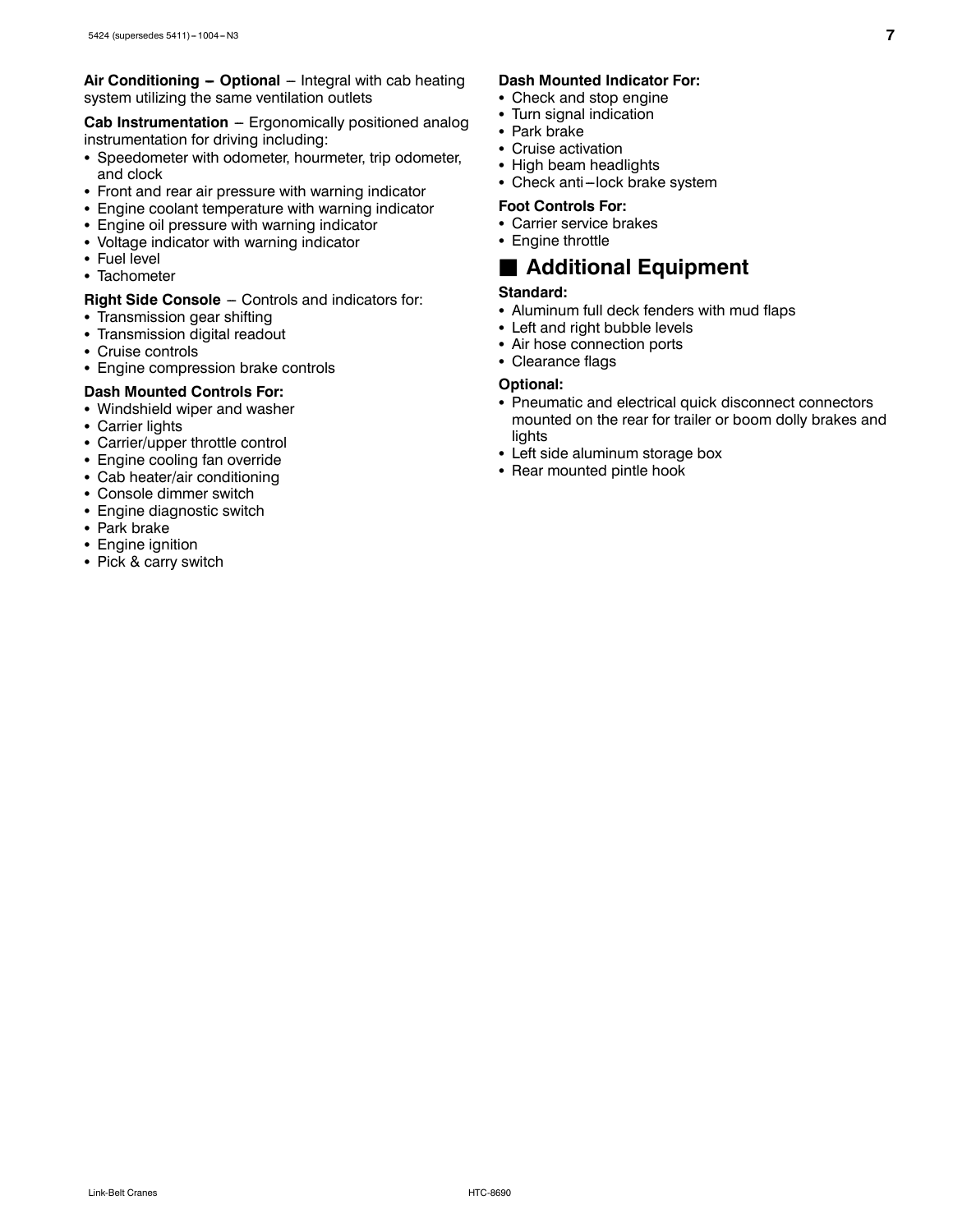# **Axle Loads**

| Base crane with full tank of fuel                                              | (1)    | <b>Gross Vehicle Weight</b>     | <b>Front Axles</b> |         |                   | <b>Rear Axles</b> |  |
|--------------------------------------------------------------------------------|--------|---------------------------------|--------------------|---------|-------------------|-------------------|--|
| and no counterweight                                                           | lb     | kg                              | lb                 | kg      | lb                | kg                |  |
|                                                                                | 79,206 | 35 927                          | 34,938             | 15 848  | 44,268            | 20 080            |  |
| Driver in carrier cab                                                          | 250    | 113                             | 315                | 143     | $-65$             | -29               |  |
| Rear pintle hook                                                               | 13     | 6                               | $-6$               | $-3$    | 19                | 8                 |  |
| Pneumatic and electrical connectors for trailer or boom dolly                  | 11     | 5                               | $-4$               | $-2$    | 15                | $\overline{7}$    |  |
| Carrier aluminum storage box                                                   | 59     | 27                              | 28                 | 13      | 31                | 14                |  |
| Air ride lift system - rear axles                                              | 48     | 22                              | 0                  | 0       | 48                | 22                |  |
| Ether injection                                                                | 13     | 6                               | 12                 | 5       | $\mathbf{1}$      | $\mathbf{1}$      |  |
| Air conditioning - carrier                                                     | 45     | 20                              | 55                 | 25      | $-10$             | $-4$              |  |
| Hoist drum follower - main                                                     | 69     | 31                              | $-35$              | $-16$   | 104               | 47                |  |
| Auxiliary winch with 600 ft (182.9m) of 3/4" (19mm) type "RB" rope             | 731    | 332                             | $-239$             | $-108$  | 970               | 440               |  |
| Hoist drum follower - auxiliary                                                | 69     | 31                              | $-21$              | $-10$   | 90                | 41                |  |
| Substitute 600 ft (182.9m) of rope with 730 ft (222.5m) of rope -<br>auxiliary | 163    | 74                              | $-54$              | -24     | 217               | 98                |  |
| Remove 730 ft (222.5m) of rope from rear (main) winch                          | $-931$ | $-422$                          | 373                | 169     | $-1,304$          | $-591$            |  |
| Remove 600 ft (182.9m) of rope from front (auxiliary) winch                    | $-768$ | $-348$                          | 252                | 114     | $-1.020$          | -463              |  |
| Upper aluminum storage box                                                     | 42     | 19                              | $-4$               | $-2$    | 46                | 21                |  |
| Air conditioner - operator's cab                                               | 220    | 100                             | $-7$               | -3      | 227               | 103               |  |
| 360° mechanical swing lock                                                     | 140    | 64                              | 21                 | 9       | 119               | 54                |  |
| 2,500 lb (1 134.0kg) counterweight tray on upper                               | 2,544  | 1 1 5 4                         | $-1,255$           | $-569$  | 3,799             | 1723              |  |
| 3,000 lb (1 360.8kg) counterweight on upper                                    | 2,981  | 1 3 5 2                         | $-1,471$           | $-667$  | 4,452             | 2019              |  |
| 6,000 lb (2 721.6kg) counterweight on upper                                    | 6,000  | 2722                            | $-2,961$           | $-1343$ | 8,961             | 4 0 6 5           |  |
| 6,000 lb (2 721.6kg) counterweight on upper                                    | 6,000  | 2 7 2 2                         | $-2,961$           | $-1343$ | 8,961             | 4 0 6 5           |  |
| 12,000 lb (5 443.1kg) counterweight on upper                                   | 12,050 | 5 4 6 6                         | $-5,947$           | $-2697$ | 17,997            | 8 1 6 3           |  |
| 3,000 lb (1 360.8kg) top counterweight on upper                                | 3,009  | 1 365                           | $-1,485$           | $-674$  | 4,494             | 2038              |  |
| Floodlight to the front of boom base section                                   | 7      | 3                               | 6                  | 3       | 1                 | $\mathcal I$      |  |
| Fly mounting brackets to boom base section for fly options                     | 176    | 80                              | 136                | 62      | 40                | 18                |  |
| 35 ft (10.7m) offsettable, one-piece lattice fly - stowed                      | 1,591  | 722                             | 1,539              | 698     | 52                | 24                |  |
| 35-58 ft (10.7-17.7m) offsettable, two-piece (bi-fold) lattice fly -<br>stowed | 2,263  | 1026                            | 1,886              | 855     | 377               | 171               |  |
| Auxiliary lifting sheave                                                       | 110    | 50                              | 200                | 91      | $-90$             | $-41$             |  |
| 40 ton (36.3mt) 4-sheave hook block at front bumper                            | 900    | 408                             | 1,570              | 712     | $-670$            | $-304$            |  |
| 60 ton (54.4mt) 4-sheave hook block at front bumper                            | 1,109  | 503                             | 1,935              | 878     | $-826$            | $-375$            |  |
| 90 ton (81.6mt) 6-sheave hook block at front bumper                            | 1,554  | 705                             | 2,711              | 1 2 3 0 | $-1,157$          | $-525$            |  |
| 8.5 ton (7.7mt) hook ball at front bumper                                      | 360    | 163                             | 628                | 285     | $-268$            | $-122$            |  |
|                                                                                |        |                                 | <b>Front Axles</b> |         | <b>Rear Axles</b> |                   |  |
| <b>Counterweight Load Transfer</b>                                             |        | Ib                              | kg                 |         | lb                | kg                |  |
| Transfer 2,500 lb (1 134.0kg) counterweight tray to carrier deck               |        | 3,194                           | 1449               |         | $-3,194$          | $-1449$           |  |
| Transfer 3,000 lb (1 360.8kg) counterweight to carrier deck                    |        | 3,742                           | 1697               |         | $-3,742$          | $-1697$           |  |
| Transfer 6,000 lb (2 721.6kg) counterweight to carrier deck                    |        | 7,532                           | 3416               |         | $-7,532$          | $-3416$           |  |
| Transfer 6,000 lb (2 721.6kg) counterweight to carrier deck                    |        | 7,532                           | 3416               |         | $-7,532$          | $-3416$           |  |
| Transfer 12,000 lb (5 443.1kg) counterweight to carrier deck                   |        | 15,128                          | 6862               |         | $-15,128$         | $-6862$           |  |
| Transfer 3,000 lb (1 360.8kg) top counterweight to carrier deck                |        | 3,778                           | 1714               |         | $-3,778$          | $-1714$           |  |
| Axle                                                                           |        | Maximum Load @ 65 mph (105km/h) |                    |         |                   |                   |  |
| 46,400 lb (21 047kg) - aluminum disc wheels with 445/65R22.5 tires<br>Front    |        |                                 |                    |         |                   |                   |  |
| 52,000 lb (23 587kg) - aluminum disc wheels with 12R22.5 tires<br>Rear         |        |                                 |                    |         |                   |                   |  |

(1) Adjust gross vehicle weight and axle loading according to component weight. All weights are ±3%.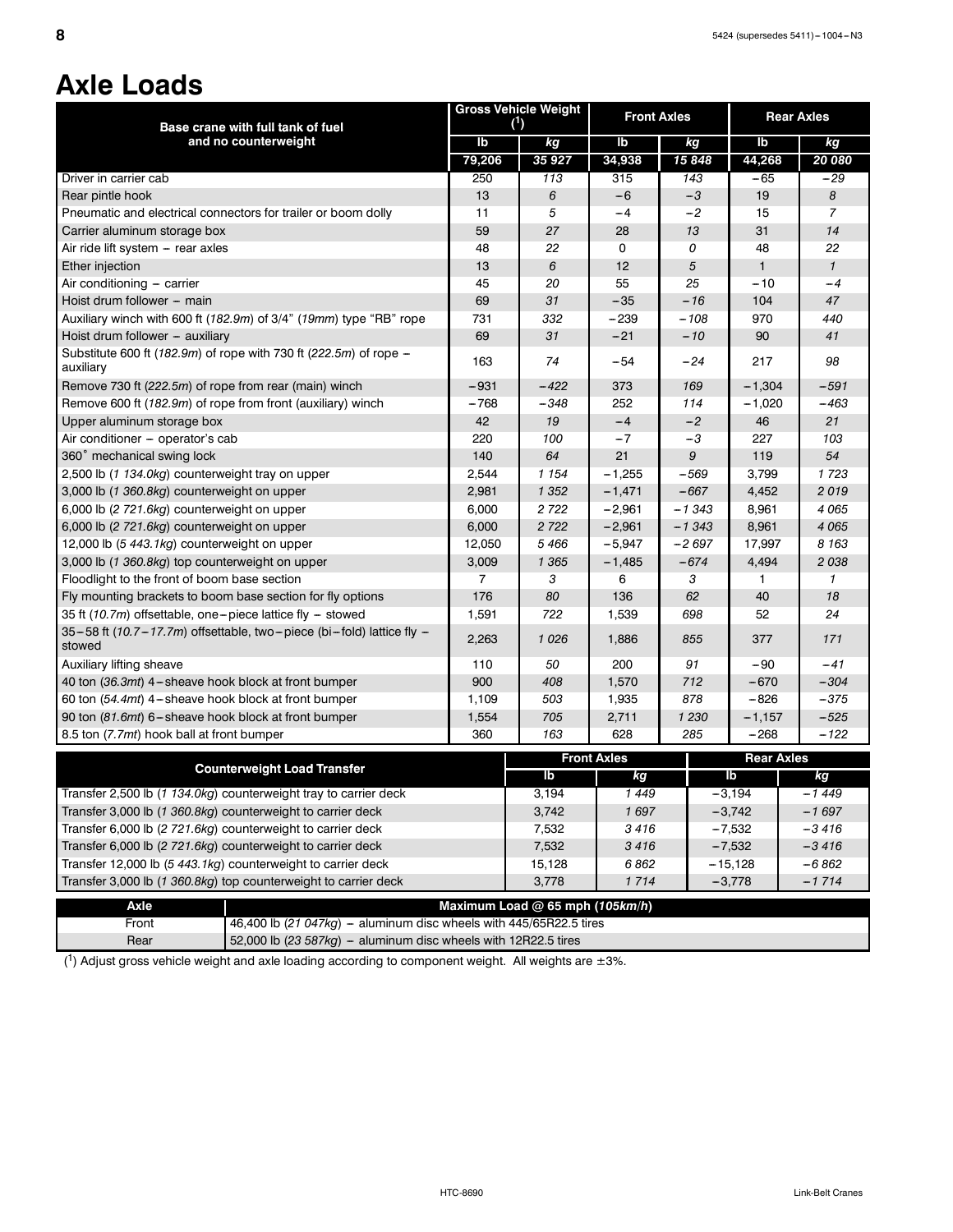# Axle Loads with 2-Axle or 3-Axle Boom Dolly

| Base crane with full tank of fuel                                              | <b>Gross Vehicle</b><br>Weight $(1)$ |          | <b>Front Axles</b>                 |                | <b>Rear Axles</b> |                | <b>Dolly Axles</b> |         |
|--------------------------------------------------------------------------------|--------------------------------------|----------|------------------------------------|----------------|-------------------|----------------|--------------------|---------|
| and no counterweight                                                           | lb                                   | kg       | lb                                 | kg             | lb                | kg             | lb                 | kg      |
|                                                                                | 79,206 35 927                        |          | 29,457 13 361 35,680 16 184 14,069 |                |                   |                |                    | 6382    |
| Nelson 2-axle boom dolly                                                       | 6,000                                | 2 7 2 2  | 0                                  | 0              | $\Omega$          | 0              | 6,000              | 2722    |
| Nelson 3-axle boom dolly                                                       | 9,000                                | 4 0 8 2  | 0                                  | 0              | $\Omega$          | 0              | 9,000              | 4082    |
| Driver in carrier cab                                                          | 250                                  | 113      | 315                                | 143            | $-65$             | $-29$          | 0                  | 0       |
| Rear pintle hook                                                               | 13                                   | 6        | $-6$                               | $-3$           | 19                | 8              | 0                  | 0       |
| Pneumatic and electrical connectors for trailer or boom dolly                  | 11                                   | 5        | $-4$                               | $-2$           | 15                | 7              | 0                  | 0       |
| Carrier aluminum storage box                                                   | 59                                   | 27       | 28                                 | 13             | 31                | 14             | 0                  | 0       |
| Air ride lift system - rear axles                                              | 48                                   | 22       | 0                                  | 0              | 48                | 22             | 0                  | 0       |
| Ether injection                                                                | 13                                   | 6        | 12                                 | 5              | $\mathbf{1}$      | $\mathbf{1}$   | 0                  | 0       |
| Air conditioning - carrier                                                     | 45                                   | 20       | 55                                 | 25             | $-10$             | $-4$           | 0                  | 0       |
| Hoist drum follower - main                                                     | 69                                   | 31       | 53                                 | 24             | 16                | $\overline{7}$ | 0                  | 0       |
| Auxiliary winch with 600 ft (182.9m) of 3/4" (19mm) type "RB" rope             | 731                                  | 332      | 435                                | 197            | 296               | 134            | 0                  | 0       |
| Hoist drum follower - auxiliary                                                | 69                                   | 31       | 40                                 | 18             | 29                | 13             | $\Omega$           | 0       |
| Substitute 600 ft (182.9m) of rope with 730 ft (222.5m) of rope -<br>auxiliary | 163                                  | 74       | 97                                 | 44             | 66                | 30             | 0                  | 0       |
| Remove 730 ft (222.5m) of rope from rear (main) winch                          | $-931$                               | $-422$   | $-623$                             | $-282$         | $-308$            | $-140$         | 0                  | 0       |
| Remove 600 ft (182.9m) of rope from front (auxiliary) winch                    | $-768$                               | $-348$   | $-458$                             | $-208$         | $-310$            | -140           | 0                  | 0       |
| Upper aluminum storage box                                                     | 42                                   | 19       | 15                                 | $\overline{7}$ | 27                | 12             | 0                  | 0       |
| Air conditioner - operator's cab                                               | 220                                  | 100      | 66                                 | 30             | 154               | 70             | 0                  | 0       |
| 360° mechanical swing lock                                                     | 140                                  | 64       | 17                                 | 8              | 123               | 56             | 0                  | 0       |
| 2,500 lb (1 134.0kg) counterweight tray on carrier deck                        | 2,544                                | 1 154    | 1,938                              | 879            | 606               | 275            | 0                  | 0       |
| 3,000 lb (1 360.8kg) counterweight on carrier deck                             | 2,981                                | 1 3 5 2  | 2,271                              | 1 0 3 0        | 710               | 322            | 0                  | 0       |
| 6,000 lb (2 721.6kg) counterweight on carrier deck                             | 6,000                                | 2 7 2 2  | 4,571                              | 2074           | 1,429             | 648            | 0                  | 0       |
| 6,000 lb (2 721.6kg) counterweight on carrier deck                             | 6,000                                | 2722     | 4,571                              | 2074           | 1,429             | 648            | 0                  | 0       |
| 12,000 lb (5 443.1kg) counterweight on carrier deck                            | 12,050                               | 5466     | 9,181                              | 4 1 6 4        | 2,869<br>1301     |                | 0                  | 0       |
| 3,000 lb (1 360.8kg) top counterweight on upper                                | 3,009                                | 1 3 6 5  | 2,293                              | 1040           | 716<br>325        |                | 0                  | 0       |
| Flood light to the front of boom base section                                  | 7                                    | 3        | 1                                  | $\mathcal I$   | 1                 | $\mathcal I$   | 5                  | 2       |
| Fly mounting brackets to boom base section for fly options                     | 176                                  | 80       | 30                                 | 14             | 30                | 14             | 116                | 53      |
| 35 ft (10.7m) offsettable, one-piece lattice fly - stowed                      | 1,591                                | 722      | 168                                | 76             | 170               | 77             | 1,253              | 568     |
| 35-58 ft (10.7-17.7m) offsettable, two-piece (bi-fold) lattice fly -<br>stowed | 2,263                                | 1026     | 339                                | 154            | 342               | 155            | 1,583              | 718     |
| Two 16 ft (4.9m) lattice inserts (stowed on 3-axle boom dolly)                 | 3,168                                | 1 437    | 0                                  | 0              | 0                 | 0              | 3,168              | 1437    |
| Auxiliary lifting sheave                                                       | 110                                  | 50       | $-19$                              | -9             | $-19$             | $-9$           | 149                | 67      |
| 40 ton (36.3mt) 4-sheave hook block at boom head                               | 900                                  | 408      | $-134$                             | $-61$          | $-135$            | $-61$          | 1,169              | 530     |
| 60 ton (54.4mt) 4-sheave hook block at boom head                               | 1,109                                | 503      | $-165$                             | $-75$          | $-167$            | $-76$          | 1,441              | 654     |
| 90 ton (81.6mt) 6-sheave hook block at boom head                               | 1,554                                | 705      | -231                               | $-105$         | $-233$            | -106           | 2,019              | 916     |
| 8.5 ton (7.7mt) hook ball at boom head                                         | 360                                  | 163      | $-54$                              | $-24$          | $-54$             | $-25$          | 468                | 212     |
|                                                                                |                                      |          | <b>Front Axles</b>                 |                | <b>Rear Axles</b> |                | <b>Dolly Axles</b> |         |
| <b>Counterweight Load Transfer</b>                                             |                                      | lb       | kg                                 | lb             |                   | kg             | lb                 | kg      |
| Transfer 3,000 lb (1 360.8kg) counterweight to the boom dolly                  |                                      | $-2,271$ | $-1030$                            | $-710$         |                   | $-322$         | 2,981              | 1 3 5 2 |
| Transfer 6,000 lb (2 721.6kg) counterweight to the boom dolly                  |                                      | $-4,571$ | $-2074$                            | $-1,429$       |                   | $-648$         | 6,000              | 2 7 2 2 |
| Transfer 6,000 lb (2 721.6kg) counterweight to the boom dolly                  |                                      | $-4,571$ | $-2074$                            | $-1,429$       |                   | $-648$         | 6,000              | 2 7 2 2 |
| Transfer 12,000 lb (5 443.1kg) counterweight to the boom dolly                 |                                      | $-9,181$ | $-4164$                            | $-2,869$       |                   | $-1301$        | 12,050             | 5 4 6 6 |
| Transfer 3,000 lb (1 360.8kg) top counterweight to the boom dolly              |                                      | $-2,293$ | $-1040$                            | $-716$         |                   | $-325$         | 3,009              | 1 3 6 5 |
| Axle                                                                           | Maximum Load @ 65 mph (105km/h)      |          |                                    |                |                   |                |                    |         |
| 46,400 lb (21 047kg) - aluminum disc wheels with 445/65R22.5 tires<br>Front    |                                      |          |                                    |                |                   |                |                    |         |
| 52,000 lb (23 587kg) - aluminum disc wheels with 12R22.5 tires<br>Rear         |                                      |          |                                    |                |                   |                |                    |         |

(1) Adjust gross vehicle weight and axle loading according to component weight. All weights are  $\pm 3\%$ .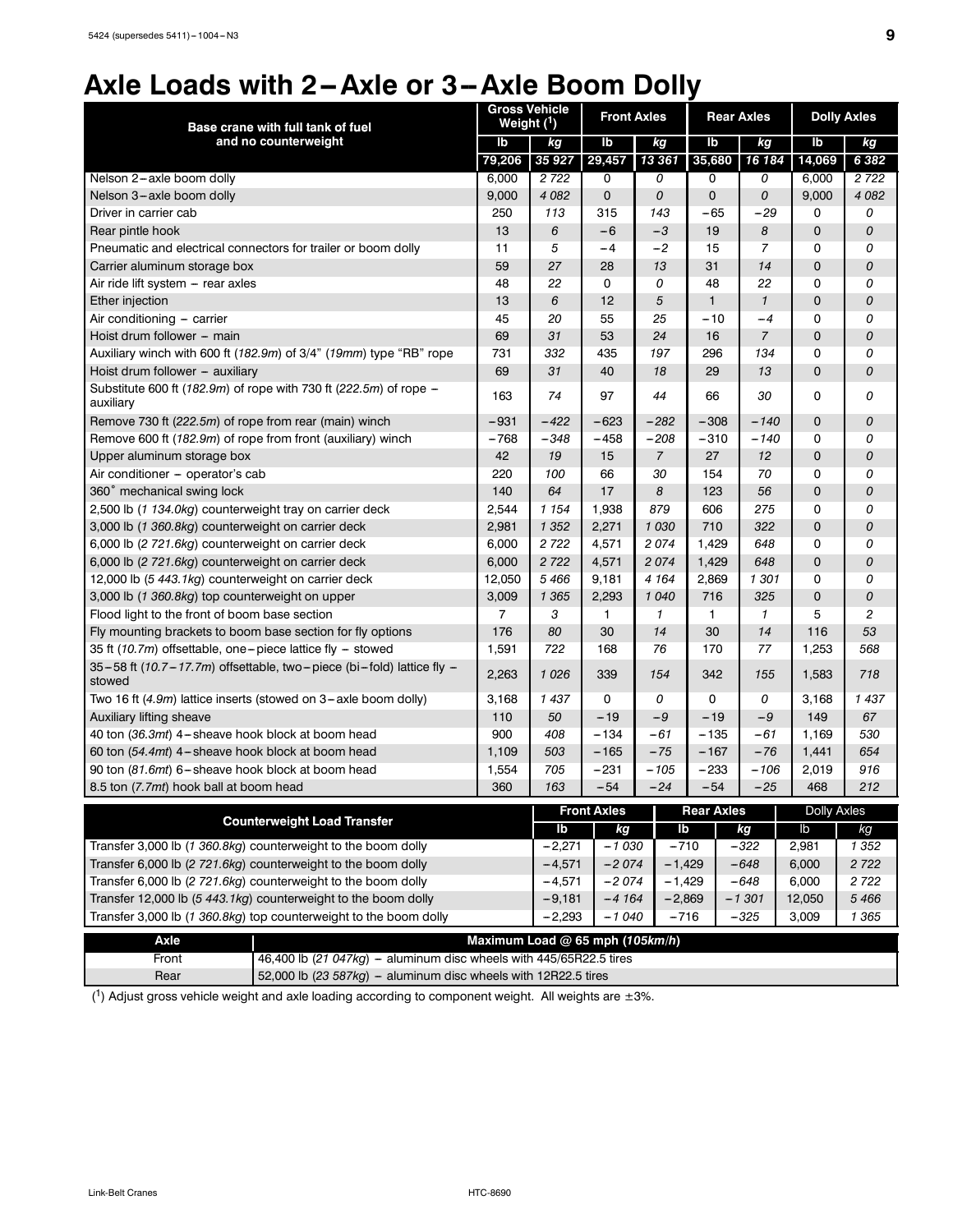## **General Dimensions**

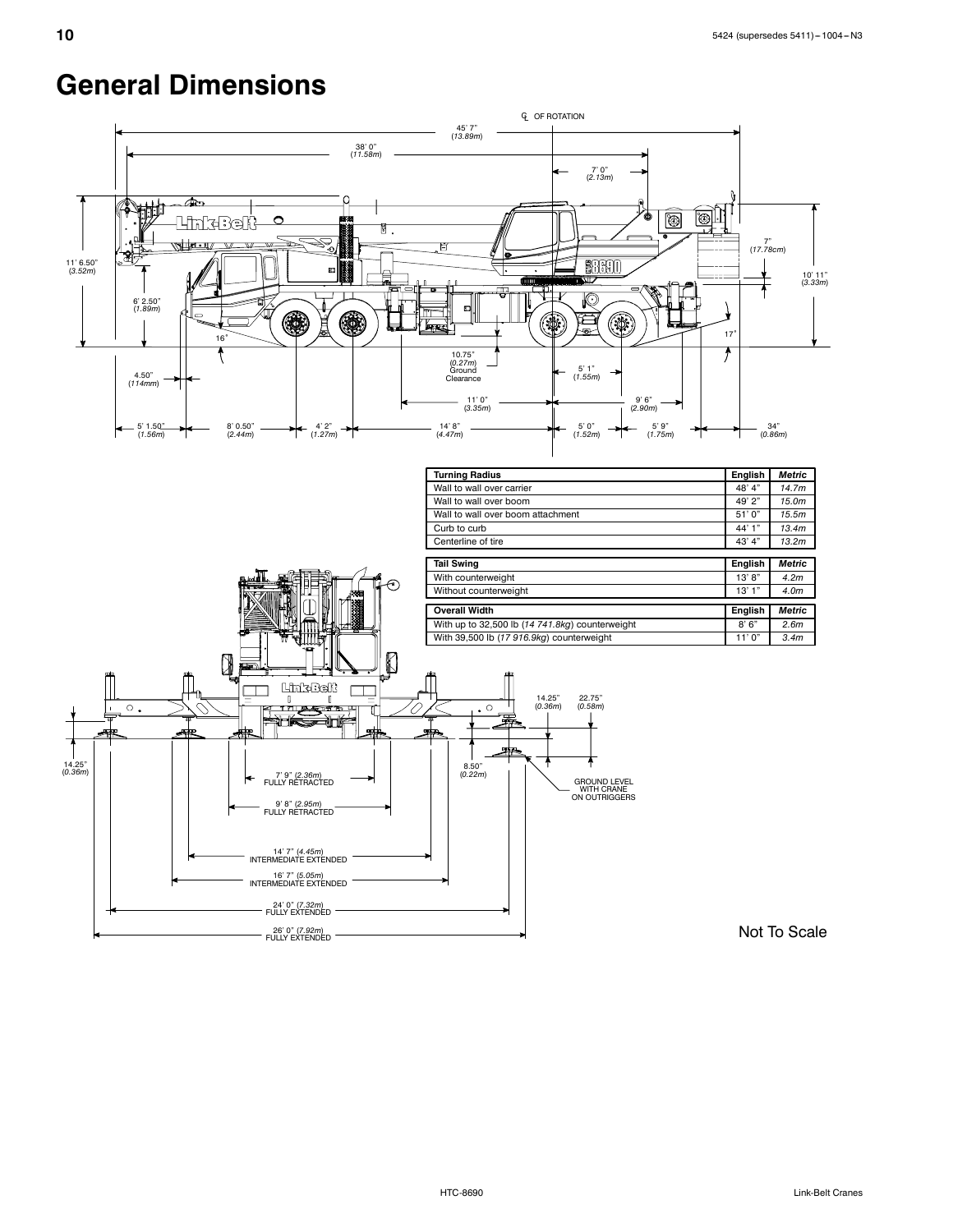# **Working Range Diagram**

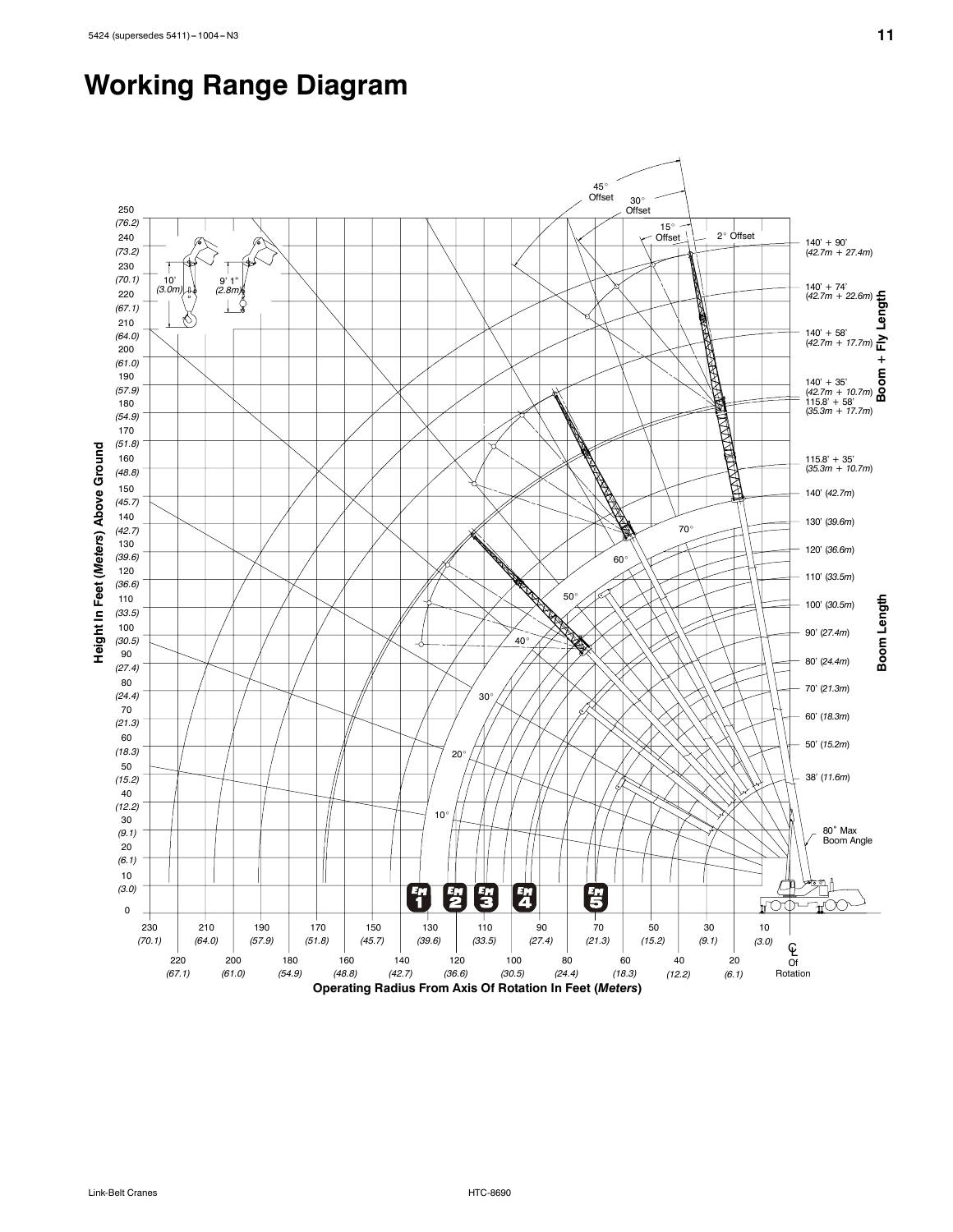# **Boom Extend Modes**

|            | <b>Boom Length</b> |                | <b>Section Length</b> |                       |           |                                                                         |
|------------|--------------------|----------------|-----------------------|-----------------------|-----------|-------------------------------------------------------------------------|
| ft         | $\mathbf m$        | T <sub>4</sub> | T3                    | T <sub>2</sub>        | T1        |                                                                         |
| 50         | 15.2               | 50%            |                       |                       |           | 38 ft (11.6m)                                                           |
| 60         | 18.3               | 91%            |                       |                       |           |                                                                         |
| 70         | 21.3               | 100%           | 31%                   |                       |           | <b>Base</b><br>Extend                                                   |
| 80         | 24.4               | 100%           | 71%                   |                       |           |                                                                         |
| 90         | 27.4               | 100%           | 100%                  | 11%                   |           | 140 ft (42.7m)                                                          |
| 100        | 30.5               | 100%           | 100%                  | 49%                   |           |                                                                         |
| 110        | 33.5               | 100%           | 100%                  | 88%                   |           | T <sub>4</sub><br>T <sub>3</sub><br>T <sub>2</sub><br>T1<br><b>Base</b> |
| 120        | 36.6               | 100%           | 100%                  | 100%                  | 25%       |                                                                         |
| 130        | 39.6               | 100%           | 100%                  | 100%                  | 63%       |                                                                         |
| 140        | 42.7               | 100%           | 100%                  | 100%                  | 100%      |                                                                         |
|            | <b>Boom Length</b> |                |                       | <b>Section Length</b> |           |                                                                         |
| ft         | $\mathbf m$        | <b>T4</b>      | T3                    | T2                    | <b>T1</b> | 38 ft (11.6m)                                                           |
| 50         | 15.2               | 48%            | 2%                    |                       |           |                                                                         |
| 60         | 18.3               | 48%            | 42%                   |                       |           | <b>Base</b><br>Extend                                                   |
| 70         | 21.3               | 48%            | 82%                   |                       |           |                                                                         |
| 80         | 24.4               | 48%            | 100%                  | 21%                   |           | 127.3 ft (38.8m)                                                        |
| 90         | 27.4               | 48%            | 100%                  | 60%                   |           |                                                                         |
| 100<br>110 | 30.5<br>33.5       | 48%<br>48%     | 100%<br>100%          | 98%<br>100%           | 35%       | T <sub>3</sub><br>T <sub>2</sub><br>T1<br>T4r<br><b>Base</b>            |
| 120        | 36.6               | 48%            | 100%                  | 100%                  | 73%       |                                                                         |
| 127.3      | 38.8               | 48%            | 100%                  | 100%                  | 100%      |                                                                         |
|            | <b>Boom Length</b> |                |                       | <b>Section Length</b> |           |                                                                         |
| ft         | $\mathbf m$        | <b>T4</b>      | T <sub>3</sub>        | T <sub>2</sub>        | T1        | 38 ft (11.6m)                                                           |
| 50         | 15.2               | 0%             | 48%                   |                       |           |                                                                         |
| 60         | 18.3               | 0%             | 88%                   |                       |           | <b>Base</b><br>Extend                                                   |
| 70         | 21.3               | 0%             | 100%                  | 27%                   |           |                                                                         |
| 80         | 24.4               | 0%             | 100%                  | 65%                   |           | 115.8 ft (35.3m)                                                        |
| 90         | 27.4               | 0%             | 100%                  | 100%                  | 4%        |                                                                         |
| 100        | 30.5               | 0%             | 100%                  | 100%                  | 41%       | T1<br>T <sub>3</sub><br>T <sub>2</sub><br><b>Base</b>                   |
| 115.8      | 35.3               | 0%             | 100%                  | 100%                  | 100%      |                                                                         |
|            | <b>Boom Length</b> |                | <b>Section Length</b> |                       |           | 38 ft (11.6m)                                                           |
| ft         | $\mathbf m$        | T <sub>4</sub> | T3                    | T2                    | T1        |                                                                         |
| 50         | 15.2               | 48%            | 2%                    |                       |           | Extend<br><b>Base</b>                                                   |
| 60         | 18.3               | 48%            | 42%                   |                       |           |                                                                         |
| 70         | 21.3               | 48%            | 51%                   | 30%                   |           | 102 ft (31.1m)                                                          |
| 80         | 24.4               | 48%            | 51%                   | 50%                   | 18%       | T <sub>2</sub><br>T1<br><b>Base</b>                                     |
| 90         | 27.4               | 48%            | 51%                   | 50%                   | 55%       | T4                                                                      |
| 102        | 31.1               | 48%            | 51%                   | 50%                   | 100%      |                                                                         |
|            | <b>Boom Length</b> |                |                       | <b>Section Length</b> |           | 38 ft (11.6m)                                                           |
| ft         | $\mathbf{m}$       | <b>T4</b>      | T <sub>3</sub>        | <b>T2</b>             | <b>T1</b> | Extend<br><b>Base</b>                                                   |
|            |                    |                |                       |                       |           |                                                                         |
| 50.7       | 15.5               | $0\%$          | 51%                   |                       |           | 76.5 ft (23.3m)                                                         |
| 63.7       | 19.4               | 0%             | 51%                   | 50%                   |           | T1<br>T3 <sub>1</sub><br>T2<br><b>Base</b>                              |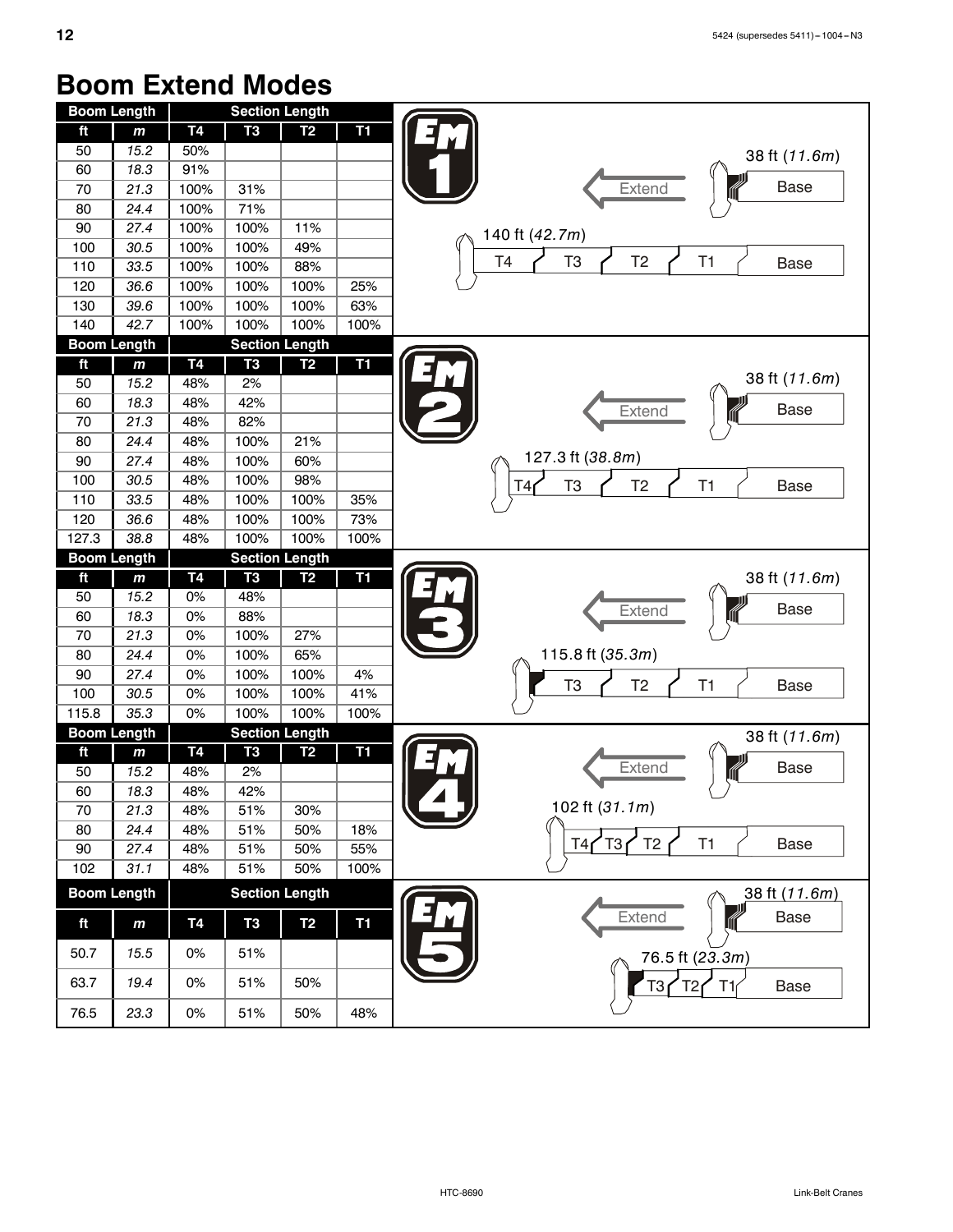# **Main Boom Lift Capacity Charts - Standard**

| 8,500 lb Counterweight -- Fully Extended Outriggers -- 360° Rotation<br>(All Capacities Are Listed In Pounds) |                                            |          |         |        |        |                  |        |        |        |        |        |                   |
|---------------------------------------------------------------------------------------------------------------|--------------------------------------------|----------|---------|--------|--------|------------------|--------|--------|--------|--------|--------|-------------------|
| Radius                                                                                                        |                                            |          |         |        |        | Boom Length (ft) |        |        |        |        |        | Radius            |
| (f <sup>t</sup> )                                                                                             | 38                                         | 50       | 60      | 70     | 80     | 90               | 100    | 110    | 120    | 130    | 140    | (f <sup>t</sup> ) |
| 9                                                                                                             | 164,400*                                   |          |         |        |        |                  |        |        |        |        |        | 9                 |
| 10                                                                                                            | 154,600*                                   | 152,100* | 117,900 | 89,700 |        |                  |        |        |        |        |        | 10                |
| 12                                                                                                            | 129,300*                                   | 131,300* | 108,800 | 85,000 | 85,100 |                  |        |        |        |        |        | 12                |
| 15                                                                                                            | 102,500                                    | 104,600  | 104,900 | 78,800 | 78,400 | 57,700           |        |        |        |        |        | 15                |
| 20                                                                                                            | 74,700                                     | 77,000   | 77,400  | 70,300 | 76,500 | 56,200           | 49,100 | 42,500 |        |        |        | 20                |
| 25                                                                                                            | 54,700                                     | 57,900   | 59,400  | 60,100 | 59,700 | 55,300           | 45,800 | 42,500 | 33,700 | 29,700 |        | 25                |
| 30                                                                                                            | 39,600                                     | 43,300   | 44,400  | 44,600 | 44,300 | 43,800           | 43,200 | 38,300 | 31,200 | 29,400 | 24,400 | 30                |
| 35                                                                                                            |                                            | 33,100   | 34,100  | 34,900 | 34,100 | 35,000           | 33,500 | 34,500 | 30,900 | 29,100 | 24,100 | 35                |
| 40                                                                                                            |                                            | 26,100   | 27,200  | 27,900 | 28,100 | 28,000           | 28,000 | 27,500 | 28,100 | 26,900 | 24,000 | 40                |
| 45                                                                                                            |                                            |          | 22,800  | 23,500 | 23,900 | 23,300           | 24,000 | 23,800 | 23,500 | 23,100 | 22,700 | 45                |
| 50                                                                                                            |                                            |          | 18,900  | 19,600 | 20,000 | 20,200           | 20,100 | 19,900 | 19,600 | 19,100 | 18,800 | 50                |
| 55                                                                                                            |                                            |          |         | 16,500 | 16,900 | 17,100           | 16,900 | 16,800 | 16,400 | 16,000 | 15,700 | 55                |
| 60                                                                                                            |                                            |          |         | 14,000 | 14,400 | 14,600           | 14,500 | 14,300 | 14,000 | 13,600 | 13,200 | 60                |
| 65                                                                                                            |                                            |          |         |        | 12,500 | 12,700           | 12,500 | 12,400 | 12,100 | 11,700 | 11,400 | 65                |
| 70                                                                                                            |                                            |          |         |        | 10,800 | 11,000           | 10,900 | 10,800 | 10,400 | 10,100 | 9,700  | 70                |
| 75                                                                                                            |                                            |          |         |        |        | 9,600            | 9,500  | 9,400  | 9,100  | 8,700  | 8,400  | 75                |
| 80                                                                                                            |                                            |          |         |        |        | 8,400            | 8,300  | 8,200  | 7,900  | 7,500  | 7,200  | 80                |
| 85                                                                                                            |                                            |          |         |        |        |                  | 7,300  | 7,200  | 6,800  | 6,500  | 6,200  | 85                |
| 90                                                                                                            |                                            |          |         |        |        |                  | 6,300  | 6,300  | 6,000  | 5,600  | 5,300  | 90                |
| 95                                                                                                            |                                            |          |         |        |        |                  |        | 5,500  | 5,200  | 4,800  | 4,500  | 95                |
| 100                                                                                                           |                                            |          |         |        |        |                  |        | 4,800  | 4,500  | 4,100  | 3,800  | 100               |
| 105                                                                                                           |                                            |          |         |        |        |                  |        |        | 3,900  | 3,500  | 3,200  | 105               |
| 110                                                                                                           |                                            |          |         |        |        |                  |        |        | 3,300  | 3,000  | 2,700  | 110               |
| 115                                                                                                           |                                            |          |         |        |        |                  |        |        |        | 2,500  | 2,200  | 115               |
| 120                                                                                                           |                                            |          |         |        |        |                  |        |        |        | 2,000  | 1,700  | 120               |
| 125                                                                                                           |                                            |          |         |        |        |                  |        |        |        |        | 1,300  | 125               |
| 130                                                                                                           |                                            |          |         |        |        |                  |        |        |        |        | 900    | 130               |
|                                                                                                               | * Special Conditions Or Wire Rope Required |          |         |        |        |                  |        |        |        |        |        |                   |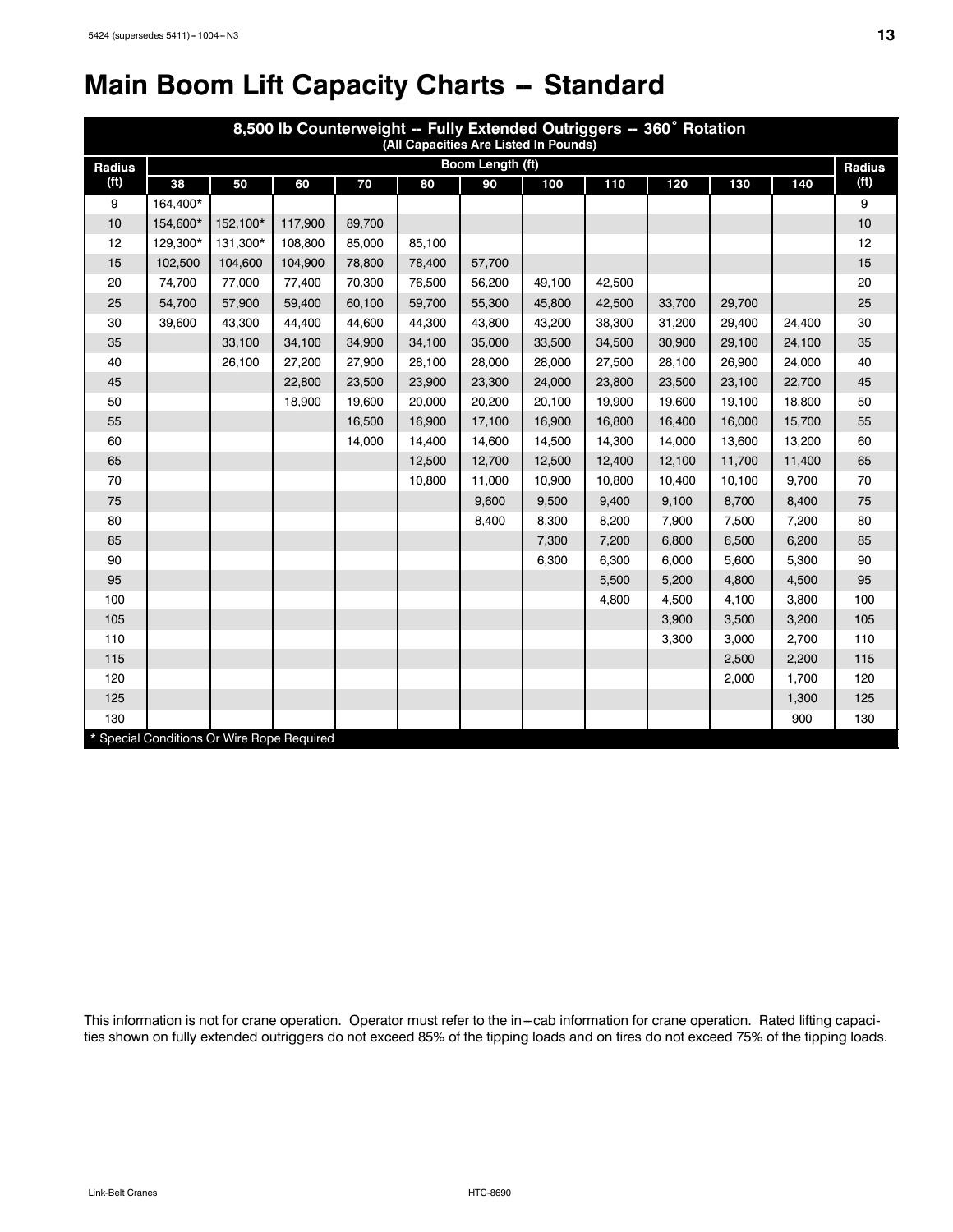| 8,500 lb Counterweight - On Tires - Stationary - Boom Centered Over Rear<br>(All Capacities Are Listed In Pounds) |        |        |        |        |        |        |       |                   |  |  |  |  |  |  |  |
|-------------------------------------------------------------------------------------------------------------------|--------|--------|--------|--------|--------|--------|-------|-------------------|--|--|--|--|--|--|--|
| Boom Length (ft)<br>Radius                                                                                        |        |        |        |        |        |        |       |                   |  |  |  |  |  |  |  |
| (f <sup>t</sup> )                                                                                                 | 38     | 50     | 60     | 70     | 80     | 90     | 100   | (f <sup>t</sup> ) |  |  |  |  |  |  |  |
| 10                                                                                                                | 32,200 |        |        |        |        |        |       | 10                |  |  |  |  |  |  |  |
| 12                                                                                                                | 29,000 | 30,400 |        |        |        |        |       | 12                |  |  |  |  |  |  |  |
| 15                                                                                                                | 25,000 | 26,500 | 22,300 |        |        |        |       | 15                |  |  |  |  |  |  |  |
| 20                                                                                                                | 19,700 | 21,400 | 22,300 | 17,700 |        |        |       | 20                |  |  |  |  |  |  |  |
| 25                                                                                                                | 13,100 | 15,700 | 17,100 | 17,700 | 13,600 |        |       | 25                |  |  |  |  |  |  |  |
| 30                                                                                                                | 8,800  | 11,400 | 12,700 | 13,300 | 13,600 | 10,800 | 8,900 | 30                |  |  |  |  |  |  |  |
| 35                                                                                                                |        | 8,400  | 9,600  | 10,200 | 10,600 | 10,800 | 8,900 | 35                |  |  |  |  |  |  |  |
| 40                                                                                                                |        | 6,100  | 7,400  | 8,000  | 8,400  | 8,600  | 8,500 | 40                |  |  |  |  |  |  |  |
| 45                                                                                                                |        |        | 5,600  | 6,200  | 6,600  | 6,800  | 6,800 | 45                |  |  |  |  |  |  |  |
| 50                                                                                                                |        |        | 4,300  | 4,900  | 5,200  | 5,400  | 5,400 | 50                |  |  |  |  |  |  |  |
| 55                                                                                                                |        |        |        | 3,800  | 4,100  | 4,300  | 4,300 | 55                |  |  |  |  |  |  |  |
| 60                                                                                                                |        |        |        | 2,900  | 3,200  | 3,400  | 3,400 | 60                |  |  |  |  |  |  |  |
| 65                                                                                                                |        |        |        |        | 2,400  | 2,600  | 2,600 | 65                |  |  |  |  |  |  |  |
| 70                                                                                                                |        |        |        |        | 1,800  | 2,000  | 1,900 | 70                |  |  |  |  |  |  |  |
| 75                                                                                                                |        |        |        |        |        | 1,400  | 1,400 | 75                |  |  |  |  |  |  |  |
| 80                                                                                                                |        |        |        |        |        | 900    | 900   | 80                |  |  |  |  |  |  |  |

| 8,500 lb Counterweight - On Tires -- Pick & Carry (1 mph) -- Boom Centered Over Rear<br>(All Capacities Are Listed In Pounds) |                  |        |        |        |        |        |       |                   |  |  |  |  |  |  |  |
|-------------------------------------------------------------------------------------------------------------------------------|------------------|--------|--------|--------|--------|--------|-------|-------------------|--|--|--|--|--|--|--|
| Radius                                                                                                                        | Boom Length (ft) |        |        |        |        |        |       |                   |  |  |  |  |  |  |  |
| (f <sup>t</sup> )                                                                                                             | 38               | 50     | 60     | 70     | 80     | 90     | 100   | (f <sup>t</sup> ) |  |  |  |  |  |  |  |
| 10                                                                                                                            | 22,200           |        |        |        |        |        |       | 10                |  |  |  |  |  |  |  |
| 12                                                                                                                            | 19,800           | 21,100 |        |        |        |        |       | 12                |  |  |  |  |  |  |  |
| 15                                                                                                                            | 16,600           | 18,100 | 18,900 |        |        |        |       | 15                |  |  |  |  |  |  |  |
| 20                                                                                                                            | 12,500           | 14,200 | 15,100 | 15,500 |        |        |       | 20                |  |  |  |  |  |  |  |
| 25                                                                                                                            | 9,300            | 11,200 | 12,200 | 12,600 | 12,800 |        |       | 25                |  |  |  |  |  |  |  |
| 30                                                                                                                            | 6,800            | 8,800  | 9,800  | 10,300 | 10,600 | 10,800 | 8,900 | 30                |  |  |  |  |  |  |  |
| 35                                                                                                                            |                  | 6,900  | 7,900  | 8,400  | 8,800  | 8,900  | 8,900 | 35                |  |  |  |  |  |  |  |
| 40                                                                                                                            |                  | 5,300  | 6,400  | 6,900  | 7,200  | 7,400  | 7,400 | 40                |  |  |  |  |  |  |  |
| 45                                                                                                                            |                  |        | 5,100  | 5,600  | 6,000  | 6,100  | 6,100 | 45                |  |  |  |  |  |  |  |
| 50                                                                                                                            |                  |        | 3,900  | 4,500  | 4,900  | 5,100  | 5,000 | 50                |  |  |  |  |  |  |  |
| 55                                                                                                                            |                  |        |        | 3,600  | 3,900  | 4,100  | 4,100 | 55                |  |  |  |  |  |  |  |
| 60                                                                                                                            |                  |        |        | 2,700  | 3,100  | 3,300  | 3,300 | 60                |  |  |  |  |  |  |  |
| 65                                                                                                                            |                  |        |        |        | 2,400  | 2,600  | 2,500 | 65                |  |  |  |  |  |  |  |
| 70                                                                                                                            |                  |        |        |        | 1,800  | 2,000  | 1,900 | 70                |  |  |  |  |  |  |  |
| 75                                                                                                                            |                  |        |        |        |        | 1,400  | 1,400 | 75                |  |  |  |  |  |  |  |
| 80                                                                                                                            |                  |        |        |        |        | 900    | 900   | 80                |  |  |  |  |  |  |  |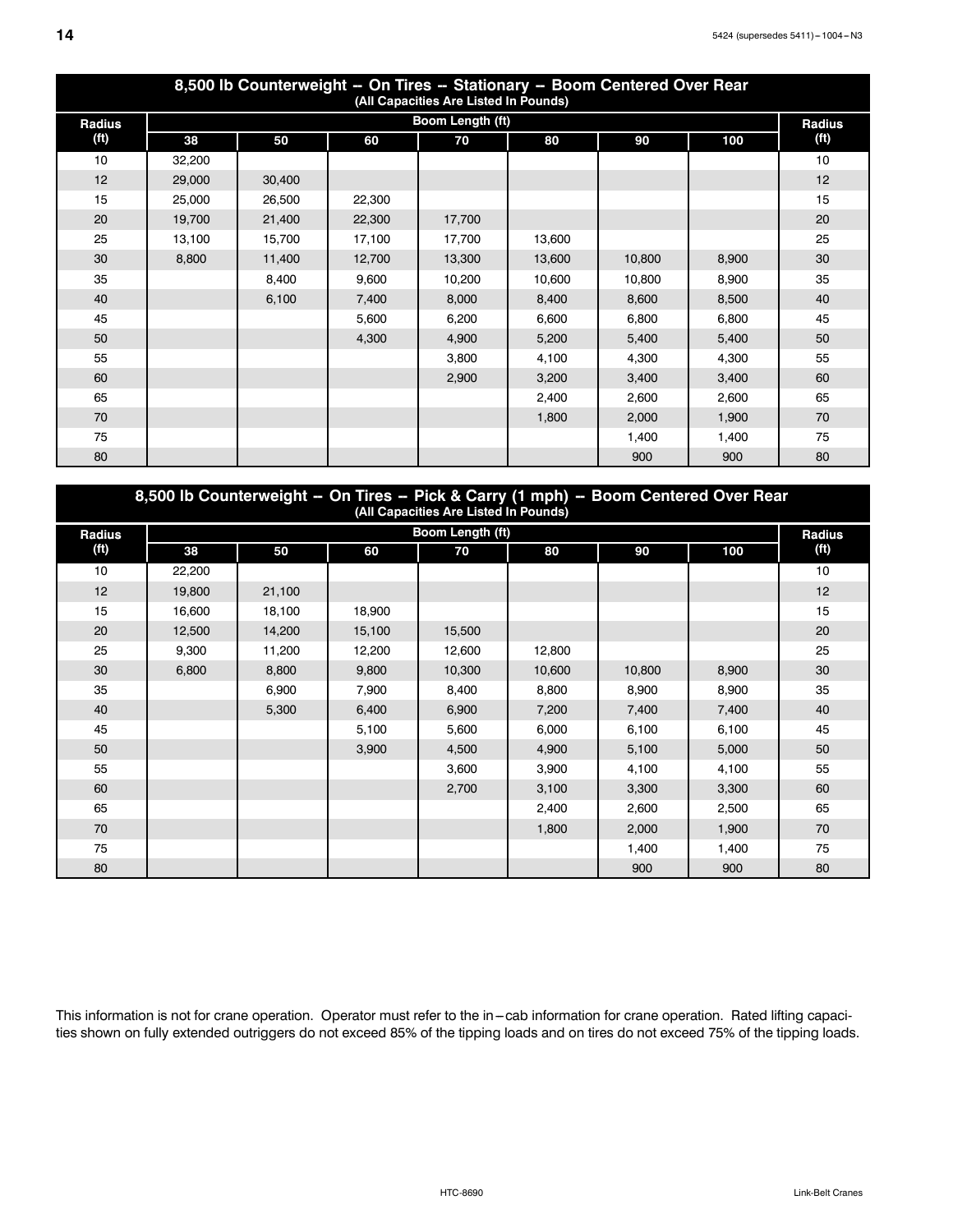| 11,500 lb Counterweight - Fully Extended Outriggers - 360° Rotation<br>(All Capacities Are Listed In Pounds) |                                            |          |         |        |        |                  |        |        |        |        |        |                   |
|--------------------------------------------------------------------------------------------------------------|--------------------------------------------|----------|---------|--------|--------|------------------|--------|--------|--------|--------|--------|-------------------|
| Radius                                                                                                       |                                            |          |         |        |        | Boom Length (ft) |        |        |        |        |        | Radius            |
| (f <sup>t</sup> )                                                                                            | 38                                         | 50       | 60      | 70     | 80     | 90               | 100    | 110    | 120    | 130    | 140    | (f <sup>t</sup> ) |
| 9                                                                                                            | 165.000*                                   |          |         |        |        |                  |        |        |        |        |        | 9                 |
| 10                                                                                                           | 155,400*                                   | 152,100* | 117,900 | 89,700 |        |                  |        |        |        |        |        | 10                |
| 12                                                                                                           | 131,900*                                   | 133,900* | 108,800 | 85,000 | 85,100 |                  |        |        |        |        |        | 12                |
| 15                                                                                                           | 104,600                                    | 106,700  | 106,500 | 78,800 | 78,400 | 57,700           |        |        |        |        |        | 15                |
| 20                                                                                                           | 76,400                                     | 78,600   | 79,000  | 70,300 | 76,500 | 56,200           | 49,100 | 42,500 |        |        |        | 20                |
| 25                                                                                                           | 57,800                                     | 61,000   | 61,500  | 63,000 | 62,700 | 55,300           | 45,800 | 42,500 | 33,700 | 29,700 |        | 25                |
| 30                                                                                                           | 42,300                                     | 46,000   | 47,100  | 47,300 | 47,000 | 46,500           | 45,200 | 38,300 | 31,200 | 29,400 | 24,400 | 30                |
| 35                                                                                                           |                                            | 35,300   | 36,300  | 36,500 | 36,300 | 36,200           | 35,700 | 35,100 | 30,900 | 29,100 | 24,100 | 35                |
| 40                                                                                                           |                                            | 27,900   | 29,000  | 29,700 | 29,900 | 29,900           | 29,800 | 29,300 | 28,800 | 28,700 | 24,000 | 40                |
| 45                                                                                                           |                                            |          | 23,900  | 24.500 | 25.100 | 24.700           | 24.900 | 25,400 | 25,000 | 24,600 | 23,800 | 45                |
| 50                                                                                                           |                                            |          | 20,300  | 21,100 | 21,500 | 21,400           | 21,500 | 21,400 | 21,000 | 20,600 | 20,300 | 50                |
| 55                                                                                                           |                                            |          |         | 17,900 | 18,300 | 18,500           | 18,400 | 18,200 | 17,900 | 17,500 | 17,100 | 55                |
| 60                                                                                                           |                                            |          |         | 15,300 | 15,700 | 15,900           | 15,700 | 15,600 | 15,300 | 14,900 | 14,500 | 60                |
| 65                                                                                                           |                                            |          |         |        | 13,600 | 13,700           | 13,600 | 13,500 | 13,100 | 12,700 | 12,500 | 65                |
| 70                                                                                                           |                                            |          |         |        | 11,800 | 12,100           | 11,900 | 11,800 | 11,500 | 11,100 | 10,800 | 70                |
| 75                                                                                                           |                                            |          |         |        |        | 10,600           | 10,500 | 10,400 | 10,000 | 9,700  | 9,300  | 75                |
| 80                                                                                                           |                                            |          |         |        |        | 9,300            | 9,200  | 9,100  | 8,800  | 8,400  | 8,100  | 80                |
| 85                                                                                                           |                                            |          |         |        |        |                  | 8,100  | 8,000  | 7,700  | 7,300  | 7,000  | 85                |
| 90                                                                                                           |                                            |          |         |        |        |                  | 7,100  | 7,100  | 6,700  | 6,400  | 6,100  | 90                |
| 95                                                                                                           |                                            |          |         |        |        |                  |        | 6,200  | 5,900  | 5,600  | 5,200  | 95                |
| 100                                                                                                          |                                            |          |         |        |        |                  |        | 5,500  | 5,200  | 4,800  | 4,500  | 100               |
| 105                                                                                                          |                                            |          |         |        |        |                  |        |        | 4,500  | 4,200  | 3,900  | 105               |
| 110                                                                                                          |                                            |          |         |        |        |                  |        |        | 3,900  | 3,600  | 3,300  | 110               |
| 115                                                                                                          |                                            |          |         |        |        |                  |        |        |        | 3,100  | 2,800  | 115               |
| 120                                                                                                          |                                            |          |         |        |        |                  |        |        |        | 2,600  | 2,300  | 120               |
| 125                                                                                                          |                                            |          |         |        |        |                  |        |        |        |        | 1,800  | 125               |
| 130                                                                                                          | * Special Conditions Or Wire Rope Required |          |         |        |        |                  |        |        |        |        | 1,400  | 130               |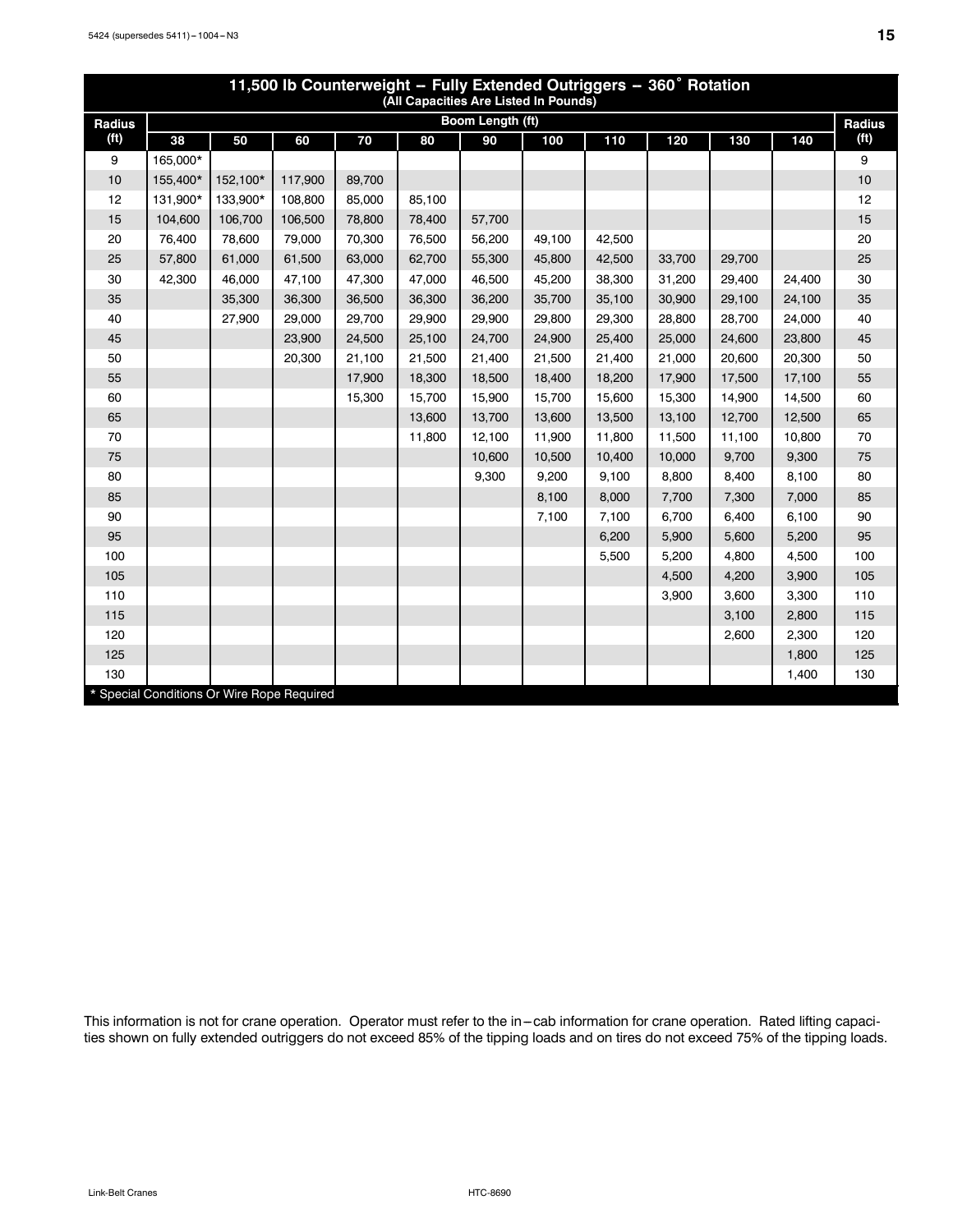| 11,500 lb Counterweight -- On Tires -- Stationary -- Boom Centered Over Rear<br>(All Capacities Are Listed In Pounds) |                                                |        |        |                  |        |        |       |                   |  |  |  |  |
|-----------------------------------------------------------------------------------------------------------------------|------------------------------------------------|--------|--------|------------------|--------|--------|-------|-------------------|--|--|--|--|
| Radius                                                                                                                |                                                |        |        | Boom Length (ft) |        |        |       | Radius            |  |  |  |  |
| (f <sup>t</sup> )                                                                                                     | 38                                             | 50     | 60     | 70               | 80     | 90     | 100   | (f <sup>t</sup> ) |  |  |  |  |
| 10                                                                                                                    | 31,600                                         |        |        |                  |        |        |       | 10                |  |  |  |  |
| 12                                                                                                                    | 28,500                                         | 29,900 |        |                  |        |        |       | 12                |  |  |  |  |
| 15                                                                                                                    | 24,600                                         | 26,100 | 21,900 |                  |        |        |       | 15                |  |  |  |  |
| 20                                                                                                                    | 19,400                                         | 21,100 | 21,900 | 18,600           |        |        |       | 20                |  |  |  |  |
| 25                                                                                                                    | 14,600<br>17,200<br>18,100<br>14,800<br>18,600 |        |        |                  |        |        |       |                   |  |  |  |  |
| 30                                                                                                                    | 10,000                                         | 12,600 | 13,800 | 14,400           | 14,800 | 11,800 | 9,400 | 30                |  |  |  |  |
| 35                                                                                                                    |                                                | 9,400  | 10,600 | 11,200           | 11,600 | 11,800 | 9,400 | 35                |  |  |  |  |
| 40                                                                                                                    |                                                | 7,000  | 8,200  | 8.800            | 9,200  | 9,400  | 9,400 | 40                |  |  |  |  |
| 45                                                                                                                    |                                                |        | 6,400  | 7,000            | 7,400  | 7,600  | 7.500 | 45                |  |  |  |  |
| 50                                                                                                                    |                                                |        | 5,000  | 5,600            | 5,900  | 6,100  | 6,100 | 50                |  |  |  |  |
| 55                                                                                                                    |                                                |        |        | 4,400            | 4,800  | 4,900  | 4,900 | 55                |  |  |  |  |
| 60                                                                                                                    |                                                |        |        | 3,400            | 3,800  | 4,000  | 3,900 | 60                |  |  |  |  |
| 65                                                                                                                    |                                                |        |        |                  | 3,000  | 3,200  | 3,100 | 65                |  |  |  |  |
| 70                                                                                                                    |                                                |        |        |                  | 2,300  | 2,500  | 2,400 | 70                |  |  |  |  |
| 75                                                                                                                    |                                                |        |        |                  |        | 1,900  | 1,800 | 75                |  |  |  |  |
| 80                                                                                                                    |                                                |        |        |                  |        | 1,400  | 1.300 | 80                |  |  |  |  |

|                   | 11,500 lb Counterweight -- On Tires -- Pick & Carry (1 mph) -- Boom Centered Over Rear<br>(All Capacities Are Listed In Pounds) |        |        |                  |        |        |       |                   |  |  |  |  |  |
|-------------------|---------------------------------------------------------------------------------------------------------------------------------|--------|--------|------------------|--------|--------|-------|-------------------|--|--|--|--|--|
| Radius            |                                                                                                                                 |        |        | Boom Length (ft) |        |        |       | <b>Radius</b>     |  |  |  |  |  |
| (f <sup>t</sup> ) | 38                                                                                                                              | 50     | 60     | 70               | 80     | 90     | 100   | (f <sup>t</sup> ) |  |  |  |  |  |
| 10                | 21,600                                                                                                                          |        |        |                  |        |        |       | 10                |  |  |  |  |  |
| 12                | 19,300                                                                                                                          | 20,600 |        |                  |        |        |       | 12                |  |  |  |  |  |
| 15                | 16,200                                                                                                                          | 17,700 | 18,400 |                  |        |        |       | 15                |  |  |  |  |  |
| 20                | 12,100                                                                                                                          | 13,800 | 14,700 | 15,100           |        |        |       | 20                |  |  |  |  |  |
| 25                | 9,000<br>10,900<br>11,800<br>12,300<br>12,600                                                                                   |        |        |                  |        |        |       |                   |  |  |  |  |  |
| 30                | 6,500                                                                                                                           | 8,500  | 9,500  | 10,000           | 10,300 | 10,500 | 8,600 | 30                |  |  |  |  |  |
| 35                |                                                                                                                                 | 6,600  | 7,700  | 8,200            | 8,500  | 8,700  | 8,600 | 35                |  |  |  |  |  |
| 40                |                                                                                                                                 | 5,000  | 6,100  | 6,700            | 7,000  | 7,200  | 7,100 | 40                |  |  |  |  |  |
| 45                |                                                                                                                                 |        | 4,800  | 5,400            | 5,700  | 5,900  | 5,900 | 45                |  |  |  |  |  |
| 50                |                                                                                                                                 |        | 3,700  | 4,300            | 4,700  | 4,800  | 4,800 | 50                |  |  |  |  |  |
| 55                |                                                                                                                                 |        |        | 3,400            | 3,700  | 3,900  | 3,900 | 55                |  |  |  |  |  |
| 60                |                                                                                                                                 |        |        | 2,600            | 2,900  | 3,100  | 3,100 | 60                |  |  |  |  |  |
| 65                |                                                                                                                                 |        |        |                  | 2,200  | 2,400  | 2,400 | 65                |  |  |  |  |  |
| 70                |                                                                                                                                 |        |        |                  | 1,600  | 1,800  | 1,800 | 70                |  |  |  |  |  |
| 75                |                                                                                                                                 |        |        |                  |        | 1,300  | 1,200 | 75                |  |  |  |  |  |
| 80                |                                                                                                                                 |        |        |                  |        | 800    | 700   | 80                |  |  |  |  |  |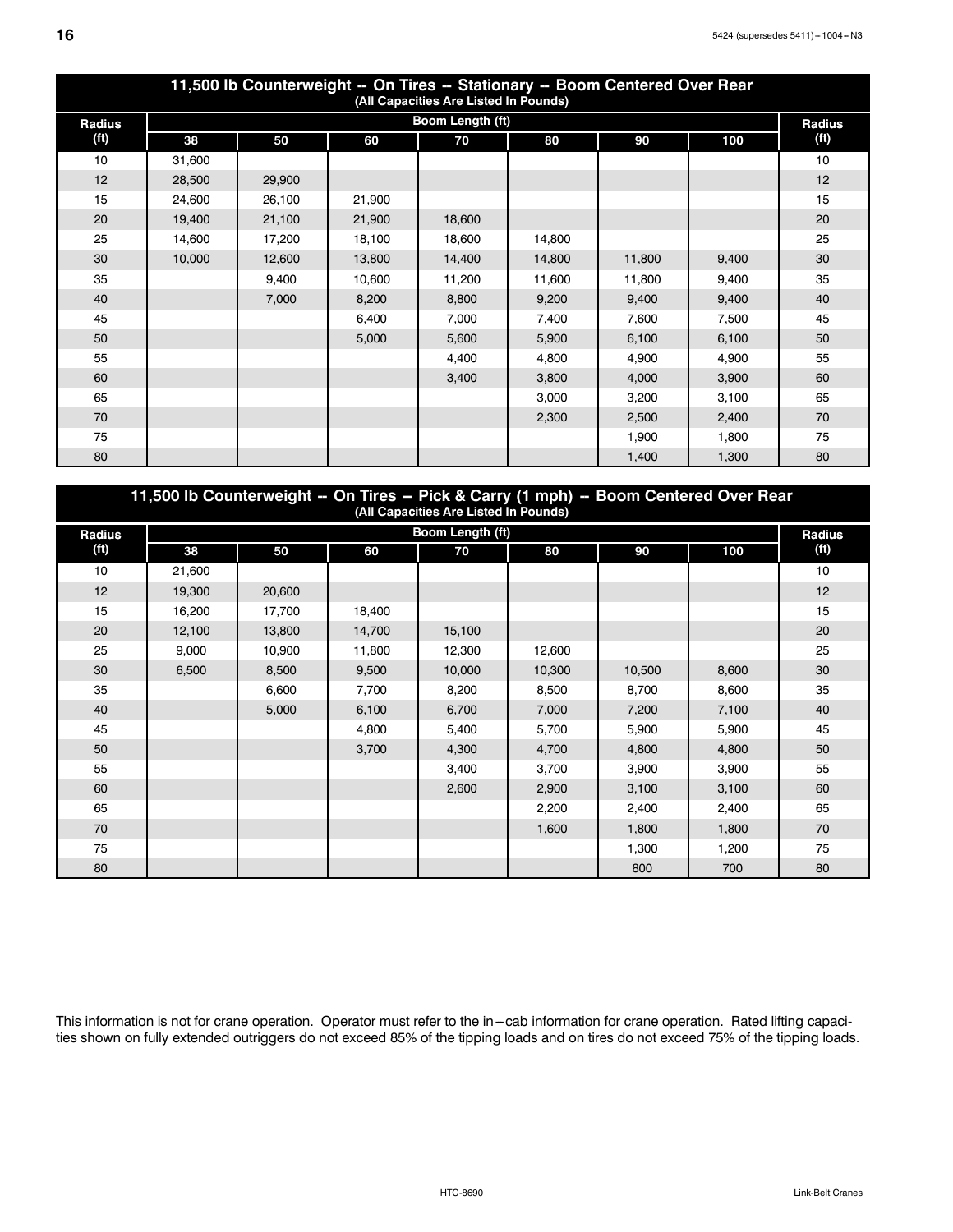# **Main Boom Lift Capacity Charts - Optional**

| 32,500 lb Counterweight -- Fully Extended Outriggers -- 360° Rotation<br>(All Capacities Are Listed In Pounds) |                                            |          |         |        |        |                  |        |        |        |        |        |                   |
|----------------------------------------------------------------------------------------------------------------|--------------------------------------------|----------|---------|--------|--------|------------------|--------|--------|--------|--------|--------|-------------------|
| Radius                                                                                                         |                                            |          |         |        |        | Boom Length (ft) |        |        |        |        |        | Radius            |
| (f <sup>t</sup> )                                                                                              | 38                                         | 50       | 60      | 70     | 80     | 90               | 100    | 110    | 120    | 130    | 140    | (f <sup>t</sup> ) |
| 8                                                                                                              | 180,000*                                   |          |         |        |        |                  |        |        |        |        |        | 8                 |
| 9                                                                                                              | 167,100*                                   |          |         |        |        |                  |        |        |        |        |        | 9                 |
| 10                                                                                                             | 158,300*                                   | 152,100* | 117,900 | 89,700 |        |                  |        |        |        |        |        | 10                |
| 12                                                                                                             | 142,700*                                   | 138,700* | 108,800 | 85,000 | 85,100 |                  |        |        |        |        |        | 12                |
| 15                                                                                                             | 119,300                                    | 121,400  | 106,500 | 78,800 | 78,400 | 57,700           |        |        |        |        |        | 15                |
| 20                                                                                                             | 87.600                                     | 89,800   | 90,200  | 70,300 | 76,500 | 56,200           | 49,100 | 42,500 |        |        |        | 20                |
| 25                                                                                                             | 68,000                                     | 70,300   | 70,800  | 63,600 | 70,300 | 55,300           | 45,800 | 42,500 | 33,700 | 29,700 |        | 25                |
| 30                                                                                                             | 54,700                                     | 57,100   | 57,600  | 58,100 | 58,700 | 54,500           | 45,200 | 38,300 | 31,200 | 29,400 | 24,400 | 30                |
| 35                                                                                                             |                                            | 47,500   | 49,100  | 49,400 | 49,200 | 48,800           | 42,500 | 35,500 | 30,900 | 29,100 | 24,100 | 35                |
| 40                                                                                                             |                                            | 40,500   | 41,600  | 41,800 | 41,600 | 41,100           | 38,200 | 33,400 | 30,600 | 28,800 | 24,000 | 40                |
| 45                                                                                                             |                                            |          | 34,600  | 34,900 | 34,600 | 34,200           | 33,700 | 30,300 | 29,900 | 28,600 | 23,800 | 45                |
| 50                                                                                                             |                                            |          | 29,300  | 29,600 | 29,400 | 28,900           | 28,800 | 27,900 | 27,800 | 26,800 | 23,700 | 50                |
| 55                                                                                                             |                                            |          |         | 25,500 | 25.300 | 26,000           | 24,800 | 24,700 | 25,300 | 24,800 | 23,600 | 55                |
| 60                                                                                                             |                                            |          |         | 22,500 | 22,400 | 22,800           | 21,500 | 22,300 | 22,000 | 21,900 | 22,100 | 60                |
| 65                                                                                                             |                                            |          |         |        | 20,000 | 20.100           | 20,000 | 19,600 | 19,300 | 20,000 | 19,600 | 65                |
| 70                                                                                                             |                                            |          |         |        | 17,700 | 17,800           | 17,800 | 17,700 | 18,100 | 17,700 | 17,400 | 70                |
| 75                                                                                                             |                                            |          |         |        |        | 15,800           | 16,500 | 16,500 | 16,200 | 15,800 | 15,500 | 75                |
| 80                                                                                                             |                                            |          |         |        |        | 14,200           | 14,900 | 14,800 | 14,500 | 14,100 | 13,800 | 80                |
| 85                                                                                                             |                                            |          |         |        |        |                  | 13,500 | 13,400 | 13,100 | 12,700 | 12,500 | 85                |
| 90                                                                                                             |                                            |          |         |        |        |                  | 12,200 | 12,200 | 11,900 | 11,600 | 11,300 | 90                |
| 95                                                                                                             |                                            |          |         |        |        |                  |        | 11,100 | 10,800 | 10,500 | 10,200 | 95                |
| 100                                                                                                            |                                            |          |         |        |        |                  |        | 10,100 | 9,800  | 9,500  | 9,200  | 100               |
| 105                                                                                                            |                                            |          |         |        |        |                  |        |        | 8,900  | 8,600  | 8,300  | 105               |
| 110                                                                                                            |                                            |          |         |        |        |                  |        |        | 8,100  | 7,800  | 7,500  | 110               |
| 115                                                                                                            |                                            |          |         |        |        |                  |        |        |        | 7,100  | 6,800  | 115               |
| 120                                                                                                            |                                            |          |         |        |        |                  |        |        |        | 6,400  | 6,100  | 120               |
| 125                                                                                                            |                                            |          |         |        |        |                  |        |        |        |        | 5,500  | 125               |
| 130                                                                                                            |                                            |          |         |        |        |                  |        |        |        |        | 5,000  | 130               |
|                                                                                                                | * Special Conditions Or Wire Rope Required |          |         |        |        |                  |        |        |        |        |        |                   |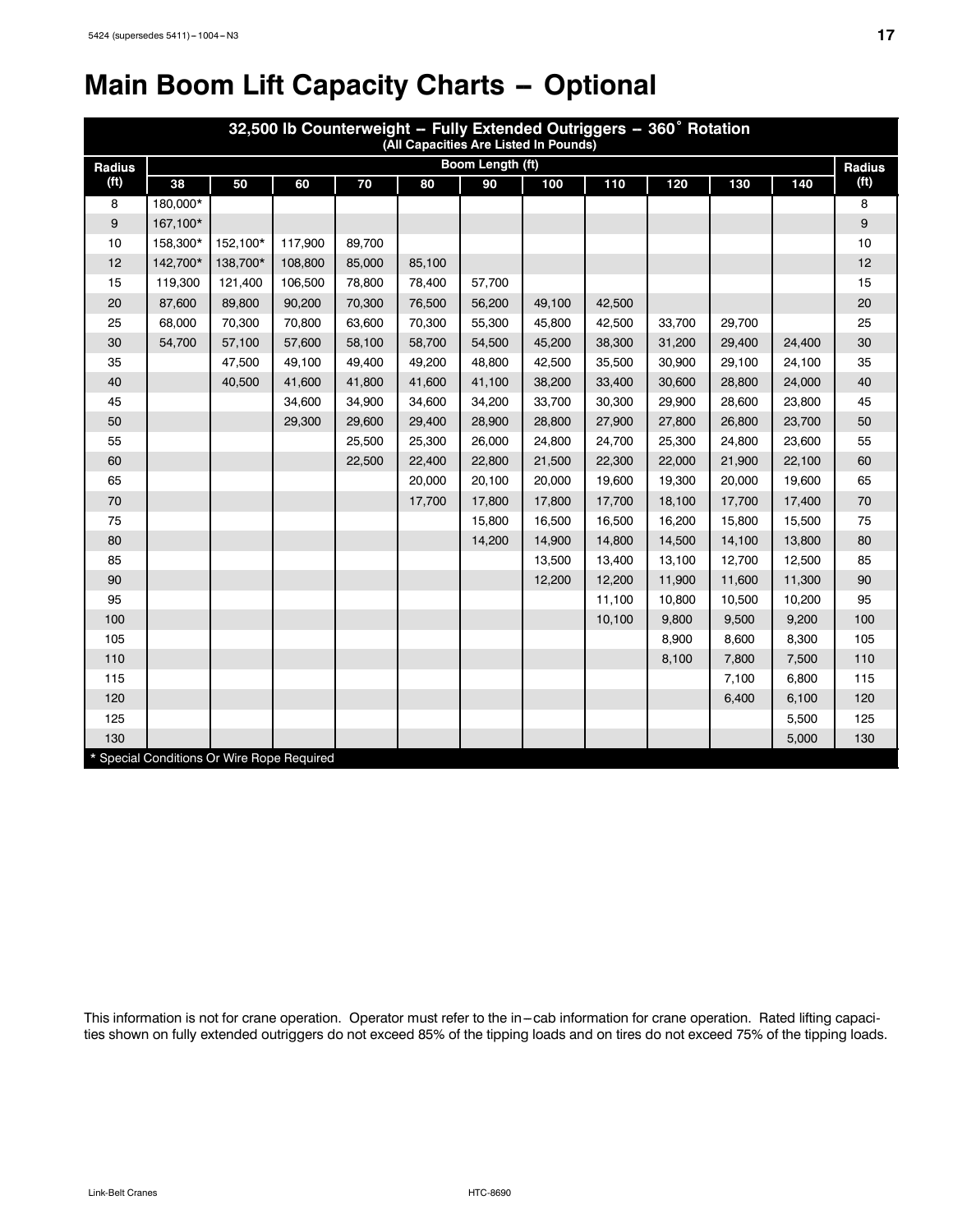| 32,500 lb Counterweight - On Tires - Stationary -- Boom Centered Over Rear<br>(All Capacities Are Listed In Pounds) |        |        |        |                  |        |        |        |                   |  |  |  |  |
|---------------------------------------------------------------------------------------------------------------------|--------|--------|--------|------------------|--------|--------|--------|-------------------|--|--|--|--|
| Radius                                                                                                              |        |        |        | Boom Length (ft) |        |        |        | Radius            |  |  |  |  |
| (f <sup>t</sup> )                                                                                                   | 38     | 50     | 60     | 70               | 80     | 90     | 100    | (f <sup>t</sup> ) |  |  |  |  |
| 10                                                                                                                  | 28,300 |        |        |                  |        |        |        | 10                |  |  |  |  |
| 12                                                                                                                  | 25,400 | 26,900 |        |                  |        |        |        | 12                |  |  |  |  |
| 15                                                                                                                  | 21,800 | 23,400 | 24,300 |                  |        |        |        | 15                |  |  |  |  |
| 20                                                                                                                  | 16,700 | 18,000 | 19,300 | 20,100           |        |        |        | 20                |  |  |  |  |
| 25                                                                                                                  | 13,000 | 14,900 | 15,700 | 16,100           | 16,300 |        |        | 25                |  |  |  |  |
| 30                                                                                                                  | 10,100 | 12,100 | 13,100 | 13,500           | 13,800 | 13,900 | 13,800 | 30                |  |  |  |  |
| 35                                                                                                                  |        | 9.900  | 10,900 | 11,400           | 11,800 | 11,900 | 11,800 | 35                |  |  |  |  |
| 40                                                                                                                  |        | 8,000  | 9,100  | 9,600            | 10,000 | 10,100 | 10,100 | 40                |  |  |  |  |
| 45                                                                                                                  |        |        | 7,600  | 8,100            | 8,500  | 8,700  | 8,600  | 45                |  |  |  |  |
| 50                                                                                                                  |        |        | 6,300  | 6,900            | 7,200  | 7,400  | 7,300  | 50                |  |  |  |  |
| 55                                                                                                                  |        |        |        | 5,700            | 6,100  | 6,300  | 6,200  | 55                |  |  |  |  |
| 60                                                                                                                  |        |        |        | 4,800            | 5,200  | 5,300  | 5,300  | 60                |  |  |  |  |
| 65                                                                                                                  |        |        |        |                  | 4,300  | 4,500  | 4,500  | 65                |  |  |  |  |
| 70                                                                                                                  |        |        |        |                  | 3,600  | 3,800  | 3,700  | 70                |  |  |  |  |
| 75                                                                                                                  |        |        |        |                  |        | 3,100  | 3,100  | 75                |  |  |  |  |
| 80                                                                                                                  |        |        |        |                  |        | 2,500  | 2,500  | 80                |  |  |  |  |
| 85                                                                                                                  |        |        |        |                  |        |        | 1,900  | 85                |  |  |  |  |
| 90                                                                                                                  |        |        |        |                  |        |        | 1,500  | 90                |  |  |  |  |

|               | 32,500 lb Counterweight - On Tires -- Pick & Carry (1 mph) -- Boom Centered Over Rear<br>(All Capacities Are Listed In Pounds) |        |        |                         |        |       |       |                   |  |  |  |  |  |
|---------------|--------------------------------------------------------------------------------------------------------------------------------|--------|--------|-------------------------|--------|-------|-------|-------------------|--|--|--|--|--|
| <b>Radius</b> |                                                                                                                                |        |        | <b>Boom Length (ft)</b> |        |       |       | Radius            |  |  |  |  |  |
| (ft)          | 38                                                                                                                             | 50     | 60     | 70                      | 80     | 90    | 100   | (f <sup>t</sup> ) |  |  |  |  |  |
| 10            | 18,200                                                                                                                         |        |        |                         |        |       |       | 10                |  |  |  |  |  |
| 12            | 16,000                                                                                                                         | 17,500 |        |                         |        |       |       | 12                |  |  |  |  |  |
| 15            | 13,200                                                                                                                         | 14,800 | 15,600 |                         |        |       |       | 15                |  |  |  |  |  |
| 20            | 9,500                                                                                                                          | 11,300 | 12,200 | 12.700                  |        |       |       | 20                |  |  |  |  |  |
| 25            | 6.700                                                                                                                          | 8.600  | 9,600  | 10,000                  | 10,400 |       |       | 25                |  |  |  |  |  |
| 30            | 4,400                                                                                                                          | 6,500  | 7,500  | 8,000                   | 8,300  | 8,500 | 8,500 | 30                |  |  |  |  |  |
| 35            |                                                                                                                                | 4.700  | 5.800  | 6.300                   | 6.700  | 6.900 | 6.800 | 35                |  |  |  |  |  |
| 40            |                                                                                                                                | 3,300  | 4,400  | 5,000                   | 5,300  | 5,500 | 5,500 | 40                |  |  |  |  |  |
| 45            |                                                                                                                                |        | 3,300  | 3.900                   | 4.200  | 4,400 | 4,400 | 45                |  |  |  |  |  |
| 50            |                                                                                                                                |        | 2.300  | 2,800                   | 3,200  | 3,400 | 3,300 | 50                |  |  |  |  |  |
| 55            |                                                                                                                                |        |        | 2.000                   | 2,400  | 2,600 | 2,500 | 55                |  |  |  |  |  |
| 60            |                                                                                                                                |        |        | 1,300                   | 1,700  | 1,900 | 1,800 | 60                |  |  |  |  |  |
| 65            |                                                                                                                                |        |        |                         | 1.100  | 1,200 | 1.200 | 65                |  |  |  |  |  |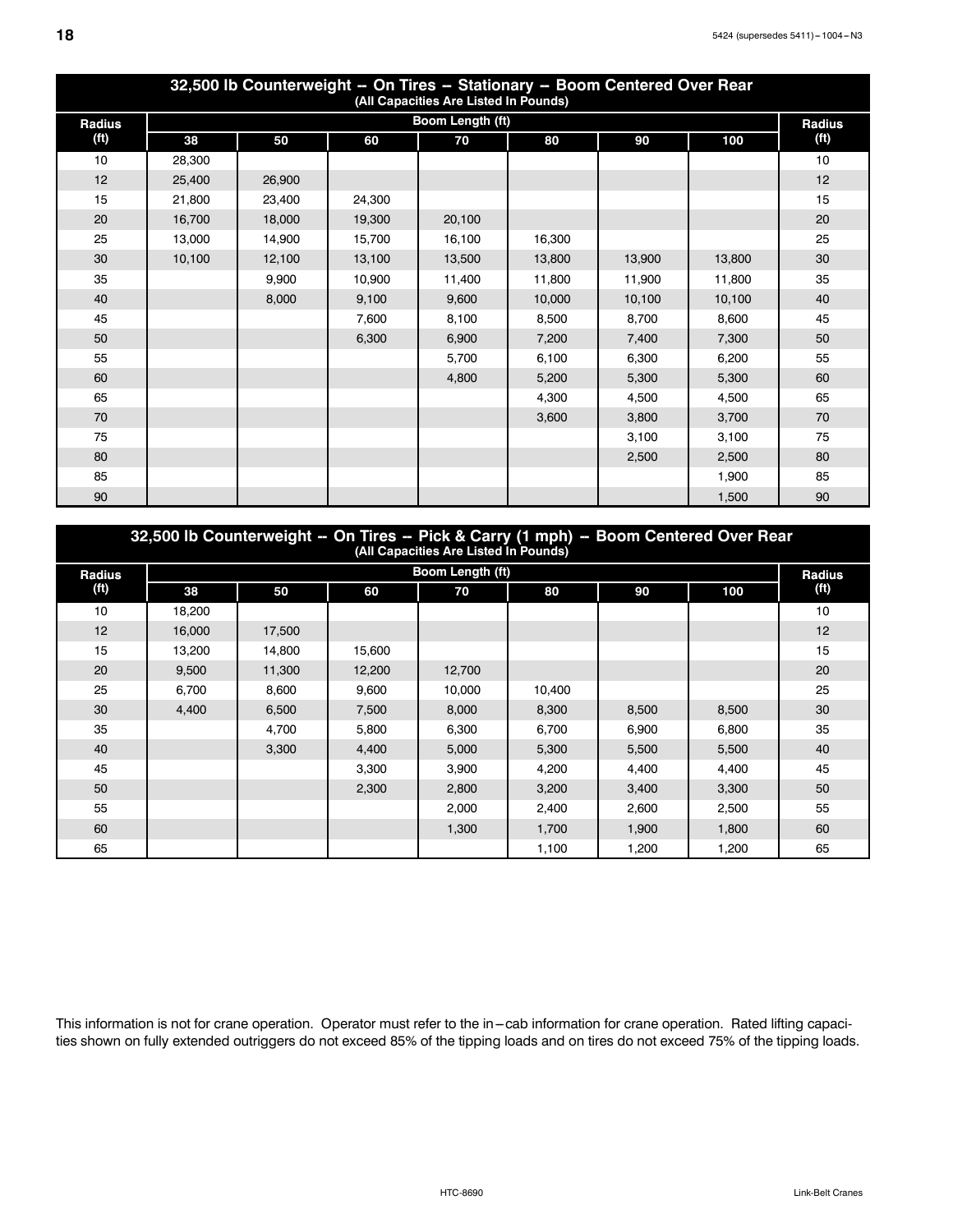| 39,500 lb Counterweight -- Fully Extended Outriggers -- 360° Rotation<br>(All Capacities Are Listed In Pounds) |          |                                            |         |        |        |                  |        |        |        |        |        |                   |
|----------------------------------------------------------------------------------------------------------------|----------|--------------------------------------------|---------|--------|--------|------------------|--------|--------|--------|--------|--------|-------------------|
| Radius                                                                                                         |          |                                            |         |        |        | Boom Length (ft) |        |        |        |        |        | Radius            |
| (f <sup>t</sup> )                                                                                              | 38       | 50                                         | 60      | 70     | 80     | 90               | 100    | 110    | 120    | 130    | 140    | (f <sup>t</sup> ) |
| 8                                                                                                              | 180,000* |                                            |         |        |        |                  |        |        |        |        |        | 8                 |
| 9                                                                                                              | 167,600* |                                            |         |        |        |                  |        |        |        |        |        | 9                 |
| 10                                                                                                             | 158,800* | 152,100*                                   | 117,900 | 89,700 |        |                  |        |        |        |        |        | 10                |
| 12                                                                                                             | 143,600* | 138,700*                                   | 108,800 | 85,000 | 85,100 |                  |        |        |        |        |        | 12                |
| 15                                                                                                             | 123,700  | 122,600                                    | 106,500 | 78,800 | 78,400 | 57,700           |        |        |        |        |        | 15                |
| 20                                                                                                             | 91,300   | 93,500                                     | 93,800  | 70,300 | 76,500 | 56,200           | 49,100 | 42,500 |        |        |        | 20                |
| 25                                                                                                             | 71,000   | 73,300                                     | 73,800  | 63,600 | 73,300 | 55,300           | 45,800 | 42,500 | 33,700 | 29,700 |        | 25                |
| 30                                                                                                             | 57,200   | 59,600                                     | 60,100  | 58,100 | 61,100 | 54,500           | 45,200 | 38,300 | 31,200 | 29,400 | 24,400 | 30                |
| 35                                                                                                             |          | 49,700                                     | 50,300  | 51,400 | 51,200 | 50,900           | 42,500 | 35,500 | 30,900 | 29,100 | 24,100 | 35                |
| 40                                                                                                             |          | 42,200                                     | 43,700  | 44,000 | 43,800 | 43,400           | 38,200 | 33,400 | 30,600 | 28,800 | 24,000 | 40                |
| 45                                                                                                             |          |                                            | 37,900  | 38,200 | 38,100 | 37,700           | 34,600 | 30,300 | 29,900 | 28,600 | 23,800 | 45                |
| 50                                                                                                             |          |                                            | 32,400  | 32,700 | 32,500 | 32,000           | 31,500 | 27,900 | 27,800 | 26,800 | 23,700 | 50                |
| 55                                                                                                             |          |                                            |         | 28,200 | 28,000 | 27,600           | 27,300 | 25,600 | 25,800 | 24,800 | 23,600 | 55                |
| 60                                                                                                             |          |                                            |         | 24,600 | 24,500 | 24,100           | 24,100 | 23,600 | 24,200 | 23,000 | 22,100 | 60                |
| 65                                                                                                             |          |                                            |         |        | 21,500 | 22,300           | 21,100 | 21,400 | 21,600 | 21,300 | 20,600 | 65                |
| 70                                                                                                             |          |                                            |         |        | 19,700 | 19,900           | 18,700 | 19,500 | 19,100 | 19,200 | 19,200 | 70                |
| 75                                                                                                             |          |                                            |         |        |        | 17,700           | 17,500 | 17,400 | 17,000 | 17,700 | 17,400 | 75                |
| 80                                                                                                             |          |                                            |         |        |        | 16,000           | 16,000 | 15,600 | 15,900 | 15,900 | 15,600 | 80                |
| 85                                                                                                             |          |                                            |         |        |        |                  | 14,600 | 14,600 | 14,800 | 14,400 | 14,100 | 85                |
| 90                                                                                                             |          |                                            |         |        |        |                  | 13,800 | 13,700 | 13,400 | 13,000 | 12,700 | 90                |
| 95                                                                                                             |          |                                            |         |        |        |                  |        | 12,500 | 12,300 | 11,900 | 11,600 | 95                |
| 100                                                                                                            |          |                                            |         |        |        |                  |        | 11,500 | 11,200 | 10,900 | 10,600 | 100               |
| 105                                                                                                            |          |                                            |         |        |        |                  |        |        | 10,200 | 9,900  | 9,600  | 105               |
| 110                                                                                                            |          |                                            |         |        |        |                  |        |        | 9,400  | 9,000  | 8,800  | 110               |
| 115                                                                                                            |          |                                            |         |        |        |                  |        |        |        | 8,300  | 8,000  | 115               |
| 120                                                                                                            |          |                                            |         |        |        |                  |        |        |        | 7,500  | 7,300  | 120               |
| 125                                                                                                            |          |                                            |         |        |        |                  |        |        |        |        | 6,600  | 125               |
| 130                                                                                                            |          | * Special Conditions Or Wire Bone Bequired |         |        |        |                  |        |        |        |        | 6,000  | 130               |

\* Special Conditions Or Wire Rope Required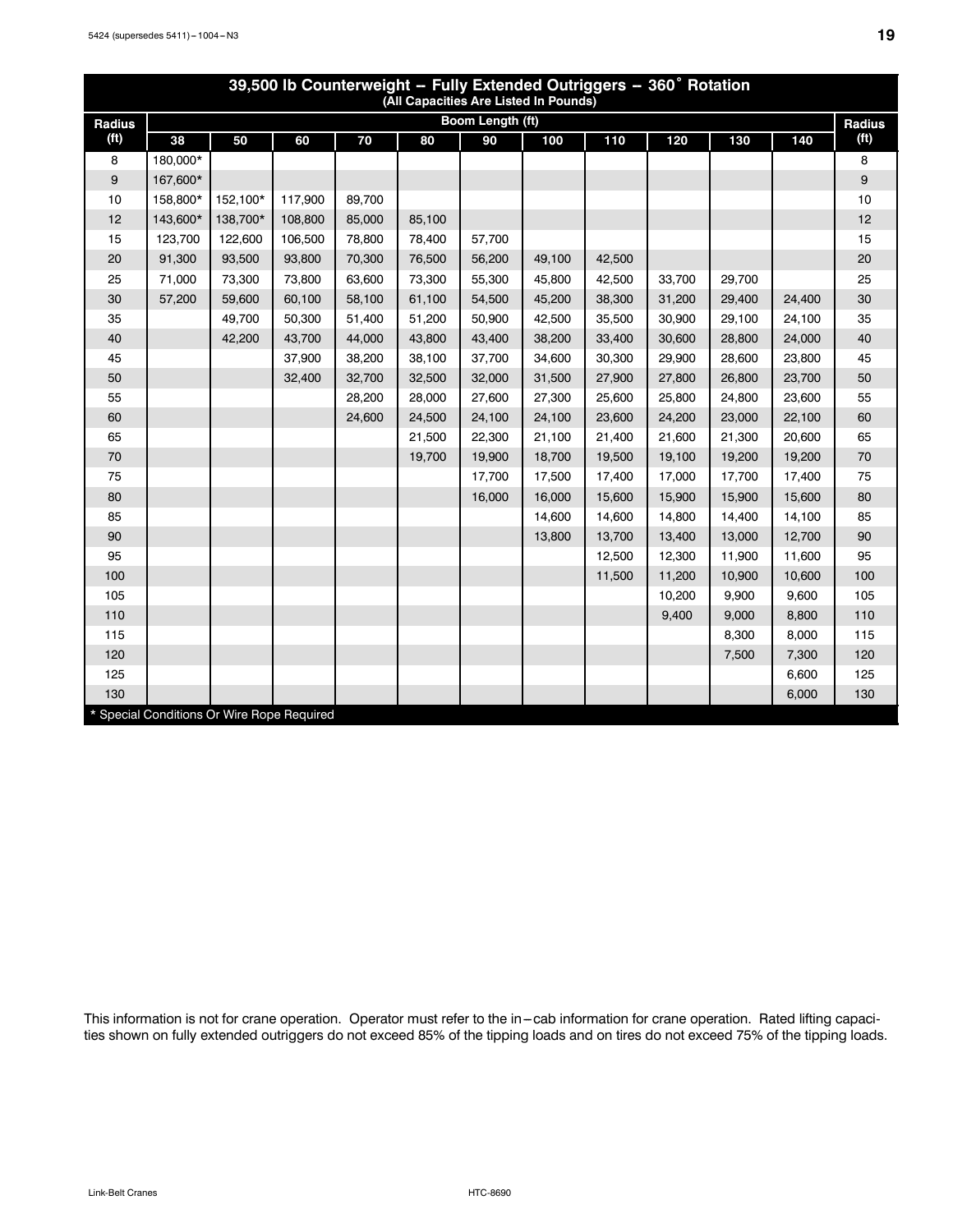| 8,500 lb Counterweight -- Fully Extended Outriggers -- 360° Rotation<br>(All Capacities Are Listed In Pounds) |                                          |       |                                           |                 |       |  |  |  |  |  |  |  |
|---------------------------------------------------------------------------------------------------------------|------------------------------------------|-------|-------------------------------------------|-----------------|-------|--|--|--|--|--|--|--|
|                                                                                                               | 140 ft Main Boom Length<br>2° Fly Offset |       | 140 ft Main Boom Length<br>15° Fly Offset |                 |       |  |  |  |  |  |  |  |
| Radius                                                                                                        | Fly Length (ft)                          |       | Radius                                    | Fly Length (ft) |       |  |  |  |  |  |  |  |
| (f <sup>t</sup> )                                                                                             | 35                                       | 58    | (f <sup>t</sup> )                         | 35              | 58    |  |  |  |  |  |  |  |
| 35                                                                                                            | 12,100                                   |       | 35                                        |                 |       |  |  |  |  |  |  |  |
| 40                                                                                                            | 12,100                                   |       | 40                                        |                 |       |  |  |  |  |  |  |  |
| 45                                                                                                            | 12,100                                   | 8,500 | 45                                        | 11,500          |       |  |  |  |  |  |  |  |
| 50                                                                                                            | 12,100                                   | 8,400 | 50                                        | 11,400          |       |  |  |  |  |  |  |  |
| 55                                                                                                            | 12,100                                   | 8,300 | 55                                        | 11,200          |       |  |  |  |  |  |  |  |
| 60                                                                                                            | 12,100                                   | 8,100 | 60                                        | 11,000          | 7,200 |  |  |  |  |  |  |  |
| 65                                                                                                            | 11,900                                   | 8,000 | 65                                        | 10,800          | 7,000 |  |  |  |  |  |  |  |
| 70                                                                                                            | 10,400                                   | 7,800 | 70                                        | 10,600          | 6,800 |  |  |  |  |  |  |  |
| 75                                                                                                            | 9,000                                    | 7,700 | 75                                        | 9,700           | 6,700 |  |  |  |  |  |  |  |
| 80                                                                                                            | 7,800                                    | 7,500 | 80                                        | 8,500           | 6,500 |  |  |  |  |  |  |  |
| 85                                                                                                            | 6,800                                    | 7,300 | 85                                        | 7,400           | 6,300 |  |  |  |  |  |  |  |
| 90                                                                                                            | 5,900                                    | 6,400 | 90                                        | 6,400           | 6,200 |  |  |  |  |  |  |  |
| 95                                                                                                            | 5,100                                    | 5,600 | 95                                        | 5,600           | 6,000 |  |  |  |  |  |  |  |
| 100                                                                                                           | 4,400                                    | 4,900 | 100                                       | 4,800           | 5,600 |  |  |  |  |  |  |  |
| 105                                                                                                           | 3,700                                    | 4,200 | 105                                       | 4,200           | 4,900 |  |  |  |  |  |  |  |
| 110                                                                                                           | 3,200                                    | 3,600 | 110                                       | 3,600           | 4,300 |  |  |  |  |  |  |  |
| 115                                                                                                           | 2,700                                    | 3,100 | 115                                       | 3,000           | 3,700 |  |  |  |  |  |  |  |
| 120                                                                                                           | 2,200                                    | 2,600 | 120                                       | 2,500           | 3,200 |  |  |  |  |  |  |  |
| 125                                                                                                           | 1,800                                    | 2,200 | 125                                       | 2,100           | 2,700 |  |  |  |  |  |  |  |
| 130                                                                                                           | 1,400                                    | 1,800 | 130                                       | 1,700           | 2,300 |  |  |  |  |  |  |  |
| 135                                                                                                           | 1,100                                    | 1,500 | 135                                       | 1,300           | 1,900 |  |  |  |  |  |  |  |
| 140                                                                                                           |                                          |       | 140                                       | 900             | 1,500 |  |  |  |  |  |  |  |
| 145                                                                                                           |                                          |       | 145                                       |                 | 1,200 |  |  |  |  |  |  |  |

# **Fly Attachment Lift Capacity Charts - Optional**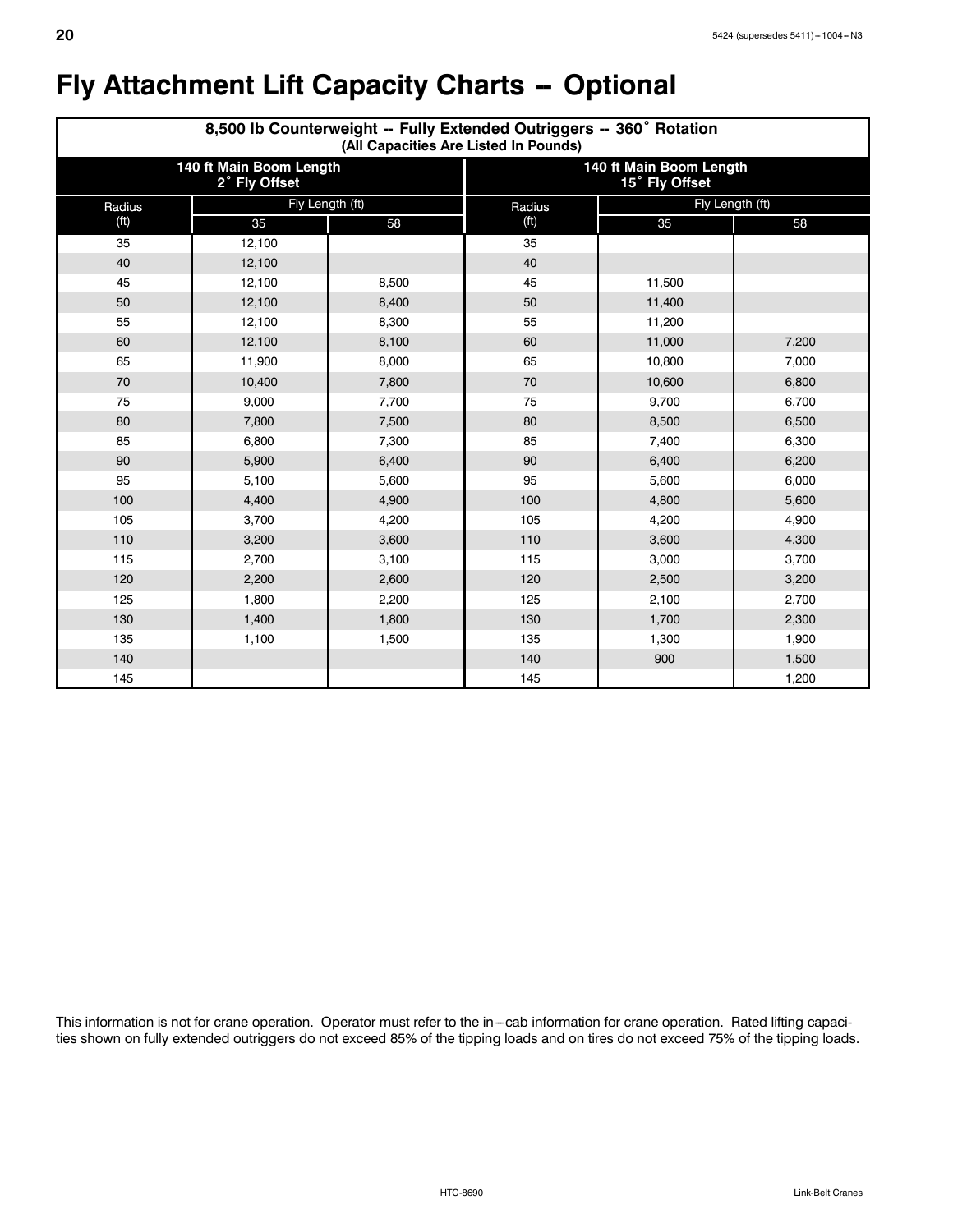| 8,500 lb Counterweight - Fully Extended Outriggers - 360° Rotation<br>(All Capacities Are Listed In Pounds) |                                           |       |                                           |                 |       |  |  |  |  |  |  |  |
|-------------------------------------------------------------------------------------------------------------|-------------------------------------------|-------|-------------------------------------------|-----------------|-------|--|--|--|--|--|--|--|
|                                                                                                             | 140 ft Main Boom Length<br>30° Fly Offset |       | 140 ft Main Boom Length<br>45° Fly Offset |                 |       |  |  |  |  |  |  |  |
| Radius                                                                                                      | Fly Length (ft)                           |       | Radius                                    | Fly Length (ft) |       |  |  |  |  |  |  |  |
| (f <sup>t</sup> )                                                                                           | 35                                        | 58    | (f <sup>t</sup> )                         | 35              | 58    |  |  |  |  |  |  |  |
| 35                                                                                                          |                                           |       | 35                                        |                 |       |  |  |  |  |  |  |  |
| 40                                                                                                          |                                           |       | 40                                        |                 |       |  |  |  |  |  |  |  |
| 45                                                                                                          |                                           |       | 45                                        |                 |       |  |  |  |  |  |  |  |
| 50                                                                                                          |                                           |       | 50                                        |                 |       |  |  |  |  |  |  |  |
| 55                                                                                                          | 10,000                                    |       | 55                                        |                 |       |  |  |  |  |  |  |  |
| 60                                                                                                          | 9,800                                     |       | 60                                        |                 |       |  |  |  |  |  |  |  |
| 65                                                                                                          | 9,700                                     |       | 65                                        | 8,800           |       |  |  |  |  |  |  |  |
| 70                                                                                                          | 9,500                                     |       | $70\,$                                    | 8,800           |       |  |  |  |  |  |  |  |
| 75                                                                                                          | 9,400                                     | 5,700 | 75                                        | 8,700           |       |  |  |  |  |  |  |  |
| 80                                                                                                          | 9,100                                     | 5,600 | 80                                        | 8,600           |       |  |  |  |  |  |  |  |
| 85                                                                                                          | 8,000                                     | 5,500 | 85                                        | 8,400           | 4,900 |  |  |  |  |  |  |  |
| 90                                                                                                          | 7,000                                     | 5,400 | 90                                        | 7,400           | 4,900 |  |  |  |  |  |  |  |
| 95                                                                                                          | 6,100                                     | 5,300 | 95                                        | 6,400           | 4,800 |  |  |  |  |  |  |  |
| 100                                                                                                         | 5,300                                     | 5,200 | 100                                       | 5,600           | 4,800 |  |  |  |  |  |  |  |
| 105                                                                                                         | 4,600                                     | 5,100 | 105                                       | 4,800           | 4,700 |  |  |  |  |  |  |  |
| 110                                                                                                         | 3,900                                     | 4,900 | 110                                       | 4,200           | 4,700 |  |  |  |  |  |  |  |
| 115                                                                                                         | 3,300                                     | 4,300 | 115                                       | 3,500           | 4,700 |  |  |  |  |  |  |  |
| 120                                                                                                         | 2,800                                     | 3,700 | 120                                       | 3,000           | 4,100 |  |  |  |  |  |  |  |
| 125                                                                                                         | 2,300                                     | 3,200 | 125                                       | 2,500           | 3,600 |  |  |  |  |  |  |  |
| 130                                                                                                         | 1,900                                     | 2,700 | 130                                       | 2,000           | 3,100 |  |  |  |  |  |  |  |
| 135                                                                                                         | 1,500                                     | 2,300 | 135                                       | 1,500           | 2,600 |  |  |  |  |  |  |  |
| 140                                                                                                         | 1,100                                     | 1,900 | 140                                       |                 | 2,100 |  |  |  |  |  |  |  |
| 145                                                                                                         |                                           | 1,500 | 145                                       |                 | 1,700 |  |  |  |  |  |  |  |
| 150                                                                                                         |                                           | 1,200 | 150                                       |                 | 1,300 |  |  |  |  |  |  |  |
| 155                                                                                                         |                                           |       | 155                                       |                 | 1,000 |  |  |  |  |  |  |  |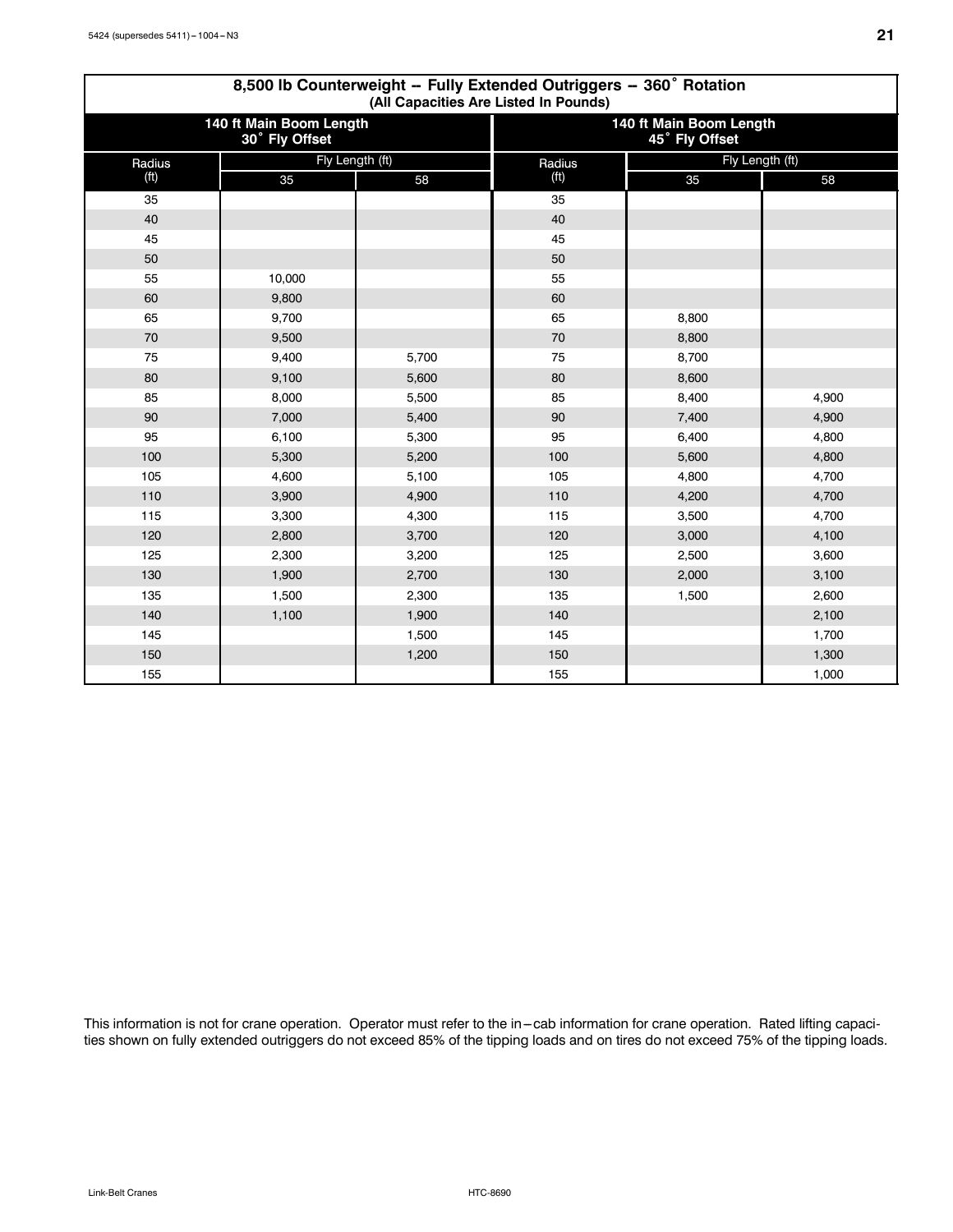|                   | 11,500 lb Counterweight -- Fully Extended Outriggers -- 360° Rotation<br>(All Capacities Are Listed In Pounds) |                                          |       |                                           |        |                 |       |  |  |  |  |  |  |  |
|-------------------|----------------------------------------------------------------------------------------------------------------|------------------------------------------|-------|-------------------------------------------|--------|-----------------|-------|--|--|--|--|--|--|--|
|                   |                                                                                                                | 140 ft Main Boom Length<br>2° Fly Offset |       | 140 ft Main Boom Length<br>15° Fly Offset |        |                 |       |  |  |  |  |  |  |  |
| Radius            |                                                                                                                | Fly Length (ft)                          |       | Radius                                    |        | Fly Length (ft) |       |  |  |  |  |  |  |  |
| (f <sup>t</sup> ) | 35                                                                                                             | 58                                       | 74    | (f <sup>t</sup> )                         | 35     | 58              | 74    |  |  |  |  |  |  |  |
| 35                | 12,100                                                                                                         |                                          |       | 35                                        |        |                 |       |  |  |  |  |  |  |  |
| 40                | 12,100                                                                                                         |                                          |       | 40                                        |        |                 |       |  |  |  |  |  |  |  |
| 45                | 12,100                                                                                                         | 8,500                                    |       | 45                                        | 11,500 |                 |       |  |  |  |  |  |  |  |
| 50                | 12,100                                                                                                         | 8,400                                    | 6,600 | 50                                        | 11,400 |                 |       |  |  |  |  |  |  |  |
| 55                | 12,100                                                                                                         | 8,300                                    | 6,600 | 55                                        | 11,200 |                 |       |  |  |  |  |  |  |  |
| 60                | 12,100                                                                                                         | 8,100                                    | 6,600 | 60                                        | 11,000 | 7,200           |       |  |  |  |  |  |  |  |
| 65                | 11,900                                                                                                         | 8,000                                    | 6,600 | 65                                        | 10,800 | 7,000           | 6,300 |  |  |  |  |  |  |  |
| 70                | 11,500                                                                                                         | 7,800                                    | 6,600 | 70                                        | 10,600 | 6,800           | 6,000 |  |  |  |  |  |  |  |
| 75                | 10,000                                                                                                         | 7,700                                    | 6,600 | 75                                        | 10,400 | 6,700           | 5,700 |  |  |  |  |  |  |  |
| 80                | 8,700                                                                                                          | 7,500                                    | 6,400 | 80                                        | 9,400  | 6,500           | 5,400 |  |  |  |  |  |  |  |
| 85                | 7,600                                                                                                          | 7,300                                    | 6,000 | 85                                        | 8,200  | 6,300           | 5,100 |  |  |  |  |  |  |  |
| 90                | 6,700                                                                                                          | 7,100                                    | 5,700 | 90                                        | 7,200  | 6,200           | 4,900 |  |  |  |  |  |  |  |
| 95                | 5,800                                                                                                          | 6,300                                    | 5,400 | 95                                        | 6,300  | 6,000           | 4,600 |  |  |  |  |  |  |  |
| 100               | 5,100                                                                                                          | 5,500                                    | 5,100 | 100                                       | 5,500  | 5,900           | 4,400 |  |  |  |  |  |  |  |
| 105               | 4,400                                                                                                          | 4,900                                    | 4,800 | 105                                       | 4,800  | 5,600           | 4,200 |  |  |  |  |  |  |  |
| 110               | 3,800                                                                                                          | 4,300                                    | 4,200 | 110                                       | 4,200  | 4,900           | 4,100 |  |  |  |  |  |  |  |
| 115               | 3,300                                                                                                          | 3,700                                    | 3,600 | 115                                       | 3,600  | 4,300           | 3,900 |  |  |  |  |  |  |  |
| 120               | 2,800                                                                                                          | 3,200                                    | 3,100 | 120                                       | 3,100  | 3,800           | 3,600 |  |  |  |  |  |  |  |
| 125               | 2,300                                                                                                          | 2,800                                    | 2,700 | 125                                       | 2,600  | 3,300           | 3,100 |  |  |  |  |  |  |  |
| 130               | 1,900                                                                                                          | 2,300                                    | 2,200 | 130                                       | 2,200  | 2,800           | 2,700 |  |  |  |  |  |  |  |
| 135               | 1,600                                                                                                          | 2,000                                    | 1,900 | 135                                       | 1,800  | 2,400           | 2,300 |  |  |  |  |  |  |  |
| 140               | 1,200                                                                                                          | 1,600                                    | 1,500 | 140                                       | 1,400  | 2,000           | 1,900 |  |  |  |  |  |  |  |
| 145               | 900                                                                                                            | 1,300                                    | 1,200 | 145                                       | 1,100  | 1,700           | 1,500 |  |  |  |  |  |  |  |
|                   |                                                                                                                |                                          |       | 150                                       |        | 1,300           | 1,200 |  |  |  |  |  |  |  |
|                   |                                                                                                                |                                          |       | 155                                       |        | 1,000           |       |  |  |  |  |  |  |  |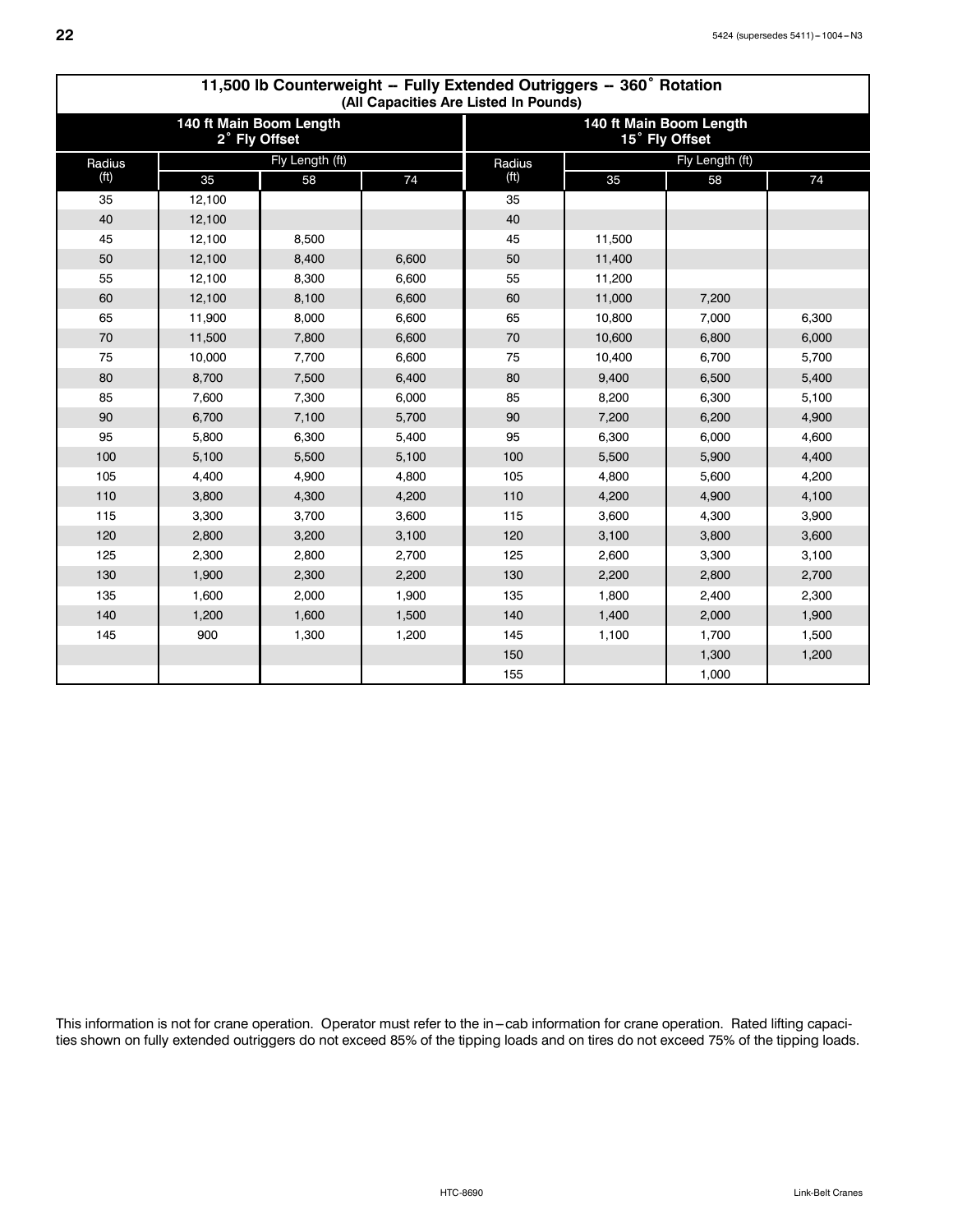|                   | 11,500 lb Counterweight -- Fully Extended Outriggers -- 360° Rotation<br>(All Capacities Are Listed In Pounds) |                         |       |                                           |       |                 |       |  |  |  |  |  |  |
|-------------------|----------------------------------------------------------------------------------------------------------------|-------------------------|-------|-------------------------------------------|-------|-----------------|-------|--|--|--|--|--|--|
|                   | 30° Fly Offset                                                                                                 | 140 ft Main Boom Length |       | 140 ft Main Boom Length<br>45° Fly Offset |       |                 |       |  |  |  |  |  |  |
| Radius            |                                                                                                                | Fly Length (ft)         |       | Radius                                    |       | Fly Length (ft) |       |  |  |  |  |  |  |
| (f <sup>t</sup> ) | 35                                                                                                             | 58                      | 74    | (f <sup>t</sup> )                         | 35    | 58              | 74    |  |  |  |  |  |  |
| 35                |                                                                                                                |                         |       | 35                                        |       |                 |       |  |  |  |  |  |  |
| 40                |                                                                                                                |                         |       | 40                                        |       |                 |       |  |  |  |  |  |  |
| 45                |                                                                                                                |                         |       | 45                                        |       |                 |       |  |  |  |  |  |  |
| 50                |                                                                                                                |                         |       | 50                                        |       |                 |       |  |  |  |  |  |  |
| 55                | 10,000                                                                                                         |                         |       | 55                                        |       |                 |       |  |  |  |  |  |  |
| 60                | 9,800                                                                                                          |                         |       | 60                                        |       |                 |       |  |  |  |  |  |  |
| 65                | 9,700                                                                                                          |                         |       | 65                                        | 8,800 |                 |       |  |  |  |  |  |  |
| 70                | 9,500                                                                                                          |                         |       | 70                                        | 8,800 |                 |       |  |  |  |  |  |  |
| 75                | 9,400                                                                                                          | 5,700                   | 4,600 | 75                                        | 8,700 |                 |       |  |  |  |  |  |  |
| 80                | 9,200                                                                                                          | 5,600                   | 4,400 | 80                                        | 8,600 |                 |       |  |  |  |  |  |  |
| 85                | 8,800                                                                                                          | 5,500                   | 4,200 | 85                                        | 8,600 | 4,900           | 3,700 |  |  |  |  |  |  |
| 90                | 7,700                                                                                                          | 5,400                   | 4,100 | 90                                        | 8,100 | 4,900           | 3,500 |  |  |  |  |  |  |
| 95                | 6,800                                                                                                          | 5,300                   | 3,900 | 95                                        | 7,200 | 4,800           | 3,400 |  |  |  |  |  |  |
| 100               | 6,000                                                                                                          | 5,200                   | 3,700 | 100                                       | 6,300 | 4,800           | 3,300 |  |  |  |  |  |  |
| 105               | 5,200                                                                                                          | 5,100                   | 3,600 | 105                                       | 5,500 | 4,700           | 3,200 |  |  |  |  |  |  |
| 110               | 4,500                                                                                                          | 5,000                   | 3,500 | 110                                       | 4,800 | 4,700           | 3,100 |  |  |  |  |  |  |
| 115               | 3,900                                                                                                          | 4,900                   | 3,300 | 115                                       | 4,100 | 4,700           | 3,000 |  |  |  |  |  |  |
| 120               | 3,400                                                                                                          | 4,300                   | 3,200 | 120                                       | 3,500 | 4,600           | 2,900 |  |  |  |  |  |  |
| 125               | 2,900                                                                                                          | 3,800                   | 3,100 | 125                                       | 3,000 | 4,100           | 2,800 |  |  |  |  |  |  |
| 130               | 2,400                                                                                                          | 3,300                   | 3,000 | 130                                       | 2,500 | 3,600           | 2,700 |  |  |  |  |  |  |
| 135               | 2,000                                                                                                          | 2,800                   | 2,700 | 135                                       | 2,000 | 3,100           | 2,700 |  |  |  |  |  |  |
| 140               | 1,600                                                                                                          | 2,400                   | 2,300 | 140                                       |       | 2,600           | 2,600 |  |  |  |  |  |  |
| 145               | 1,200                                                                                                          | 2,000                   | 1,900 | 145                                       |       | 2,200           | 2,200 |  |  |  |  |  |  |
| 150               | 900                                                                                                            | 1,600                   | 1,600 | 150                                       |       | 1,800           | 1,800 |  |  |  |  |  |  |
| 155               |                                                                                                                | 1,300                   | 1,200 | 155                                       |       | 1,400           | 1,400 |  |  |  |  |  |  |
| 160               |                                                                                                                | 1,000                   | 900   | 160                                       |       | 1,000           | 1,100 |  |  |  |  |  |  |
|                   |                                                                                                                |                         |       | 165                                       |       |                 | 800   |  |  |  |  |  |  |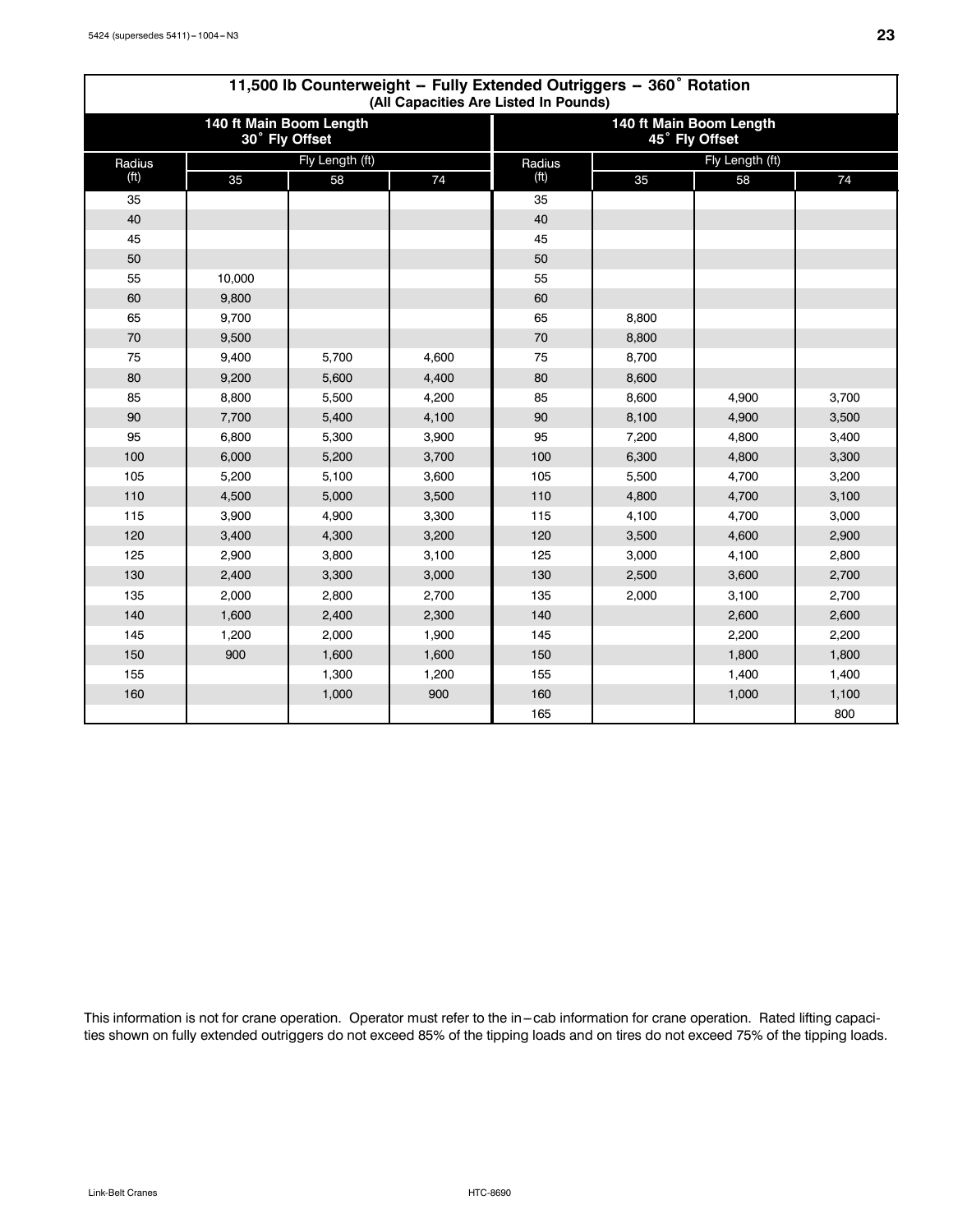| 32,500 ID Counterweight -- Fully Extended Outriggers -- 360 Hotation<br>(All Capacities Are Listed In Pounds) |        |                                          |       |       |                   |        |                                           |                 |       |  |  |  |
|---------------------------------------------------------------------------------------------------------------|--------|------------------------------------------|-------|-------|-------------------|--------|-------------------------------------------|-----------------|-------|--|--|--|
|                                                                                                               |        | 140 ft Main Boom Length<br>2° Fly Offset |       |       |                   |        | 140 ft Main Boom Length<br>15° Fly Offset |                 |       |  |  |  |
| Radius                                                                                                        |        | Fly Length (ft)                          |       |       | Radius            |        |                                           | Fly Length (ft) |       |  |  |  |
| (f <sup>t</sup> )                                                                                             | 35     | 58                                       | 74    | 90    | (f <sup>t</sup> ) | 35     | 58                                        | 74              | 90    |  |  |  |
| 35                                                                                                            | 12,100 |                                          |       |       | 35                |        |                                           |                 |       |  |  |  |
| 40                                                                                                            | 12,100 |                                          |       |       | 40                |        |                                           |                 |       |  |  |  |
| 45                                                                                                            | 12,100 | 8,500                                    |       |       | 45                | 11,500 |                                           |                 |       |  |  |  |
| 50                                                                                                            | 12,100 | 8,400                                    | 6,600 |       | 50                | 11,400 |                                           |                 |       |  |  |  |
| 55                                                                                                            | 12,100 | 8,300                                    | 6,600 | 5,200 | 55                | 11,200 |                                           |                 |       |  |  |  |
| 60                                                                                                            | 12,100 | 8,100                                    | 6,600 | 5,200 | 60                | 11,000 | 7,200                                     |                 |       |  |  |  |
| 65                                                                                                            | 11,900 | 8,000                                    | 6,600 | 5,200 | 65                | 10,800 | 7,000                                     | 6,300           |       |  |  |  |
| 70                                                                                                            | 11,700 | 7,800                                    | 6,600 | 5,200 | 70                | 10,600 | 6,800                                     | 6,000           | 4,800 |  |  |  |
| 75                                                                                                            | 11,500 | 7,700                                    | 6,600 | 5,100 | 75                | 10,400 | 6,700                                     | 5,700           | 4,500 |  |  |  |
| 80                                                                                                            | 11,300 | 7,500                                    | 6,400 | 4,800 | 80                | 10,200 | 6,500                                     | 5,400           | 4,200 |  |  |  |
| 85                                                                                                            | 11,000 | 7,300                                    | 6,000 | 4,500 | 85                | 10,000 | 6,300                                     | 5,100           | 4,000 |  |  |  |
| 90                                                                                                            | 10,500 | 7,100                                    | 5,700 | 4,200 | 90                | 9,700  | 6,200                                     | 4,900           | 3,700 |  |  |  |
| 95                                                                                                            | 10,100 | 6,900                                    | 5,400 | 4,000 | 95                | 9,400  | 6,000                                     | 4,600           | 3,500 |  |  |  |
| 100                                                                                                           | 9,700  | 6,700                                    | 5,100 | 3,700 | 100               | 9,000  | 5,900                                     | 4,400           | 3,300 |  |  |  |
| 105                                                                                                           | 8,800  | 6,500                                    | 4,900 | 3,500 | 105               | 8,700  | 5,700                                     | 4,200           | 3,100 |  |  |  |
| 110                                                                                                           | 8,000  | 6,300                                    | 4,700 | 3,300 | 110               | 8,400  | 5,600                                     | 4,100           | 3,000 |  |  |  |
| 115                                                                                                           | 7,300  | 6,000                                    | 4,500 | 3,200 | 115               | 7,600  | 5,500                                     | 3,900           | 2,800 |  |  |  |
| 120                                                                                                           | 6,600  | 5,800                                    | 4,300 | 3,000 | 120               | 6,900  | 5,300                                     | 3,700           | 2,700 |  |  |  |
| 125                                                                                                           | 6,000  | 5,600                                    | 4,100 | 2,800 | 125               | 6,300  | 5,100                                     | 3,600           | 2,500 |  |  |  |
| 130                                                                                                           | 5,500  | 5,300                                    | 3,900 | 2,700 | 130               | 5,700  | 4,900                                     | 3,500           | 2,400 |  |  |  |
| 135                                                                                                           | 5,000  | 5,200                                    | 3,800 | 2,500 | 135               | 5,200  | 4,700                                     | 3,300           | 2,300 |  |  |  |
| 140                                                                                                           | 4,500  | 4,900                                    | 3,600 | 2,400 | 140               | 4,700  | 4,600                                     | 3,200           | 2,200 |  |  |  |
| 145                                                                                                           | 4,100  | 4,400                                    | 3,500 | 2,300 | 145               | 4,200  | 4,400                                     | 3,100           | 2,100 |  |  |  |
| 150                                                                                                           | 3,700  | 4,000                                    | 3,400 | 2,200 | 150               | 3,800  | 4,300                                     | 3,000           | 2,000 |  |  |  |
| 155                                                                                                           | 3,300  | 3,700                                    | 3,200 | 2,100 | 155               | 3,400  | 4,000                                     | 2,900           | 1,900 |  |  |  |
| 160                                                                                                           | 2,900  | 3,300                                    | 3,100 | 2,000 | 160               | 3,000  | 3,600                                     | 2,900           | 1,800 |  |  |  |
| 165                                                                                                           | 2,500  | 2,900                                    | 2,700 | 1,900 | 165               | 2,600  | 3,200                                     | 2,800           | 1,700 |  |  |  |
| 170                                                                                                           |        | 2,600                                    | 2,400 | 1,800 | 170               |        | 2,800                                     | 2,700           | 1,600 |  |  |  |
| 175                                                                                                           |        | 2,300                                    | 2,100 | 1,800 | 175               |        | 2,500                                     | 2,300           | 1,600 |  |  |  |
| 180                                                                                                           |        | 2,000                                    | 1,800 | 1,700 | 180               |        | 2,100                                     | 2,000           | 1,500 |  |  |  |
| 185                                                                                                           |        | 1,700                                    | 1,500 | 1,400 | 185               |        | 1,800                                     | 1,700           | 1,500 |  |  |  |
| 190                                                                                                           |        |                                          | 1,200 | 1,200 | 190               |        |                                           | 1,400           | 1,400 |  |  |  |
| 195                                                                                                           |        |                                          | 1,000 | 900   | 195               |        |                                           | 1,100           | 1,100 |  |  |  |
| 200                                                                                                           |        |                                          | 800   |       | 200               |        |                                           | 800             | 900   |  |  |  |

**32,500 lb Counterweight -- Fully Extended Outriggers -- 360˚ Rotation**

This information is not for crane operation. Operator must refer to the in-cab information for crane operation. Rated lifting capacities shown on fully extended outriggers do not exceed 85% of the tipping loads and on tires do not exceed 75% of the tipping loads.

 $\mathsf{r}$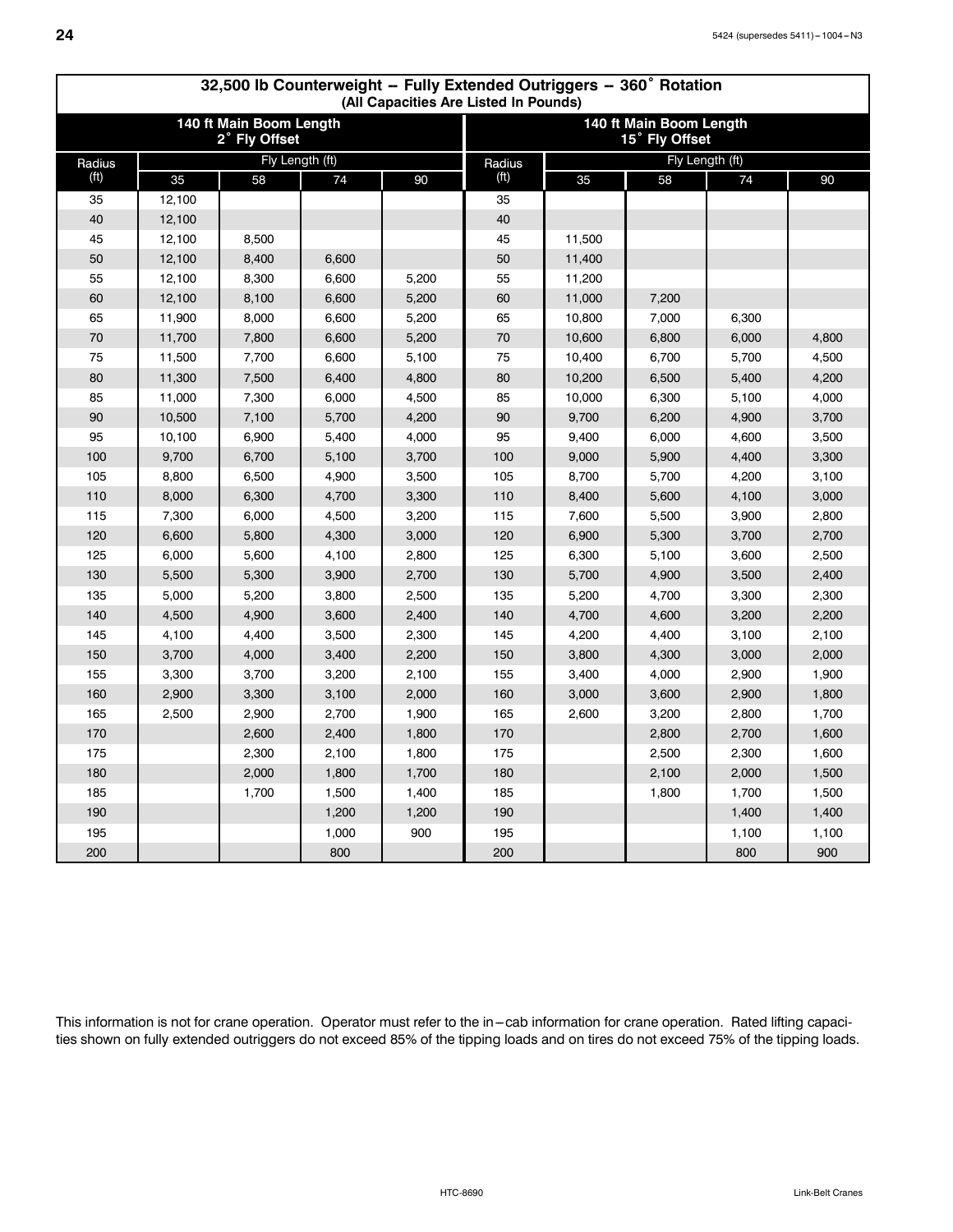|                   | 32,500 lb Counterweight -- Fully Extended Outriggers -- 360˚ Rotation<br>(All Capacities Are Listed In Pounds) |                                           |                 |       |                   |       |                                           |                 |       |  |  |  |  |  |
|-------------------|----------------------------------------------------------------------------------------------------------------|-------------------------------------------|-----------------|-------|-------------------|-------|-------------------------------------------|-----------------|-------|--|--|--|--|--|
|                   |                                                                                                                | 140 ft Main Boom Length<br>30° Fly Offset |                 |       |                   |       | 140 ft Main Boom Length<br>45° Fly Offset |                 |       |  |  |  |  |  |
| Radius            |                                                                                                                |                                           | Fly Length (ft) |       | Radius            |       |                                           | Fly Length (ft) |       |  |  |  |  |  |
| (f <sup>t</sup> ) | 35                                                                                                             | 58                                        | 74              | 90    | (f <sup>t</sup> ) | 35    | 58                                        | 74              | 90    |  |  |  |  |  |
| 35                |                                                                                                                |                                           |                 |       | 35                |       |                                           |                 |       |  |  |  |  |  |
| 40                |                                                                                                                |                                           |                 |       | 40                |       |                                           |                 |       |  |  |  |  |  |
| 45                |                                                                                                                |                                           |                 |       | 45                |       |                                           |                 |       |  |  |  |  |  |
| 50                |                                                                                                                |                                           |                 |       | 50                |       |                                           |                 |       |  |  |  |  |  |
| 55                | 10,000                                                                                                         |                                           |                 |       | 55                |       |                                           |                 |       |  |  |  |  |  |
| 60                | 9,800                                                                                                          |                                           |                 |       | 60                |       |                                           |                 |       |  |  |  |  |  |
| 65                | 9,700                                                                                                          |                                           |                 |       | 65                | 8,800 |                                           |                 |       |  |  |  |  |  |
| 70                | 9,500                                                                                                          |                                           |                 |       | 70                | 8,800 |                                           |                 |       |  |  |  |  |  |
| 75                | 9,400                                                                                                          | 5,700                                     | 4,600           |       | 75                | 8,700 |                                           |                 |       |  |  |  |  |  |
| 80                | 9,200                                                                                                          | 5,600                                     | 4,400           | 3,600 | 80                | 8,600 |                                           |                 |       |  |  |  |  |  |
| 85                | 9,100                                                                                                          | 5,500                                     | 4,200           | 3,400 | 85                | 8,600 | 4,900                                     | 3,700           |       |  |  |  |  |  |
| 90                | 9,000                                                                                                          | 5,400                                     | 4,100           | 3,200 | 90                | 8,500 | 4,900                                     | 3,500           | 2,900 |  |  |  |  |  |
| 95                | 8,800                                                                                                          | 5,300                                     | 3,900           | 3,000 | 95                | 8,400 | 4,800                                     | 3,400           | 2,700 |  |  |  |  |  |
| 100               | 8,500                                                                                                          | 5,200                                     | 3,700           | 2,900 | 100               | 8,200 | 4,800                                     | 3,300           | 2,600 |  |  |  |  |  |
| 105               | 8,200                                                                                                          | 5,100                                     | 3,600           | 2,700 | 105               | 8,000 | 4,700                                     | 3,200           | 2,400 |  |  |  |  |  |
| 110               | 8,000                                                                                                          | 5,000                                     | 3,500           | 2,600 | 110               | 7,800 | 4,700                                     | 3,100           | 2,300 |  |  |  |  |  |
| 115               | 7,700                                                                                                          | 4,900                                     | 3,300           | 2,400 | 115               | 7,600 | 4,700                                     | 3,000           | 2,200 |  |  |  |  |  |
| 120               | 7,200                                                                                                          | 4,800                                     | 3,200           | 2,300 | 120               | 7,400 | 4,600                                     | 2,900           | 2,100 |  |  |  |  |  |
| 125               | 6,500                                                                                                          | 4,700                                     | 3,100           | 2,200 | 125               | 6,700 | 4,500                                     | 2,800           | 2,000 |  |  |  |  |  |
| 130               | 5,900                                                                                                          | 4,500                                     | 3,000           | 2,100 | 130               | 6,000 | 4,400                                     | 2,700           | 1,900 |  |  |  |  |  |
| 135               | 5,400                                                                                                          | 4,400                                     | 2,900           | 2,000 | 135               | 5,400 | 4,300                                     | 2,700           | 1,800 |  |  |  |  |  |
| 140               | 4,800                                                                                                          | 4,300                                     | 2,800           | 1,900 | 140               |       | 4,200                                     | 2,600           | 1,800 |  |  |  |  |  |
| 145               | 4,400                                                                                                          | 4,200                                     | 2,800           | 1,800 | 145               |       | 4,100                                     | 2,600           | 1,700 |  |  |  |  |  |
| 150               | 3,900                                                                                                          | 4,100                                     | 2,700           | 1,700 | 150               |       | 4,000                                     | 2,500           | 1,600 |  |  |  |  |  |
| 155               | 3,500                                                                                                          | 4,000                                     | 2,600           | 1,700 | 155               |       | 4,000                                     | 2,500           | 1,600 |  |  |  |  |  |
| 160               |                                                                                                                | 3,800                                     | 2,600           | 1,600 | 160               |       | 3,900                                     | 2,500           | 1,500 |  |  |  |  |  |
| 165               |                                                                                                                | 3,400                                     | 2,500           | 1,500 | 165               |       |                                           | 2,500           | 1,500 |  |  |  |  |  |
| 170               |                                                                                                                | 3,000                                     | 2,500           | 1,500 | 170               |       |                                           | 2,500           | 1,400 |  |  |  |  |  |
| 175               |                                                                                                                | 2,600                                     | 2,500           | 1,400 | 175               |       |                                           | 2,500           | 1,400 |  |  |  |  |  |
| 180               |                                                                                                                | 2,200                                     | 2,200           | 1,400 | 180               |       |                                           |                 | 1,400 |  |  |  |  |  |
| 185               |                                                                                                                |                                           | 1,800           | 1,400 | 185               |       |                                           |                 | 1,400 |  |  |  |  |  |
| 190               |                                                                                                                |                                           | 1,500           | 1,300 | 190               |       |                                           |                 | 1,400 |  |  |  |  |  |
| 195               |                                                                                                                |                                           | 1,200           | 1,300 |                   |       |                                           |                 |       |  |  |  |  |  |
| 200               |                                                                                                                |                                           |                 | 1,000 |                   |       |                                           |                 |       |  |  |  |  |  |

### **32,500 lb Counterweight -- Fully Extended Outriggers -- 360˚ Rotation**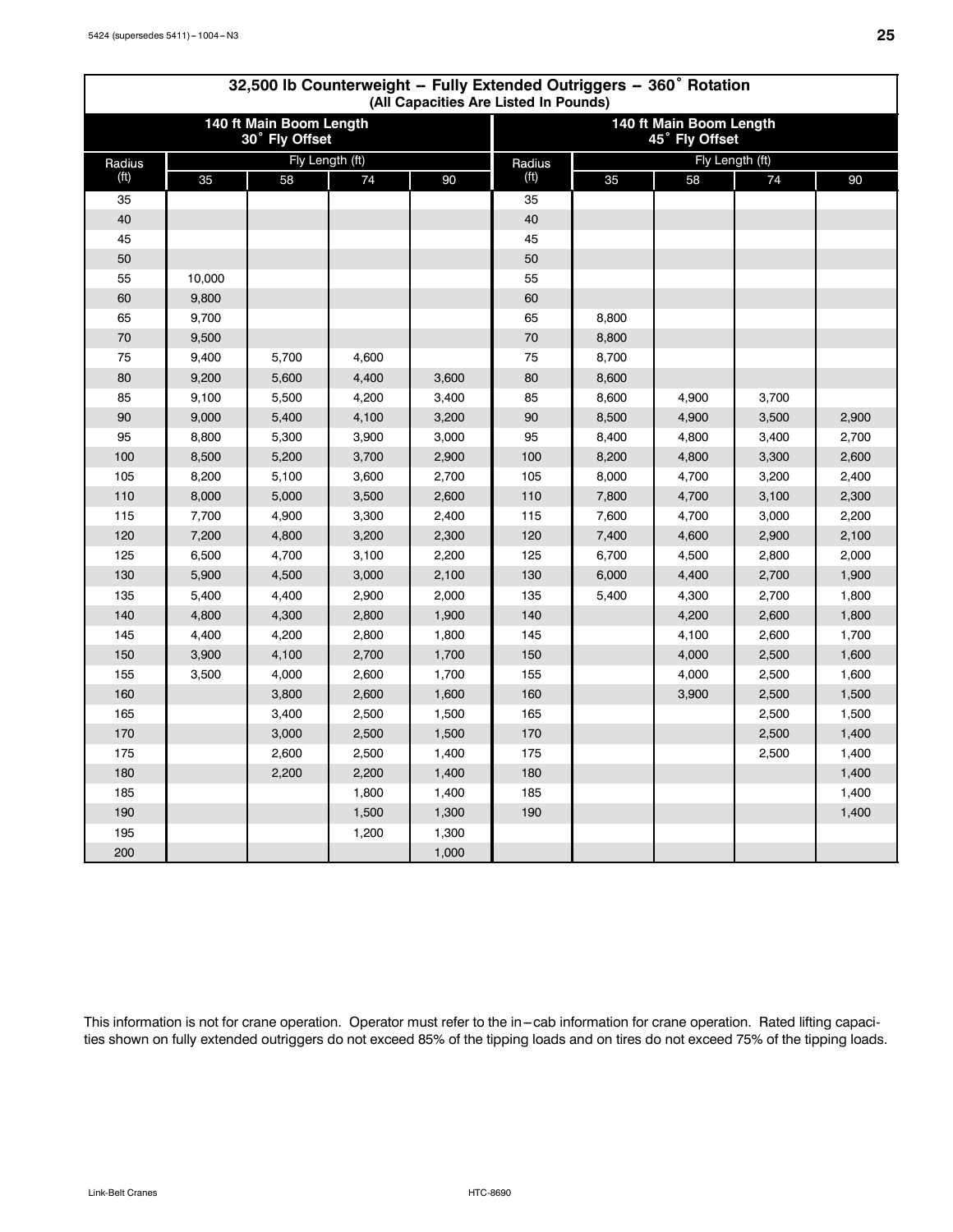|                   | 39,500 lb Counterweight - Fully Extended Outriggers - 360° Rotation<br>(All Capacities Are Listed In Pounds) |                                          |       |       |                   |        |                                           |                 |       |  |  |  |  |  |
|-------------------|--------------------------------------------------------------------------------------------------------------|------------------------------------------|-------|-------|-------------------|--------|-------------------------------------------|-----------------|-------|--|--|--|--|--|
|                   |                                                                                                              | 140 ft Main Boom Length<br>2° Fly Offset |       |       |                   |        | 140 ft Main Boom Length<br>15° Fly Offset |                 |       |  |  |  |  |  |
| Radius            |                                                                                                              | Fly Length (ft)                          |       |       | Radius            |        |                                           | Fly Length (ft) |       |  |  |  |  |  |
| (f <sup>t</sup> ) | 35                                                                                                           | 58                                       | 74    | 90    | (f <sup>t</sup> ) | 35     | 58                                        | 74              | 90    |  |  |  |  |  |
| 35                | 12,100                                                                                                       |                                          |       |       | 35                |        |                                           |                 |       |  |  |  |  |  |
| 40                | 12,100                                                                                                       |                                          |       |       | 40                |        |                                           |                 |       |  |  |  |  |  |
| 45                | 12,100                                                                                                       | 8,500                                    |       |       | 45                | 11,500 |                                           |                 |       |  |  |  |  |  |
| 50                | 12,100                                                                                                       | 8,400                                    | 6,600 |       | 50                | 11,400 |                                           |                 |       |  |  |  |  |  |
| 55                | 12,100                                                                                                       | 8,300                                    | 6,600 | 5,200 | 55                | 11,200 |                                           |                 |       |  |  |  |  |  |
| 60                | 12,100                                                                                                       | 8,100                                    | 6,600 | 5,200 | 60                | 11,000 | 7,200                                     |                 |       |  |  |  |  |  |
| 65                | 11,900                                                                                                       | 8,000                                    | 6,600 | 5,200 | 65                | 10,800 | 7,000                                     | 6,300           |       |  |  |  |  |  |
| $70\,$            | 11,700                                                                                                       | 7,800                                    | 6,600 | 5,200 | 70                | 10,600 | 6,800                                     | 6,000           | 4,800 |  |  |  |  |  |
| 75                | 11,500                                                                                                       | 7,700                                    | 6,600 | 5,100 | 75                | 10,400 | 6,700                                     | 5,700           | 4,500 |  |  |  |  |  |
| 80                | 11,300                                                                                                       | 7,500                                    | 6,400 | 4,800 | 80                | 10,200 | 6,500                                     | 5,400           | 4,200 |  |  |  |  |  |
| 85                | 11,000                                                                                                       | 7,300                                    | 6,000 | 4,500 | 85                | 10,000 | 6,300                                     | 5,100           | 4,000 |  |  |  |  |  |
| 90                | 10,500                                                                                                       | 7,100                                    | 5,700 | 4,200 | 90                | 9,700  | 6,200                                     | 4,900           | 3,700 |  |  |  |  |  |
| 95                | 10,100                                                                                                       | 6,900                                    | 5,400 | 4,000 | 95                | 9,400  | 6,000                                     | 4,600           | 3,500 |  |  |  |  |  |
| 100               | 9,700                                                                                                        | 6,700                                    | 5,100 | 3,700 | 100               | 9,000  | 5,900                                     | 4,400           | 3,300 |  |  |  |  |  |
| 105               | 9,300                                                                                                        | 6,500                                    | 4,900 | 3,500 | 105               | 8,700  | 5,700                                     | 4,200           | 3,100 |  |  |  |  |  |
| 110               | 8,900                                                                                                        | 6,300                                    | 4,700 | 3,300 | 110               | 8,400  | 5,600                                     | 4,100           | 3,000 |  |  |  |  |  |
| 115               | 8,500                                                                                                        | 6,000                                    | 4,500 | 3,200 | 115               | 8,100  | 5,500                                     | 3,900           | 2,800 |  |  |  |  |  |
| 120               | 7,800                                                                                                        | 5,800                                    | 4,300 | 3,000 | 120               | 7,900  | 5,300                                     | 3,700           | 2,700 |  |  |  |  |  |
| 125               | 7,100                                                                                                        | 5,600                                    | 4,100 | 2,800 | 125               | 7,400  | 5,100                                     | 3,600           | 2,500 |  |  |  |  |  |
| 130               | 6,500                                                                                                        | 5,300                                    | 3,900 | 2,700 | 130               | 6,800  | 4,900                                     | 3,500           | 2,400 |  |  |  |  |  |
| 135               | 6,000                                                                                                        | 5,200                                    | 3,800 | 2,500 | 135               | 6,200  | 4,700                                     | 3,300           | 2,300 |  |  |  |  |  |
| 140               | 5,500                                                                                                        | 5,000                                    | 3,600 | 2,400 | 140               | 5,700  | 4,600                                     | 3,200           | 2,200 |  |  |  |  |  |
| 145               | 5,000                                                                                                        | 4,800                                    | 3,500 | 2,300 | 145               | 5,200  | 4,400                                     | 3,100           | 2,100 |  |  |  |  |  |
| 150               | 4,500                                                                                                        | 4,700                                    | 3,400 | 2,200 | 150               | 4,700  | 4,300                                     | 3,000           | 2,000 |  |  |  |  |  |
| 155               | 4,100                                                                                                        | 4,500                                    | 3,200 | 2,100 | 155               | 4,300  | 4,200                                     | 2,900           | 1,900 |  |  |  |  |  |
| 160               | 3,700                                                                                                        | 4,100                                    | 3,100 | 2,000 | 160               | 3,800  | 4,100                                     | 2,900           | 1,800 |  |  |  |  |  |
| 165               | 3,400                                                                                                        | 3,700                                    | 3,100 | 1,900 | 165               | 3,400  | 4,000                                     | 2,800           | 1,700 |  |  |  |  |  |
| 170               |                                                                                                              | 3,400                                    | 3,000 | 1,800 | 170               |        | 3,600                                     | 2,700           | 1,600 |  |  |  |  |  |
| 175               |                                                                                                              | 3,000                                    | 2,800 | 1,800 | 175               |        | 3,200                                     | 2,700           | 1,600 |  |  |  |  |  |
| 180               |                                                                                                              | 2,700                                    | 2,500 | 1,700 | 180               |        | 2,900                                     | 2,600           | 1,500 |  |  |  |  |  |
| 185               |                                                                                                              | 2,400                                    | 2,200 | 1,600 | 185               |        | 2,500                                     | 2,400           | 1,500 |  |  |  |  |  |
| 190               |                                                                                                              |                                          | 1,900 | 1,600 | 190               |        |                                           | 2,100           | 1,400 |  |  |  |  |  |
| 195               |                                                                                                              |                                          | 1,700 | 1,500 | 195               |        |                                           | 1,800           | 1,400 |  |  |  |  |  |
| 200               |                                                                                                              |                                          | 1,400 | 1,300 | 200               |        |                                           | 1,500           | 1,400 |  |  |  |  |  |
| 205               |                                                                                                              |                                          |       | 1,100 | 205               |        |                                           |                 | 1,300 |  |  |  |  |  |
| 210               |                                                                                                              |                                          |       | 900   | 210               |        |                                           |                 | 1,000 |  |  |  |  |  |
|                   |                                                                                                              |                                          |       |       | 215               |        |                                           |                 | 800   |  |  |  |  |  |

This information is not for crane operation. Operator must refer to the in-cab information for crane operation. Rated lifting capacities shown on fully extended outriggers do not exceed 85% of the tipping loads and on tires do not exceed 75% of the tipping loads.

 $\Gamma$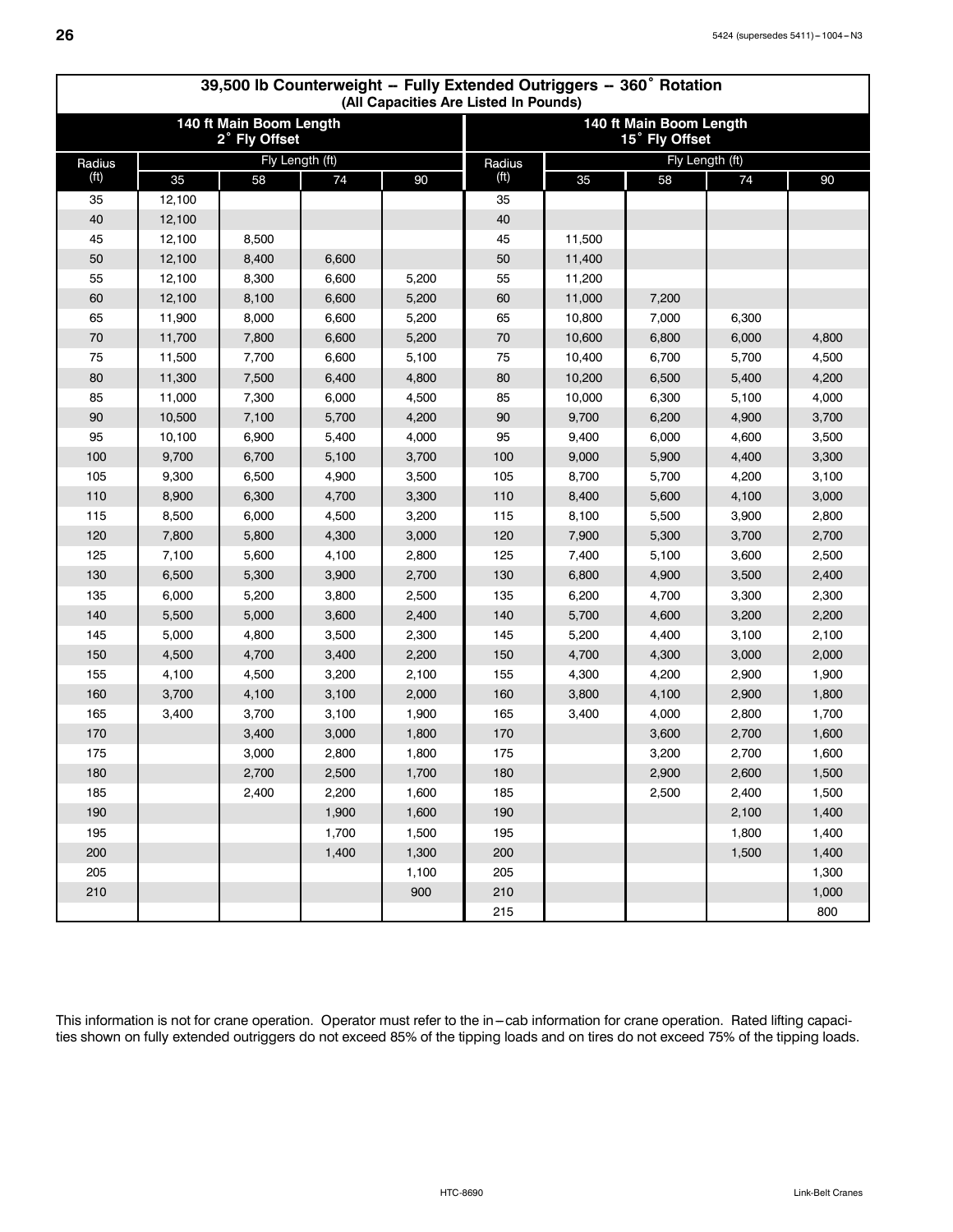|                   | 39,500 lb Counterweight – Fully Extended Outriggers – 360˚ Rotation<br>(All Capacities Are Listed In Pounds) |                                           |       |       |                   |       |                                           |                 |       |  |  |  |  |  |
|-------------------|--------------------------------------------------------------------------------------------------------------|-------------------------------------------|-------|-------|-------------------|-------|-------------------------------------------|-----------------|-------|--|--|--|--|--|
|                   |                                                                                                              | 140 ft Main Boom Length<br>30° Fly Offset |       |       |                   |       | 140 ft Main Boom Length<br>45° Fly Offset |                 |       |  |  |  |  |  |
| Radius            |                                                                                                              | Fly Length (ft)                           |       |       | Radius            |       |                                           | Fly Length (ft) |       |  |  |  |  |  |
| (f <sup>t</sup> ) | 35                                                                                                           | 58                                        | 74    | 90    | (f <sup>t</sup> ) | 35    | 58                                        | 74              | 90    |  |  |  |  |  |
| 35                |                                                                                                              |                                           |       |       | 35                |       |                                           |                 |       |  |  |  |  |  |
| 40                |                                                                                                              |                                           |       |       | 40                |       |                                           |                 |       |  |  |  |  |  |
| 45                |                                                                                                              |                                           |       |       | 45                |       |                                           |                 |       |  |  |  |  |  |
| 50                |                                                                                                              |                                           |       |       | 50                |       |                                           |                 |       |  |  |  |  |  |
| 55                | 10,000                                                                                                       |                                           |       |       | 55                |       |                                           |                 |       |  |  |  |  |  |
| 60                | 9,800                                                                                                        |                                           |       |       | 60                |       |                                           |                 |       |  |  |  |  |  |
| 65                | 9,700                                                                                                        |                                           |       |       | 65                | 8,800 |                                           |                 |       |  |  |  |  |  |
| $70\,$            | 9,500                                                                                                        |                                           |       |       | 70                | 8,800 |                                           |                 |       |  |  |  |  |  |
| 75                | 9,400                                                                                                        | 5,700                                     | 4,600 |       | 75                | 8,700 |                                           |                 |       |  |  |  |  |  |
| 80                | 9,200                                                                                                        | 5,600                                     | 4,400 | 3,600 | 80                | 8,600 |                                           |                 |       |  |  |  |  |  |
| 85                | 9,100                                                                                                        | 5,500                                     | 4,200 | 3,400 | 85                | 8,600 | 4,900                                     | 3,700           |       |  |  |  |  |  |
| 90                | 9,000                                                                                                        | 5,400                                     | 4,100 | 3,200 | 90                | 8,500 | 4,900                                     | 3,500           | 2,900 |  |  |  |  |  |
| 95                | 8,800                                                                                                        | 5,300                                     | 3,900 | 3,000 | 95                | 8,400 | 4,800                                     | 3,400           | 2,700 |  |  |  |  |  |
| 100               | 8,500                                                                                                        | 5,200                                     | 3,700 | 2,900 | 100               | 8,200 | 4,800                                     | 3,300           | 2,600 |  |  |  |  |  |
| 105               | 8,200                                                                                                        | 5,100                                     | 3,600 | 2,700 | 105               | 8,000 | 4,700                                     | 3,200           | 2,400 |  |  |  |  |  |
| 110               | 8,000                                                                                                        | 5,000                                     | 3,500 | 2,600 | 110               | 7,800 | 4,700                                     | 3,100           | 2,300 |  |  |  |  |  |
| 115               | 7,700                                                                                                        | 4,900                                     | 3,300 | 2,400 | 115               | 7,600 | 4,700                                     | 3,000           | 2,200 |  |  |  |  |  |
| 120               | 7,500                                                                                                        | 4,800                                     | 3,200 | 2,300 | 120               | 7,400 | 4,600                                     | 2,900           | 2,100 |  |  |  |  |  |
| 125               | 7,300                                                                                                        | 4,700                                     | 3,100 | 2,200 | 125               | 7,200 | 4,500                                     | 2,800           | 2,000 |  |  |  |  |  |
| 130               | 7,000                                                                                                        | 4,500                                     | 3,000 | 2,100 | 130               | 7,100 | 4,400                                     | 2,700           | 1,900 |  |  |  |  |  |
| 135               | 6,400                                                                                                        | 4,400                                     | 2,900 | 2,000 | 135               | 6,400 | 4,300                                     | 2,700           | 1,800 |  |  |  |  |  |
| 140               | 5,800                                                                                                        | 4,300                                     | 2,800 | 1,900 | 140               |       | 4,200                                     | 2,600           | 1,800 |  |  |  |  |  |
| 145               | 5,300                                                                                                        | 4,200                                     | 2,800 | 1,800 | 145               |       | 4,100                                     | 2,600           | 1,700 |  |  |  |  |  |
| 150               | 4,800                                                                                                        | 4,100                                     | 2,700 | 1,700 | 150               |       | 4,000                                     | 2,500           | 1,600 |  |  |  |  |  |
| 155               | 4,300                                                                                                        | 4,000                                     | 2,600 | 1,700 | 155               |       | 4,000                                     | 2,500           | 1,600 |  |  |  |  |  |
| 160               |                                                                                                              | 3,900                                     | 2,600 | 1,600 | 160               |       | 4,000                                     | 2,500           | 1,500 |  |  |  |  |  |
| 165               |                                                                                                              | 3,900                                     | 2,500 | 1,500 | 165               |       | 4,000                                     | 2,500           | 1,500 |  |  |  |  |  |
| 170               |                                                                                                              | 3,700                                     | 2,500 | 1,500 | 170               |       |                                           | 2,500           | 1,400 |  |  |  |  |  |
| 175               |                                                                                                              | 3,300                                     | 2,500 | 1,400 | 175               |       |                                           | 2,500           | 1,400 |  |  |  |  |  |
| 180               |                                                                                                              | 2,900                                     | 2,500 | 1,400 | 180               |       |                                           |                 | 1,400 |  |  |  |  |  |
| 185               |                                                                                                              |                                           | 2,500 | 1,400 | 185               |       |                                           |                 | 1,400 |  |  |  |  |  |
| 190               |                                                                                                              |                                           | 2,200 | 1,300 | 190               |       |                                           |                 | 1,400 |  |  |  |  |  |
| 195               |                                                                                                              |                                           | 1,900 | 1,300 |                   |       |                                           |                 |       |  |  |  |  |  |
| 200               |                                                                                                              |                                           |       | 1,300 |                   |       |                                           |                 |       |  |  |  |  |  |
| 205               |                                                                                                              |                                           |       | 1,300 |                   |       |                                           |                 |       |  |  |  |  |  |
| 210               |                                                                                                              |                                           |       | 1,100 |                   |       |                                           |                 |       |  |  |  |  |  |

### **39,500 lb Counterweight -- Fully Extended Outriggers -- 360˚ Rotation**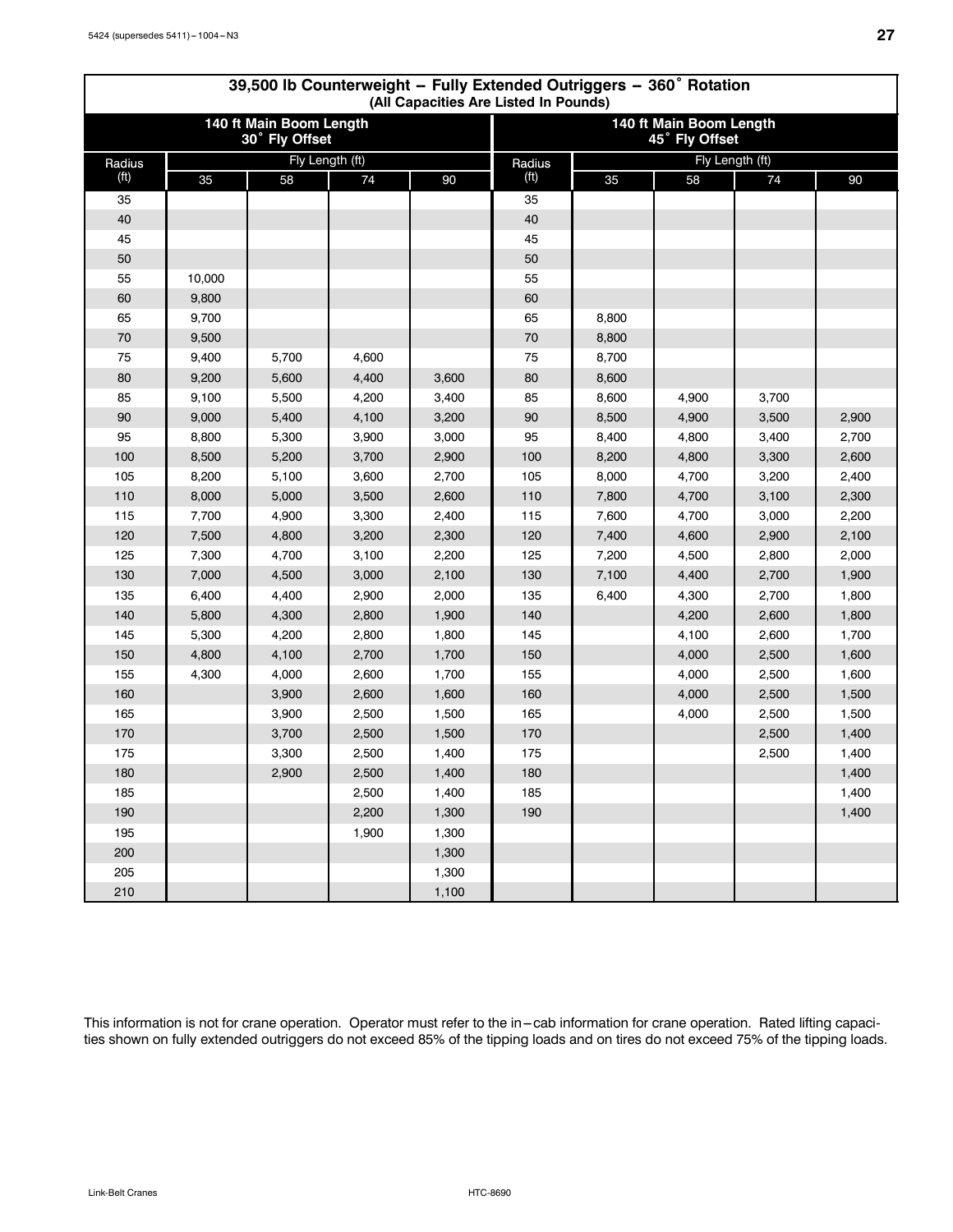# **Main Boom Lift Capacity Charts - Optional (Metric)**

| 3 856kg Counterweight -- Fully Extended Outriggers -- 360° Rotation<br>(All Capacities Are Listed In Kilograms) |                                            |         |        |         |         |                 |         |         |         |         |         |                |  |
|-----------------------------------------------------------------------------------------------------------------|--------------------------------------------|---------|--------|---------|---------|-----------------|---------|---------|---------|---------|---------|----------------|--|
| Radius                                                                                                          |                                            |         |        |         |         | Boom Length (m) |         |         |         |         |         | Radius         |  |
| (m)                                                                                                             | 11.58                                      | 15.2    | 18.3   | 21.3    | 24.4    | 27.4            | 30.5    | 33.5    | 36.6    | 39.6    | 42.67   | (m)            |  |
| 3                                                                                                               | 70 800*                                    | 69 550* | 53 450 | 40 850  |         |                 |         |         |         |         |         | 3              |  |
| 3.5                                                                                                             | 61 350*                                    | 62 250* | 50 350 | 39 100  |         |                 |         |         |         |         |         | 3.5            |  |
| 4                                                                                                               | 53 500                                     | 54 450  | 48 900 | 37 450  | 37 400  |                 |         |         |         |         |         | $\overline{4}$ |  |
| 4.5                                                                                                             | 47 250                                     | 48 250  | 48 350 | 35 950  | 35 750  | 26 150          |         |         |         |         |         | 4.5            |  |
| 5                                                                                                               | 42 200                                     | 43 200  | 43 400 | 34 600  | 35 250  | 26 150          |         |         |         |         |         | 5              |  |
| 6                                                                                                               | 34 500                                     | 35 550  | 35 750 | 32 150  | 34 700  | 25 450          | 22 250  | 19 250  |         |         |         | 6              |  |
| $\overline{7}$                                                                                                  | 26 600                                     | 27 850  | 28 200 | 28 850  | 28 700  | 25 200          | 21 150  | 19 250  |         |         |         | $\overline{7}$ |  |
| 8                                                                                                               | 20 500                                     | 22 000  | 22 450 | 22 550  | 22 450  | 22 200          | 20 650  | 18 800  | 14 950  | 13 400  |         | 8              |  |
| 9                                                                                                               | 16 350                                     | 17800   | 18 250 | 18 500  | 18 200  | 18 150          | 17950   | 17 550  | 14 200  | 13 300  | 11 050  | 9              |  |
| 10                                                                                                              |                                            | 14 850  | 15 250 | 15 550  | 15 600  | 15 600          | 15 600  | 15 400  | 14 050  | 13 200  | 10 950  | 10             |  |
| 12                                                                                                              |                                            | 10750   | 11 450 | 11 700  | 11 850  | 11 700          | 11850   | 11 800  | 11 650  | 11 500  | 10850   | 12             |  |
| 14                                                                                                              |                                            |         | 8800   | 9 1 0 0 | 9 2 5 0 | 9 3 0 0         | 9 2 5 0 | 9 2 0 0 | 9 0 5 0 | 8 9 0 0 | 8750    | 14             |  |
| 16                                                                                                              |                                            |         | 6850   | 7 1 5 0 | 7 3 5 0 | 7 400           | 7 3 5 0 | 7 300   | 7 1 5 0 | 6950    | 6850    | 16             |  |
| 18                                                                                                              |                                            |         |        | 5800    | 5950    | 6 0 0 0         | 5950    | 5 9 0 0 | 5750    | 5 6 5 0 | 5 500   | 18             |  |
| 20                                                                                                              |                                            |         |        |         | 4 9 0 0 | 4 9 5 0         | 4 9 0 0 | 4 8 5 0 | 4750    | 4 600   | 4 4 5 0 | 20             |  |
| 22                                                                                                              |                                            |         |        |         | 4 0 5 0 | 4 1 5 0         | 4 100   | 4 0 5 0 | 3 9 0 0 | 3750    | 3 6 5 0 | 22             |  |
| 24                                                                                                              |                                            |         |        |         |         | 3 4 5 0         | 3 4 0 0 | 3 4 0 0 | 3 2 5 0 | 3 100   | 2950    | 24             |  |
| 26                                                                                                              |                                            |         |        |         |         |                 | 2850    | 2850    | 2700    | 2 5 5 0 | 2 4 5 0 | 26             |  |
| 28                                                                                                              |                                            |         |        |         |         |                 | 2 4 0 0 | 2 4 0 0 | 2 2 5 0 | 2 100   | 2 0 0 0 | 28             |  |
| 30                                                                                                              |                                            |         |        |         |         |                 |         | 2 0 0 0 | 1850    | 1 700   | 1 600   | 30             |  |
| 32                                                                                                              |                                            |         |        |         |         |                 |         | 800     | 1 550   | 1 400   | 1 2 5 0 | 32             |  |
| 34                                                                                                              |                                            |         |        |         |         |                 |         |         | 1 2 5 0 | 1 100   | 1 000   | 34             |  |
| 36                                                                                                              |                                            |         |        |         |         |                 |         |         |         | 850     | 750     | 36             |  |
| 38                                                                                                              |                                            |         |        |         |         |                 |         |         |         |         | 500     | 38             |  |
| 40                                                                                                              |                                            |         |        |         |         |                 |         |         |         |         | 350     | 40             |  |
|                                                                                                                 | * Special Conditions Or Wire Rope Required |         |        |         |         |                 |         |         |         |         |         |                |  |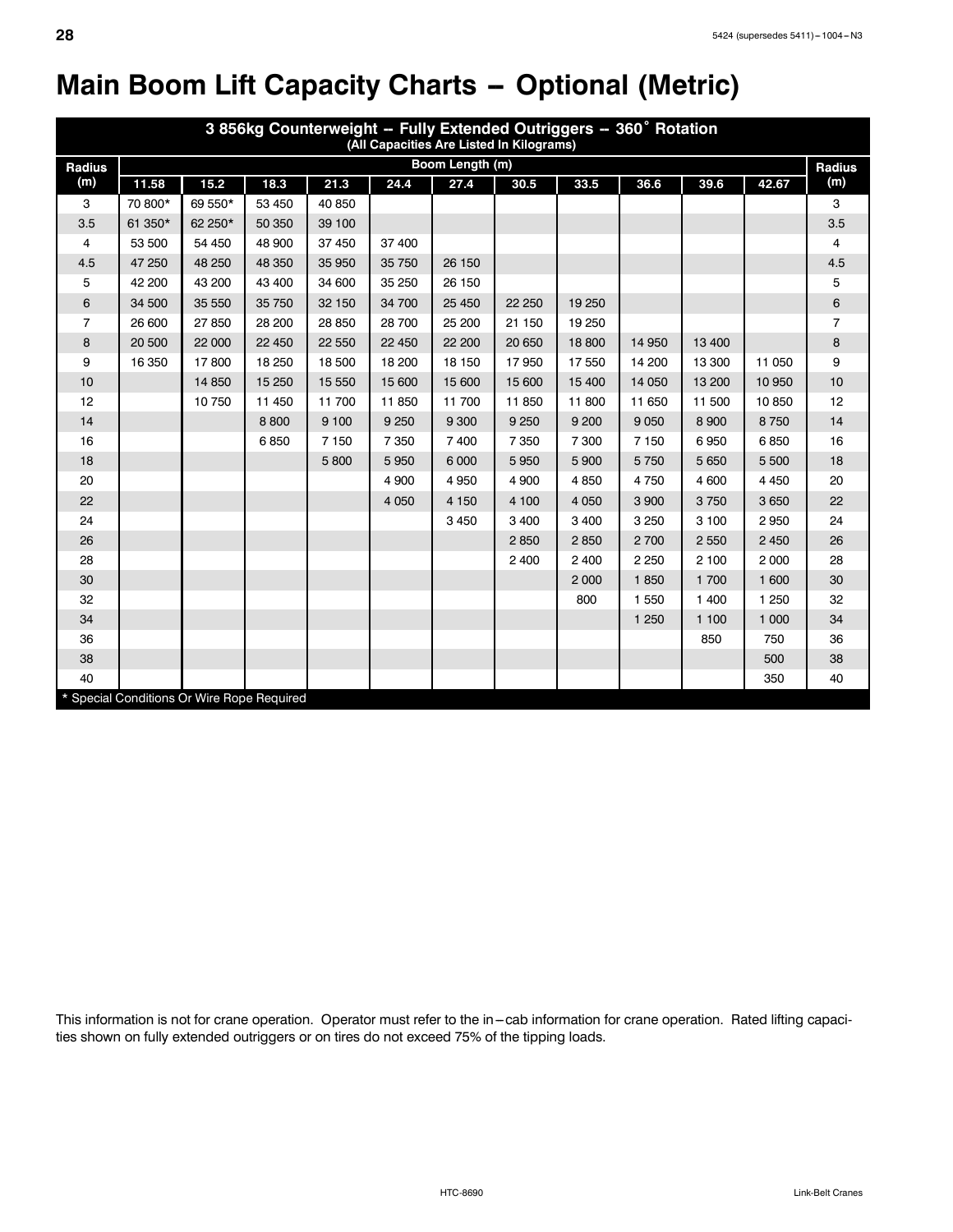| 3 856kg Counterweight -- On Tires -- Stationary -- Boom Centered Over Rear<br>(All Capacities Are Listed In Kilograms) |         |        |         |                 |         |         |         |                |  |  |  |  |  |
|------------------------------------------------------------------------------------------------------------------------|---------|--------|---------|-----------------|---------|---------|---------|----------------|--|--|--|--|--|
| Radius                                                                                                                 |         |        |         | Boom Length (m) |         |         |         | <b>Radius</b>  |  |  |  |  |  |
| (m)                                                                                                                    | 11.58   | 15.2   | 18.3    | 21.3            | 24.4    | 27.4    | 30.5    | (m)            |  |  |  |  |  |
| 3                                                                                                                      | 14 600  |        |         |                 |         |         |         | 3              |  |  |  |  |  |
| 3.5                                                                                                                    | 13 500  |        |         |                 |         |         |         | 3.5            |  |  |  |  |  |
| 4                                                                                                                      | 12 450  | 13 100 |         |                 |         |         |         | 4              |  |  |  |  |  |
| 4.5                                                                                                                    | 11 500  | 12 150 | 10 100  |                 |         |         |         | 4.5            |  |  |  |  |  |
| 5                                                                                                                      | 10 600  | 11 300 | 10 100  |                 |         |         |         | 5              |  |  |  |  |  |
| 6                                                                                                                      | 8 0 0 0 | 9 100  | 9650    | 8 0 0 0         |         |         |         | 6              |  |  |  |  |  |
| $\overline{7}$                                                                                                         | 6 100   | 7 100  | 7650    | 7900            |         |         |         | $\overline{7}$ |  |  |  |  |  |
| 8                                                                                                                      | 4700    | 5700   | 6 200   | 6450            | 6 150   |         |         | 8              |  |  |  |  |  |
| 9                                                                                                                      | 3 600   | 4 600  | 5 100   | 5 3 5 0         | 5 5 5 0 | 4 8 5 0 | 4 0 0 0 | 9              |  |  |  |  |  |
| 10                                                                                                                     |         | 3750   | 4 2 5 0 | 4 500           | 4 6 5 0 | 4 7 5 0 | 4 0 0 0 | 10             |  |  |  |  |  |
| 12                                                                                                                     |         | 2 500  | 3 0 0 0 | 3 200           | 3 3 5 0 | 3 4 5 0 | 3 4 5 0 | 12             |  |  |  |  |  |
| 14                                                                                                                     |         |        | 2 100   | 2 3 5 0         | 2 500   | 2 5 5 0 | 2 5 5 0 | 14             |  |  |  |  |  |
| 16                                                                                                                     |         |        | 1 450   | 1700            | 1800    | 1 900   | 1 900   | 16             |  |  |  |  |  |
| 18                                                                                                                     |         |        |         | 1 1 5 0         | 1 300   | 1 400   | 1 3 5 0 | 18             |  |  |  |  |  |
| 20                                                                                                                     |         |        |         |                 | 900     | 1 000   | 950     | 20             |  |  |  |  |  |
| 22                                                                                                                     |         |        |         |                 | 600     | 650     | 650     | 22             |  |  |  |  |  |
| 24                                                                                                                     |         |        |         |                 |         | 400     | 400     | 24             |  |  |  |  |  |

#### **3 856kg Counterweight -- On Tires -- Pick & Carry (1.6 km/h) -- Boom Centered Over Rear (All Capacities Are Listed In Kilograms)**

| Radius         | Boom Length (m) |         |         |         |         |         |         |                |  |  |  |  |
|----------------|-----------------|---------|---------|---------|---------|---------|---------|----------------|--|--|--|--|
| (m)            | 11.58           | 15.2    | 18.3    | 21.3    | 24.4    | 27.4    | 30.5    | (m)            |  |  |  |  |
| 3              | 10 050          |         |         |         |         |         |         | 3              |  |  |  |  |
| 3.5            | 9 2 5 0         |         |         |         |         |         |         | 3.5            |  |  |  |  |
| 4              | 8 4 0 0         | 9 0 5 0 |         |         |         |         |         | $\overline{4}$ |  |  |  |  |
| 4.5            | 7650            | 8 3 5 0 | 8 5 5 0 |         |         |         |         | 4.5            |  |  |  |  |
| 5              | 6950            | 7650    | 8 0 5 0 |         |         |         |         | 5              |  |  |  |  |
| 6              | 5750            | 6 5 5 0 | 6900    | 7 000   |         |         |         | 6              |  |  |  |  |
| $\overline{7}$ | 4750            | 5 600   | 6 0 0 0 | 6 200   |         |         |         | $\overline{7}$ |  |  |  |  |
| 8              | 3 9 0 0         | 4 800   | 5 200   | 5 4 5 0 | 5 5 5 0 |         |         | 8              |  |  |  |  |
| 9              | 3 1 5 0         | 4 100   | 4 5 5 0 | 4 7 5 0 | 4 900   | 4 8 5 0 | 4 0 0 0 | 9              |  |  |  |  |
| 10             |                 | 3 4 5 0 | 3 9 5 0 | 4 200   | 4 300   | 4 4 0 0 | 4 0 0 0 | 10             |  |  |  |  |
| 12             |                 | 2 4 5 0 | 2950    | 3 200   | 3 3 5 0 | 3 4 5 0 | 3 4 0 0 | 12             |  |  |  |  |
| 14             |                 |         | 2 100   | 2 3 5 0 | 2 500   | 2 5 5 0 | 2 5 5 0 | 14             |  |  |  |  |
| 16             |                 |         | 1 4 5 0 | 1700    | 1800    | 1 900   | 1 900   | 16             |  |  |  |  |
| 18             |                 |         |         | 1 1 5 0 | 1 300   | 1 400   | 1 3 5 0 | 18             |  |  |  |  |
| 20             |                 |         |         |         | 900     | 1 0 0 0 | 950     | 20             |  |  |  |  |
| 22             |                 |         |         |         | 600     | 650     | 650     | 22             |  |  |  |  |
| 24             |                 |         |         |         |         | 400     | 400     | 24             |  |  |  |  |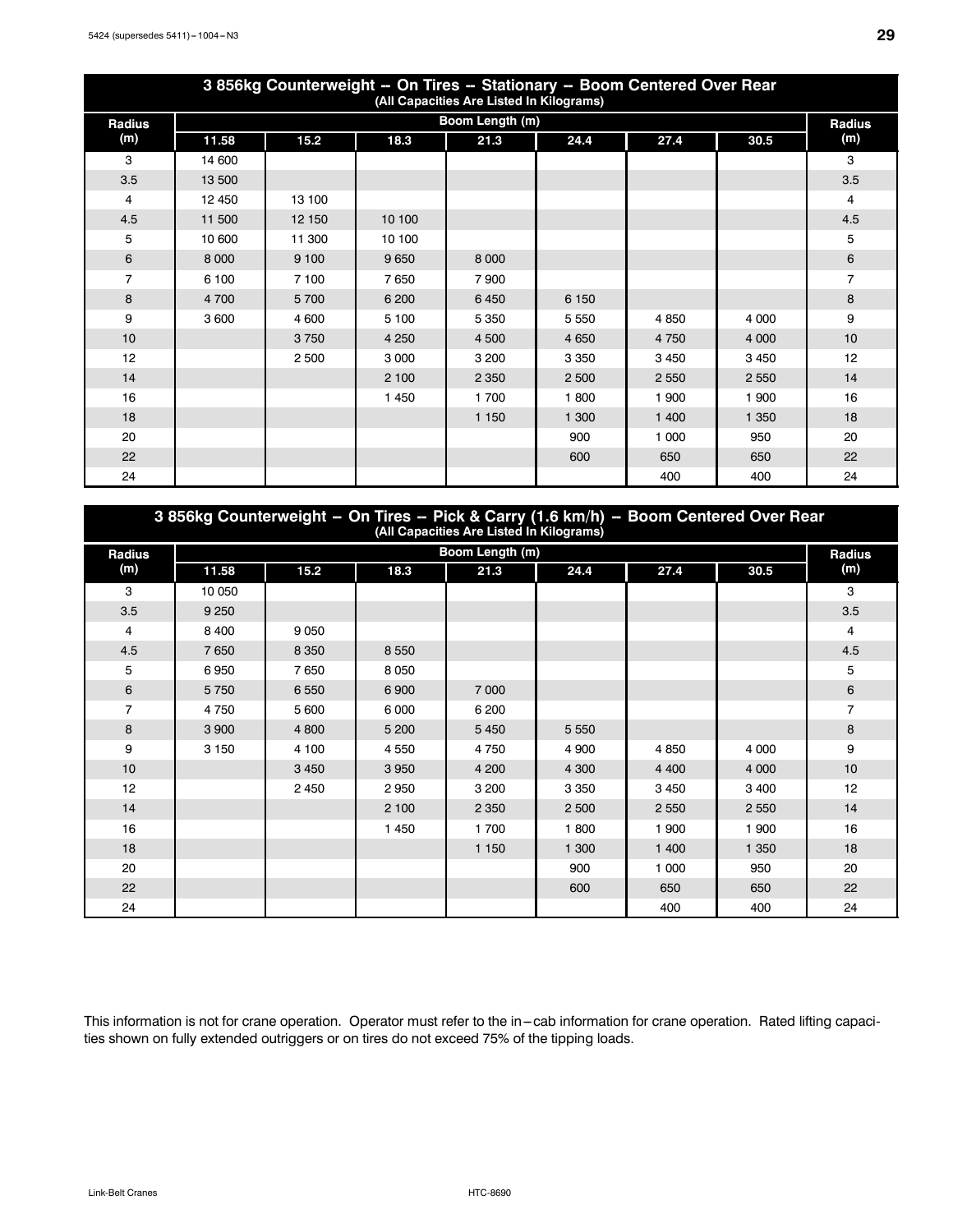| 5 216kg Counterweight -- Fully Extended Outriggers -- 360° Rotation<br>(All Capacities Are Listed In Kilograms) |         |                                            |         |         |         |                 |        |         |         |         |         |                |
|-----------------------------------------------------------------------------------------------------------------|---------|--------------------------------------------|---------|---------|---------|-----------------|--------|---------|---------|---------|---------|----------------|
| Radius                                                                                                          |         |                                            |         |         |         | Boom Length (m) |        |         |         |         |         | Radius         |
| (m)                                                                                                             | 11.58   | 15.2                                       | 18.3    | 21.3    | 24.4    | 27.4            | 30.5   | 33.5    | 36.6    | 39.6    | 42.67   | (m)            |
| 3                                                                                                               | 71 100* | 69 550*                                    | 53 450  | 40 850  |         |                 |        |         |         |         |         | 3              |
| 3.5                                                                                                             | 62 600* | 63 450*                                    | 50 350  | 39 100  |         |                 |        |         |         |         |         | 3.5            |
| 4                                                                                                               | 54 600  | 55 550                                     | 48 900  | 37 450  | 37 400  |                 |        |         |         |         |         | 4              |
| 4.5                                                                                                             | 48 250  | 49 200                                     | 48 350  | 35 950  | 35 750  | 26 150          |        |         |         |         |         | 4.5            |
| 5                                                                                                               | 43 100  | 44 100                                     | 44 250  | 34 600  | 35 250  | 26 150          |        |         |         |         |         | 5              |
| 6                                                                                                               | 35 250  | 36 250                                     | 36 450  | 32 150  | 34 700  | 25 450          | 22 250 | 19 250  |         |         |         | 6              |
| 7                                                                                                               | 28 250  | 29 450                                     | 29 700  | 30 000  | 29 400  | 25 200          | 21 150 | 19 250  |         |         |         | $\overline{7}$ |
| 8                                                                                                               | 21 800  | 23 300                                     | 23 750  | 23 850  | 23 700  | 23 450          | 20 650 | 18 800  | 14 950  | 13 400  |         | 8              |
| 9                                                                                                               | 17 450  | 18 900                                     | 19 350  | 19 450  | 19 300  | 19 100          | 19 050 | 17 550  | 14 200  | 13 300  | 11 050  | 9              |
| 10                                                                                                              |         | 15 800                                     | 16 200  | 16 500  | 16 150  | 16 550          | 15 950 | 16 300  | 14 050  | 13 200  | 10 950  | 10             |
| 12                                                                                                              |         | 11 500                                     | 12 000  | 12 200  | 12 600  | 12 250          | 12 450 | 12 3 50 | 12 3 50 | 11 800  | 10850   | 12             |
| 14                                                                                                              |         |                                            | 9 4 0 0 | 9700    | 9850    | 9 9 0 0         | 9850   | 9800    | 9650    | 9 500   | 9 3 5 0 | 14             |
| 16                                                                                                              |         |                                            | 7450    | 7750    | 7900    | 8 0 0 0         | 7950   | 7900    | 7750    | 7 600   | 7450    | 16             |
| 18                                                                                                              |         |                                            |         | 6 3 0 0 | 6450    | 6 500           | 6450   | 6 4 0 0 | 6 2 5 0 | 6 100   | 5950    | 18             |
| 20                                                                                                              |         |                                            |         |         | 5 3 5 0 | 5 4 0 0         | 5 400  | 5 3 5 0 | 5 200   | 5 0 5 0 | 4 9 0 0 | 20             |
| 22                                                                                                              |         |                                            |         |         | 4 4 5 0 | 4 5 5 0         | 4 500  | 4 4 5 0 | 4 3 5 0 | 4 1 5 0 | 4 0 5 0 | 22             |
| 24                                                                                                              |         |                                            |         |         |         | 3850            | 3800   | 3750    | 3 600   | 3 4 5 0 | 3 3 5 0 | 24             |
| 26                                                                                                              |         |                                            |         |         |         |                 | 3 200  | 3 1 5 0 | 3 0 5 0 | 2 9 0 0 | 2750    | 26             |
| 28                                                                                                              |         |                                            |         |         |         |                 | 2700   | 2700    | 2 5 5 0 | 2 4 0 0 | 2 3 0 0 | 28             |
| 30                                                                                                              |         |                                            |         |         |         |                 |        | 2 2 5 0 | 2 1 5 0 | 2 0 0 0 | 1 900   | 30             |
| 32                                                                                                              |         |                                            |         |         |         |                 |        | 1 0 5 0 | 1800    | 1 650   | 1 5 5 0 | 32             |
| 34                                                                                                              |         |                                            |         |         |         |                 |        |         | 1 500   | 1 3 5 0 | 1 2 5 0 | 34             |
| 36                                                                                                              |         |                                            |         |         |         |                 |        |         |         | 1 100   | 950     | 36             |
| 38                                                                                                              |         |                                            |         |         |         |                 |        |         |         |         | 750     | 38             |
| 40                                                                                                              |         |                                            |         |         |         |                 |        |         |         |         | 550     | 40             |
|                                                                                                                 |         | * Special Conditions Or Wire Rope Required |         |         |         |                 |        |         |         |         |         |                |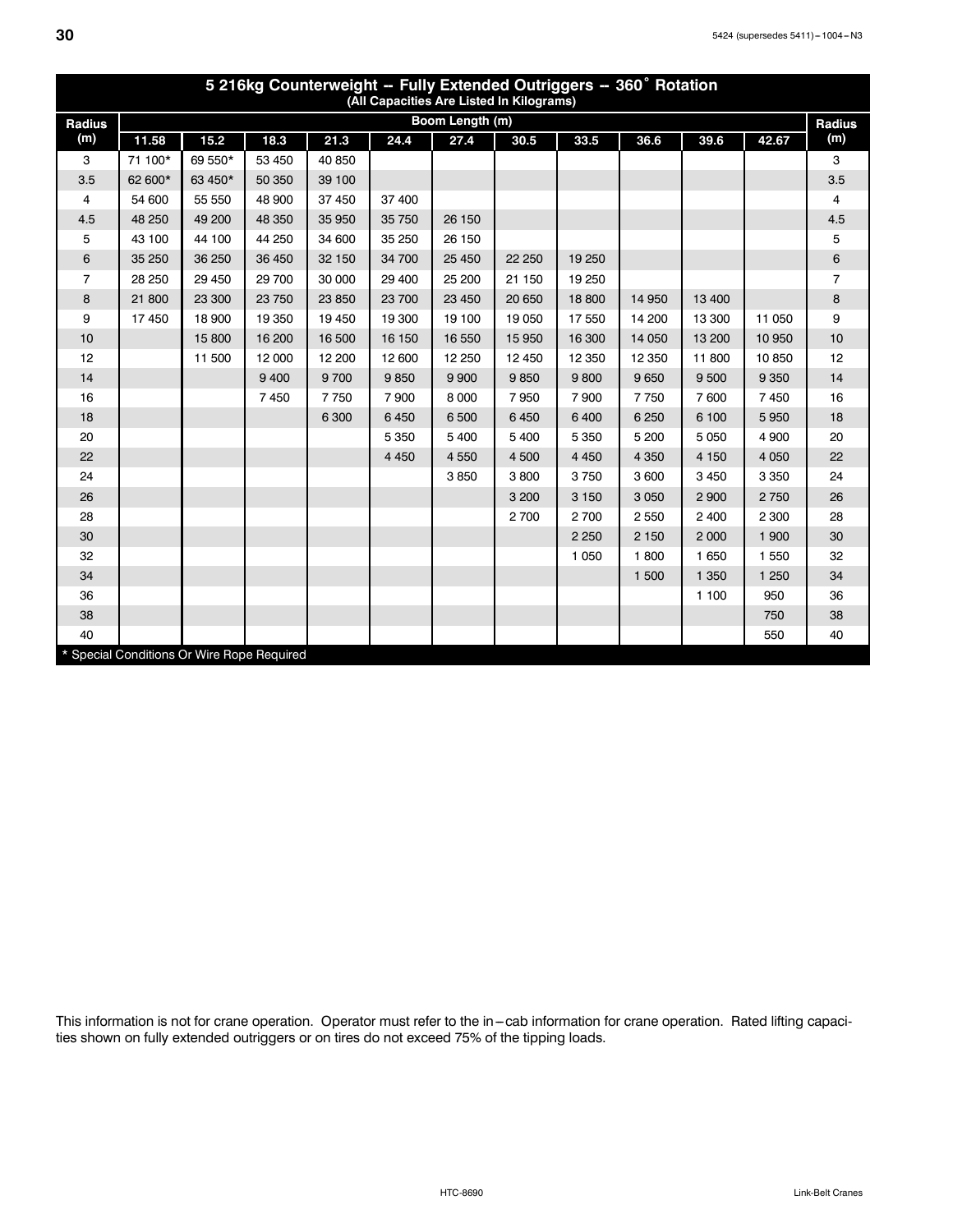| 5 216kg Counterweight - On Tires - Stationary -- Boom Centered Over Rear<br>(All Capacities Are Listed In Kilograms) |         |        |         |                 |         |         |         |                |  |  |  |  |  |
|----------------------------------------------------------------------------------------------------------------------|---------|--------|---------|-----------------|---------|---------|---------|----------------|--|--|--|--|--|
| Radius                                                                                                               |         |        |         | Boom Length (m) |         |         |         | Radius         |  |  |  |  |  |
| (m)                                                                                                                  | 11.58   | 15.2   | 18.3    | 21.3            | 24.4    | 27.4    | 30.5    | (m)            |  |  |  |  |  |
| 3                                                                                                                    | 14 300  |        |         |                 |         |         |         | 3              |  |  |  |  |  |
| 3.5                                                                                                                  | 13 300  |        |         |                 |         |         |         | 3.5            |  |  |  |  |  |
| 4                                                                                                                    | 12 200  | 12 850 |         |                 |         |         |         | 4              |  |  |  |  |  |
| 4.5                                                                                                                  | 11 300  | 11 950 | 9 9 0 0 |                 |         |         |         | 4.5            |  |  |  |  |  |
| 5                                                                                                                    | 10 400  | 11 150 | 9900    |                 |         |         |         | 5              |  |  |  |  |  |
| 6                                                                                                                    | 8750    | 9 700  | 9 9 0 0 | 8 4 0 0         |         |         |         | 6              |  |  |  |  |  |
| $\overline{7}$                                                                                                       | 6700    | 7750   | 8 2 5 0 | 8 4 0 0         |         |         |         | $\overline{7}$ |  |  |  |  |  |
| 8                                                                                                                    | 5 200   | 6 200  | 6750    | 7 0 0 0         | 6700    |         |         | 8              |  |  |  |  |  |
| 9                                                                                                                    | 4 0 5 0 | 5 100  | 5 600   | 5800            | 5950    | 5 3 5 0 | 4 2 5 0 | 9              |  |  |  |  |  |
| 10                                                                                                                   |         | 4 200  | 4 6 5 0 | 4 9 0 0         | 5 0 5 0 | 5 1 5 0 | 4 2 5 0 | 10             |  |  |  |  |  |
| 12                                                                                                                   |         | 2850   | 3 3 5 0 | 3550            | 3700    | 3800    | 3800    | 12             |  |  |  |  |  |
| 14                                                                                                                   |         |        | 2 4 0 0 | 2 6 5 0         | 2750    | 2850    | 2850    | 14             |  |  |  |  |  |
| 16                                                                                                                   |         |        | 1700    | 1950            | 2 100   | 2 1 5 0 | 2 1 5 0 | 16             |  |  |  |  |  |
| 18                                                                                                                   |         |        |         | 1 400           | 1 550   | 1 600   | 1 600   | 18             |  |  |  |  |  |
| 20                                                                                                                   |         |        |         |                 | 1 100   | 1 200   | 1 1 5 0 | 20             |  |  |  |  |  |
| 22                                                                                                                   |         |        |         |                 | 800     | 850     | 850     | 22             |  |  |  |  |  |
| 24                                                                                                                   |         |        |         |                 |         | 550     | 550     | 24             |  |  |  |  |  |

#### 5 216kg Counterweight -- On Tires -- Pick & Carry (1.6 km/h) -- Boom Centered Over Rear **(All Capacities Are Listed In Kilograms)**

| Radius         |         | Boom Length (m) |         |         |         |         |         |                |  |  |  |  |
|----------------|---------|-----------------|---------|---------|---------|---------|---------|----------------|--|--|--|--|
| (m)            | 11.58   | 15.2            | 18.3    | 21.3    | 24.4    | 27.4    | 30.5    | (m)            |  |  |  |  |
| 3              | 9750    |                 |         |         |         |         |         | 3              |  |  |  |  |
| 3.5            | 9 0 0 0 |                 |         |         |         |         |         | 3.5            |  |  |  |  |
| 4              | 8 2 0 0 | 8800            |         |         |         |         |         | 4              |  |  |  |  |
| 4.5            | 7450    | 8 100           | 9 3 0 0 |         |         |         |         | 4.5            |  |  |  |  |
| 5              | 6750    | 7500            | 7850    |         |         |         |         | 5              |  |  |  |  |
| 6              | 5 600   | 6 3 5 0         | 6750    | 6800    |         |         |         | 6              |  |  |  |  |
| $\overline{7}$ | 4 600   | 5 4 5 0         | 5 8 5 0 | 6 0 0 0 |         |         |         | $\overline{7}$ |  |  |  |  |
| 8              | 3750    | 4 6 5 0         | 5 0 5 0 | 5 3 0 0 | 5 4 0 0 |         |         | 8              |  |  |  |  |
| 9              | 3 0 0 0 | 3950            | 4 4 0 0 | 4 600   | 4 7 5 0 | 4750    | 3 9 0 0 | 9              |  |  |  |  |
| 10             |         | 3 3 5 0         | 3800    | 4 0 5 0 | 4 200   | 4 2 5 0 | 3 9 0 0 | 10             |  |  |  |  |
| 12             |         | 2 3 5 0         | 2850    | 3 100   | 3 2 5 0 | 3 3 5 0 | 3 3 0 0 | 12             |  |  |  |  |
| 14             |         |                 | 2 100   | 2 3 5 0 | 2 500   | 2 600   | 2 5 5 0 | 14             |  |  |  |  |
| 16             |         |                 | 1 4 5 0 | 1750    | 1 900   | 2 0 0 0 | 1950    | 16             |  |  |  |  |
| 18             |         |                 |         | 1 2 5 0 | 1 400   | 1 500   | 1 4 5 0 | 18             |  |  |  |  |
| 20             |         |                 |         |         | 950     | 1 0 5 0 | 1 0 5 0 | 20             |  |  |  |  |
| 22             |         |                 |         |         | 600     | 700     | 700     | 22             |  |  |  |  |
| 24             |         |                 |         |         |         | 400     | 350     | 24             |  |  |  |  |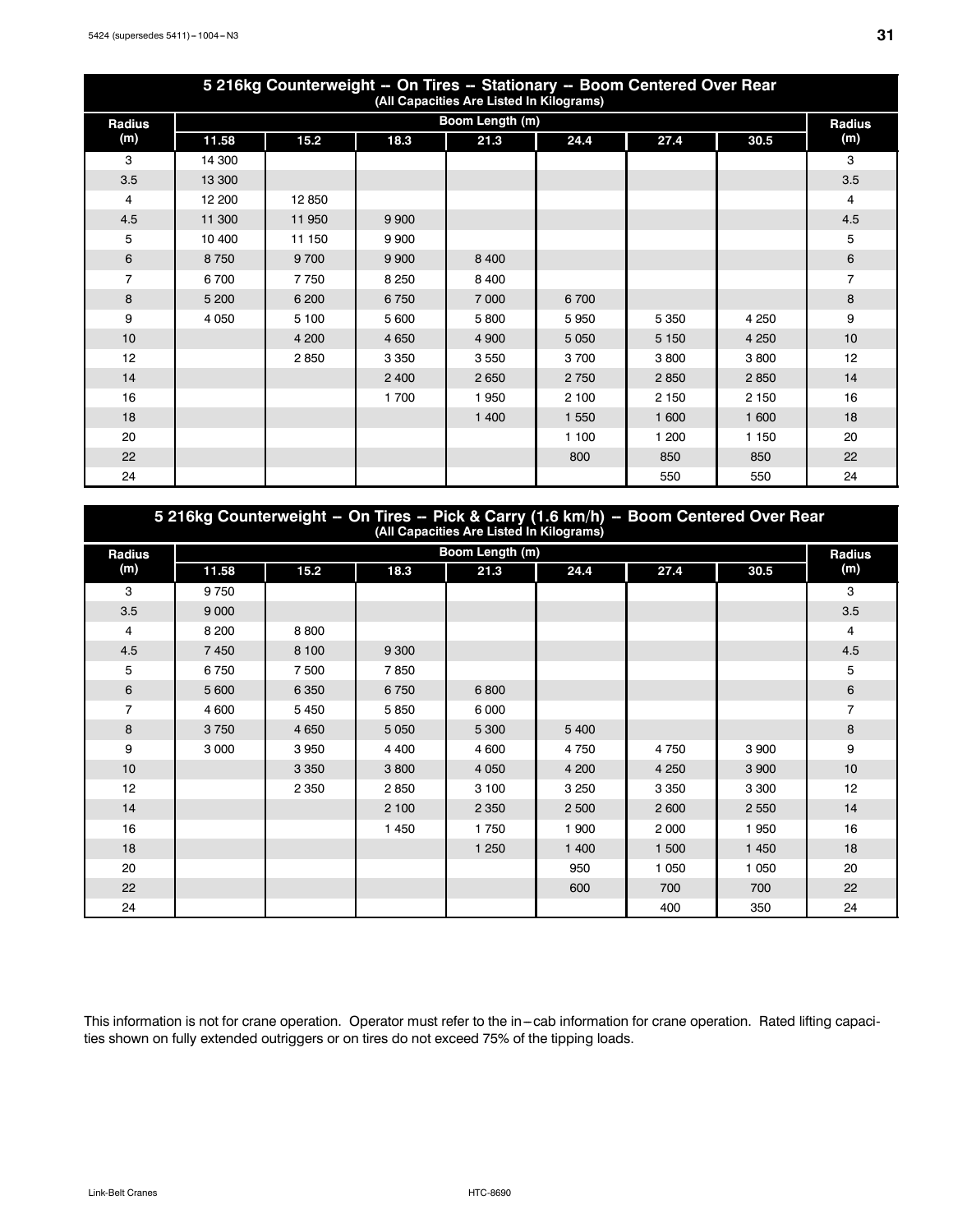| 14 742kg Counterweight - Fully Extended Outriggers - 360° Rotation<br>(All Capacities Are Listed In Kilograms) |         |         |        |         |         |                 |         |         |         |         |         |                |
|----------------------------------------------------------------------------------------------------------------|---------|---------|--------|---------|---------|-----------------|---------|---------|---------|---------|---------|----------------|
| Radius                                                                                                         |         |         |        |         |         | Boom Length (m) |         |         |         |         |         | <b>Radius</b>  |
| (m)                                                                                                            | 11.58   | 15.2    | 18.3   | 21.3    | 24.4    | 27.4            | 30.5    | 33.5    | 36.6    | 39.6    | 42.67   | (m)            |
| 2.4                                                                                                            | 81 600* |         |        |         |         |                 |         |         |         |         |         | 2.4            |
| 3                                                                                                              | 72 400* | 69 550* | 53 450 | 40 850  |         |                 |         |         |         |         |         | 3              |
| 3.5                                                                                                            | 66 550* | 64 300* | 50 350 | 39 100  |         |                 |         |         |         |         |         | 3.5            |
| $\overline{4}$                                                                                                 | 61 000* | 59 950* | 48 900 | 37 450  | 37 400  |                 |         |         |         |         |         | $\overline{4}$ |
| 4.5                                                                                                            | 55 050  | 55 950  | 48 350 | 35 950  | 35 750  | 26 150          |         |         |         |         |         | 4.5            |
| 5                                                                                                              | 49 250  | 50 200  | 47 000 | 34 600  | 35 250  | 26 150          |         |         |         |         |         | 5              |
| 6                                                                                                              | 40 450  | 41 400  | 41 600 | 32 150  | 34 700  | 25 450          | 22 250  | 19 250  |         |         |         | 6              |
| $\overline{7}$                                                                                                 | 34 000  | 35 050  | 35 250 | 30 000  | 34 700  | 25 200          | 21 150  | 19 250  |         |         |         | $\overline{7}$ |
| 8                                                                                                              | 29 150  | 30 200  | 30 400 | 28 150  | 30 200  | 24 950          | 20 650  | 18 800  | 14 950  | 13 400  |         | 8              |
| 9                                                                                                              | 25 150  | 26 300  | 26 500 | 26 550  | 27 000  | 24 700          | 20 500  | 17 550  | 14 200  | 13 300  | 11 050  | 9              |
| 10                                                                                                             |         | 22 100  | 22 800 | 22 900  | 22 750  | 22 550          | 19750   | 16 450  | 14 050  | 13 200  | 10 950  | 10             |
| 12                                                                                                             |         | 16 650  | 17 100 | 17 200  | 17 050  | 16 900          | 16 700  | 15 200  | 13850   | 13 0 50 | 10 850  | 12             |
| 14                                                                                                             |         |         | 13 400 | 13 500  | 13 400  | 13 450          | 13 200  | 13 000  | 13 350  | 12750   | 10750   | 14             |
| 16                                                                                                             |         |         | 10850  | 11 150  | 11 250  | 11 200          | 11 000  | 11 050  | 10 900  | 11 050  | 10 700  | 16             |
| 18                                                                                                             |         |         |        | 9 2 5 0 | 9 3 5 0 | 9 3 5 0         | 9 3 0 0 | 9 3 5 0 | 9450    | 9 3 0 0 | 9 1 5 0 | 18             |
| 20                                                                                                             |         |         |        |         | 8 1 5 0 | 7 9 0 0         | 8 2 0 0 | 8 1 5 0 | 8 0 0 0 | 7850    | 7700    | 20             |
| 22                                                                                                             |         |         |        |         | 7 000   | 7 000           | 7 0 5 0 | 7 000   | 6850    | 6700    | 6 600   | 22             |
| 24                                                                                                             |         |         |        |         |         | 6 150           | 6 100   | 6 100   | 5 9 5 0 | 5 800   | 5750    | 24             |
| 26                                                                                                             |         |         |        |         |         |                 | 5 3 5 0 | 5 3 5 0 | 5 2 5 0 | 5 100   | 4 9 5 0 | 26             |
| 28                                                                                                             |         |         |        |         |         |                 | 4700    | 4 700   | 4 600   | 4 4 5 0 | 4 3 5 0 | 28             |
| 30                                                                                                             |         |         |        |         |         |                 |         | 4 150   | 4 0 5 0 | 3 9 0 0 | 3800    | 30             |
| 32                                                                                                             |         |         |        |         |         |                 |         | 2800    | 3 5 5 0 | 3 4 0 0 | 3 3 0 0 | 32             |
| 34                                                                                                             |         |         |        |         |         |                 |         |         | 3 1 5 0 | 3 0 0 0 | 2 9 0 0 | 34             |
| 36                                                                                                             |         |         |        |         |         |                 |         |         |         | 2 6 5 0 | 2 5 5 0 | 36             |
| 38                                                                                                             |         |         |        |         |         |                 |         |         |         |         | 2 2 0 0 | 38             |
| 40                                                                                                             |         |         |        |         |         |                 |         |         |         |         | 1950    | 40             |
| * Special Conditions Or Wire Rope Required                                                                     |         |         |        |         |         |                 |         |         |         |         |         |                |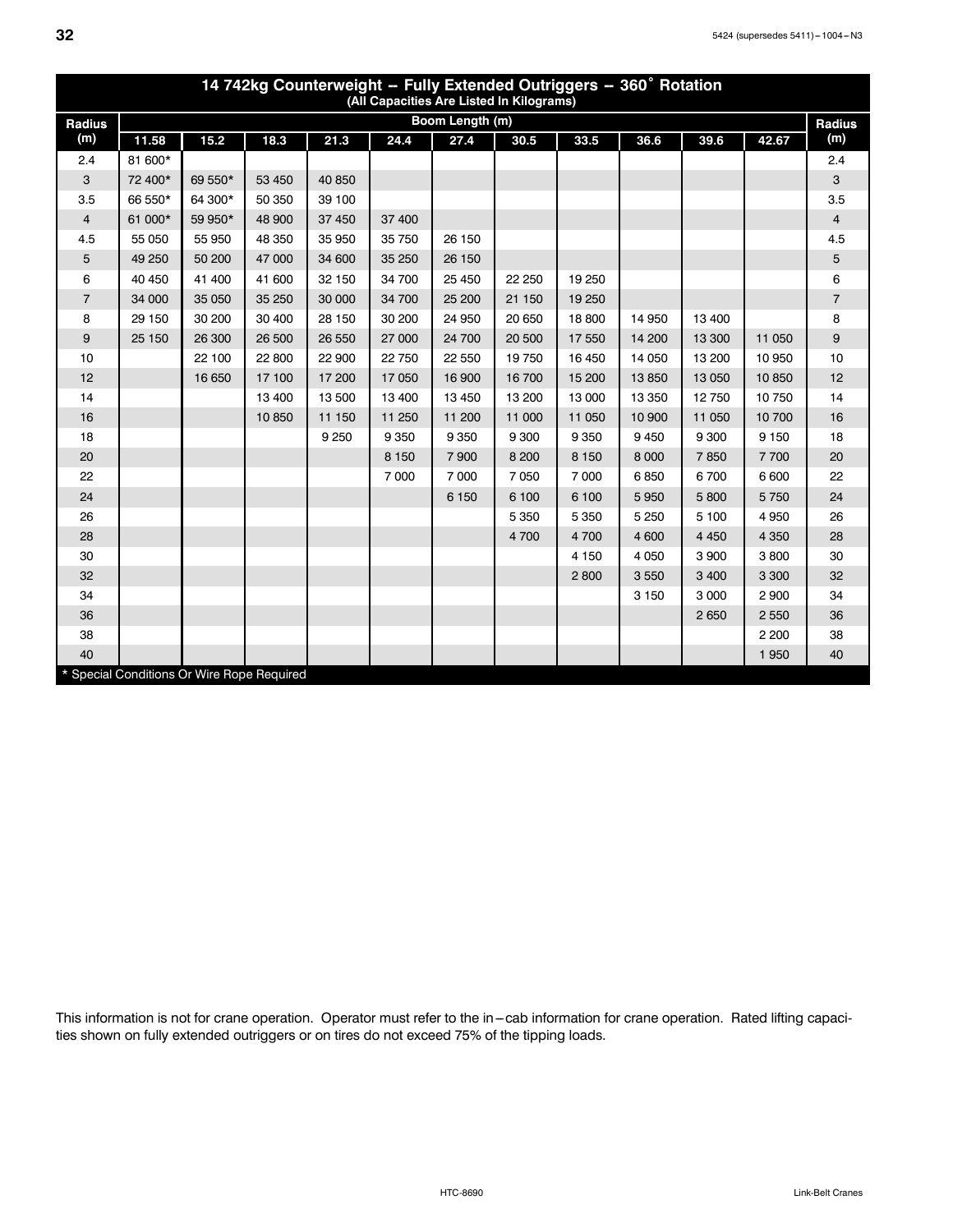| 14 742kg Counterweight -- On Tires -- Stationary -- Boom Centered Over Rear<br>(All Capacities Are Listed In Kilograms) |         |         |         |                 |         |         |         |               |  |  |  |  |  |
|-------------------------------------------------------------------------------------------------------------------------|---------|---------|---------|-----------------|---------|---------|---------|---------------|--|--|--|--|--|
| Radius                                                                                                                  |         |         |         | Boom Length (m) |         |         |         | <b>Radius</b> |  |  |  |  |  |
| (m)                                                                                                                     | 11.58   | 15.2    | 18.3    | 21.3            | 24.4    | 27.4    | 30.5    | (m)           |  |  |  |  |  |
| 3                                                                                                                       | 12 800  |         |         |                 |         |         |         | 3             |  |  |  |  |  |
| 3.5                                                                                                                     | 11 800  |         |         |                 |         |         |         | 3.5           |  |  |  |  |  |
| 4                                                                                                                       | 10850   | 11 550  |         |                 |         |         |         | 4             |  |  |  |  |  |
| 4.5                                                                                                                     | 10 000  | 10750   | 11 000  |                 |         |         |         | 4.5           |  |  |  |  |  |
| 5                                                                                                                       | 9 3 5 0 | 10 000  | 10 400  |                 |         |         |         | 5             |  |  |  |  |  |
| 6                                                                                                                       | 7700    | 8 200   | 8950    | 9 200           |         |         |         | 6             |  |  |  |  |  |
| $\overline{7}$                                                                                                          | 6550    | 7 300   | 7700    | 7750            |         |         |         | 7             |  |  |  |  |  |
| 8                                                                                                                       | 5 5 5 0 | 6400    | 6800    | 7 0 0 0         | 7 100   |         |         | 8             |  |  |  |  |  |
| 9                                                                                                                       | 4700    | 5 600   | 6050    | 6 2 5 0         | 6 3 5 0 | 6 300   | 6 2 5 0 | 9             |  |  |  |  |  |
| 10                                                                                                                      |         | 4 9 0 0 | 5 3 5 0 | 5 600           | 5750    | 5750    | 5750    | 10            |  |  |  |  |  |
| 12                                                                                                                      |         | 3750    | 4 2 5 0 | 4 4 5 0         | 4 600   | 4 700   | 4 6 5 0 | 12            |  |  |  |  |  |
| 14                                                                                                                      |         |         | 3 3 0 0 | 3550            | 3750    | 3800    | 3800    | 14            |  |  |  |  |  |
| 16                                                                                                                      |         |         | 2 600   | 2850            | 3 0 0 0 | 3 100   | 3 0 5 0 | 16            |  |  |  |  |  |
| 18                                                                                                                      |         |         |         | 2 2 5 0         | 2 400   | 2 500   | 2 4 5 0 | 18            |  |  |  |  |  |
| 20                                                                                                                      |         |         |         |                 | 1 900   | 2 0 0 0 | 2 0 0 0 | 20            |  |  |  |  |  |
| 22                                                                                                                      |         |         |         |                 | 1 500   | 1 5 5 0 | 1 550   | 22            |  |  |  |  |  |
| 24                                                                                                                      |         |         |         |                 |         | 1 200   | 1 200   | 24            |  |  |  |  |  |
| 26                                                                                                                      |         |         |         |                 |         |         | 850     | 26            |  |  |  |  |  |
| 28                                                                                                                      |         |         |         |                 |         |         | 600     | 28            |  |  |  |  |  |

| 14 742kg Counterweight -- On Tires -- Pick & Carry (1.6 km/h) -- Boom Centered Over Rear<br>(All Capacities Are Listed In Kilograms) |         |         |         |                 |         |         |         |                |  |  |  |  |
|--------------------------------------------------------------------------------------------------------------------------------------|---------|---------|---------|-----------------|---------|---------|---------|----------------|--|--|--|--|
| Radius                                                                                                                               |         |         |         | Boom Length (m) |         |         |         | Radius         |  |  |  |  |
| (m)                                                                                                                                  | 11.58   | 15.2    | 18.3    | 21.3            | 24.4    | 27.4    | 30.5    | (m)            |  |  |  |  |
| 3                                                                                                                                    | 8 2 5 0 |         |         |                 |         |         |         | 3              |  |  |  |  |
| 3.5                                                                                                                                  | 7 500   |         |         |                 |         |         |         | 3.5            |  |  |  |  |
| 4                                                                                                                                    | 6750    | 7450    |         |                 |         |         |         | 4              |  |  |  |  |
| 4.5                                                                                                                                  | 6 0 5 0 | 6800    | 7 0 5 0 |                 |         |         |         | 4.5            |  |  |  |  |
| 5                                                                                                                                    | 5 4 5 0 | 6 200   | 6 600   |                 |         |         |         | 5              |  |  |  |  |
| 6                                                                                                                                    | 4 4 0 0 | 5 200   | 5 600   | 5750            |         |         |         | 6              |  |  |  |  |
| $\overline{7}$                                                                                                                       | 3500    | 4 3 5 0 | 4 800   | 5 0 0 0         |         |         |         | $\overline{7}$ |  |  |  |  |
| 8                                                                                                                                    | 2750    | 3 6 5 0 | 4 100   | 4 3 0 0         | 4 4 5 0 |         |         | 8              |  |  |  |  |
| 9                                                                                                                                    | 2 100   | 3 0 0 0 | 3 4 5 0 | 3700            | 3850    | 3850    | 3850    | 9              |  |  |  |  |
| 10                                                                                                                                   |         | 2 4 5 0 | 2950    | 3 200           | 3 3 5 0 | 3 4 0 0 | 3 4 0 0 | 10             |  |  |  |  |
| 12                                                                                                                                   |         | 1 5 5 0 | 2 100   | 2 3 5 0         | 2500    | 2 5 5 0 | 2 5 5 0 | 12             |  |  |  |  |
| 14                                                                                                                                   |         |         | 1 400   | 1 6 5 0         | 1850    | 1 900   | 1 900   | 14             |  |  |  |  |
| 16                                                                                                                                   |         |         | 850     | 1 100           | 1 250   | 1 3 5 0 | 1 300   | 16             |  |  |  |  |
| 18                                                                                                                                   |         |         |         | 650             | 800     | 900     | 900     | 18             |  |  |  |  |
| 20                                                                                                                                   |         |         |         |                 | 450     | 550     | 500     | 20             |  |  |  |  |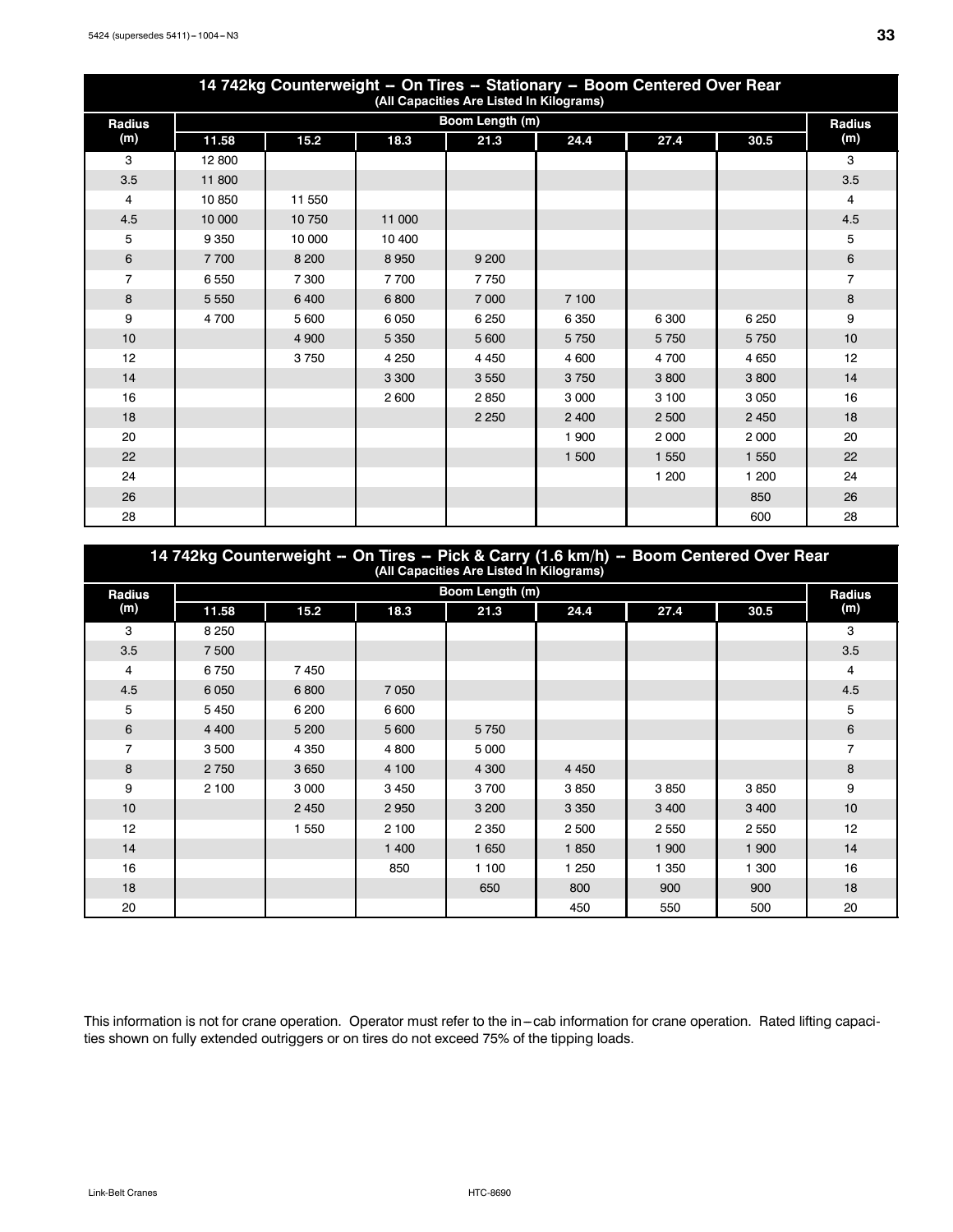| 17 917kg Counterweight -- Fully Extended Outriggers -- 360° Rotation<br>(All Capacities Are Listed In Kilograms) |         |         |        |        |        |                 |         |         |         |         |         |                |
|------------------------------------------------------------------------------------------------------------------|---------|---------|--------|--------|--------|-----------------|---------|---------|---------|---------|---------|----------------|
| Radius                                                                                                           |         |         |        |        |        | Boom Length (m) |         |         |         |         |         | Radius         |
| (m)                                                                                                              | 11.58   | 15.2    | 18.3   | 21.3   | 24.4   | 27.4            | 30.5    | 33.5    | 36.6    | 39.6    | 42.67   | (m)            |
| 2.4                                                                                                              | 81 600* |         |        |        |        |                 |         |         |         |         |         | 2.4            |
| 3                                                                                                                | 72 650* | 69 550* | 53 450 | 40 850 |        |                 |         |         |         |         |         | 3              |
| 3.5                                                                                                              | 66 800* | 64 300* | 50 350 | 39 100 |        |                 |         |         |         |         |         | 3.5            |
| $\overline{4}$                                                                                                   | 61 600* | 59 950* | 48 900 | 37 450 | 37 400 |                 |         |         |         |         |         | $\overline{4}$ |
| 4.5                                                                                                              | 56 750  | 56 100  | 48 350 | 35 950 | 35 750 | 26 150          |         |         |         |         |         | 4.5            |
| 5                                                                                                                | 51 250  | 52 250  | 47 000 | 34 600 | 35 250 | 26 150          |         |         |         |         |         | 5              |
| 6                                                                                                                | 42 100  | 43 100  | 43 300 | 32 150 | 34 700 | 25 450          | 22 250  | 19 250  |         |         |         | 6              |
| $\overline{7}$                                                                                                   | 35 450  | 36 500  | 36 700 | 30 000 | 34 700 | 25 200          | 21 150  | 19 250  |         |         |         | $\overline{7}$ |
| 8                                                                                                                | 30 450  | 31 450  | 31 700 | 28 150 | 31 500 | 24 950          | 20 650  | 18 800  | 14 950  | 13 400  |         | 8              |
| 9                                                                                                                | 26 450  | 27 550  | 27 750 | 26 550 | 28 000 | 24 700          | 20 500  | 17 550  | 14 200  | 13 300  | 11 050  | 9              |
| 10                                                                                                               |         | 24 250  | 24 450 | 25 000 | 24 900 | 24 650          | 19750   | 16 450  | 14 050  | 13 200  | 10 950  | 10             |
| 12                                                                                                               |         | 18 300  | 18750  | 18850  | 18750  | 18 550          | 17 550  | 15 200  | 13850   | 13 0 50 | 10 850  | 12             |
| 14                                                                                                               |         |         | 14 800 | 14 900 | 14 800 | 14 600          | 14 450  | 13 550  | 13 400  | 12750   | 10750   | 14             |
| 16                                                                                                               |         |         | 12 000 | 12 150 | 12 050 | 12 200          | 11850   | 11 650  | 12 000  | 11700   | 10 700  | 16             |
| 18                                                                                                               |         |         |        | 10 250 | 10 300 | 10 350          | 9 9 0 0 | 10 150  | 10 050  | 10 050  | 10 100  | 18             |
| 20                                                                                                               |         |         |        |        | 8800   | 8800            | 8 8 0 0 | 8 600   | 8700    | 8750    | 8 6 5 0 | 20             |
| 22                                                                                                               |         |         |        |        | 7700   | 7550            | 7700    | 7800    | 7700    | 7550    | 7 400   | 22             |
| 24                                                                                                               |         |         |        |        |        | 6 5 5 0         | 6850    | 6800    | 6700    | 6 5 5 0 | 6400    | 24             |
| 26                                                                                                               |         |         |        |        |        |                 | 6 0 0 0 | 6 0 0 0 | 5850    | 5750    | 5 6 5 0 | 26             |
| 28                                                                                                               |         |         |        |        |        |                 | 5 3 5 0 | 5 300   | 5 200   | 5 0 5 0 | 4 9 5 0 | 28             |
| 30                                                                                                               |         |         |        |        |        |                 |         | 4700    | 4 600   | 4 4 5 0 | 4 3 5 0 | 30             |
| 32                                                                                                               |         |         |        |        |        |                 |         | 3 3 5 0 | 4 100   | 3 9 5 0 | 3850    | 32             |
| 34                                                                                                               |         |         |        |        |        |                 |         |         | 3 6 5 0 | 3500    | 3 4 0 0 | 34             |
| 36                                                                                                               |         |         |        |        |        |                 |         |         |         | 3 100   | 3 0 0 0 | 36             |
| 38                                                                                                               |         |         |        |        |        |                 |         |         |         |         | 2650    | 38             |
| 40                                                                                                               |         |         |        |        |        |                 |         |         |         |         | 2 3 5 0 | 40             |
| * Special Conditions Or Wire Rope Required                                                                       |         |         |        |        |        |                 |         |         |         |         |         |                |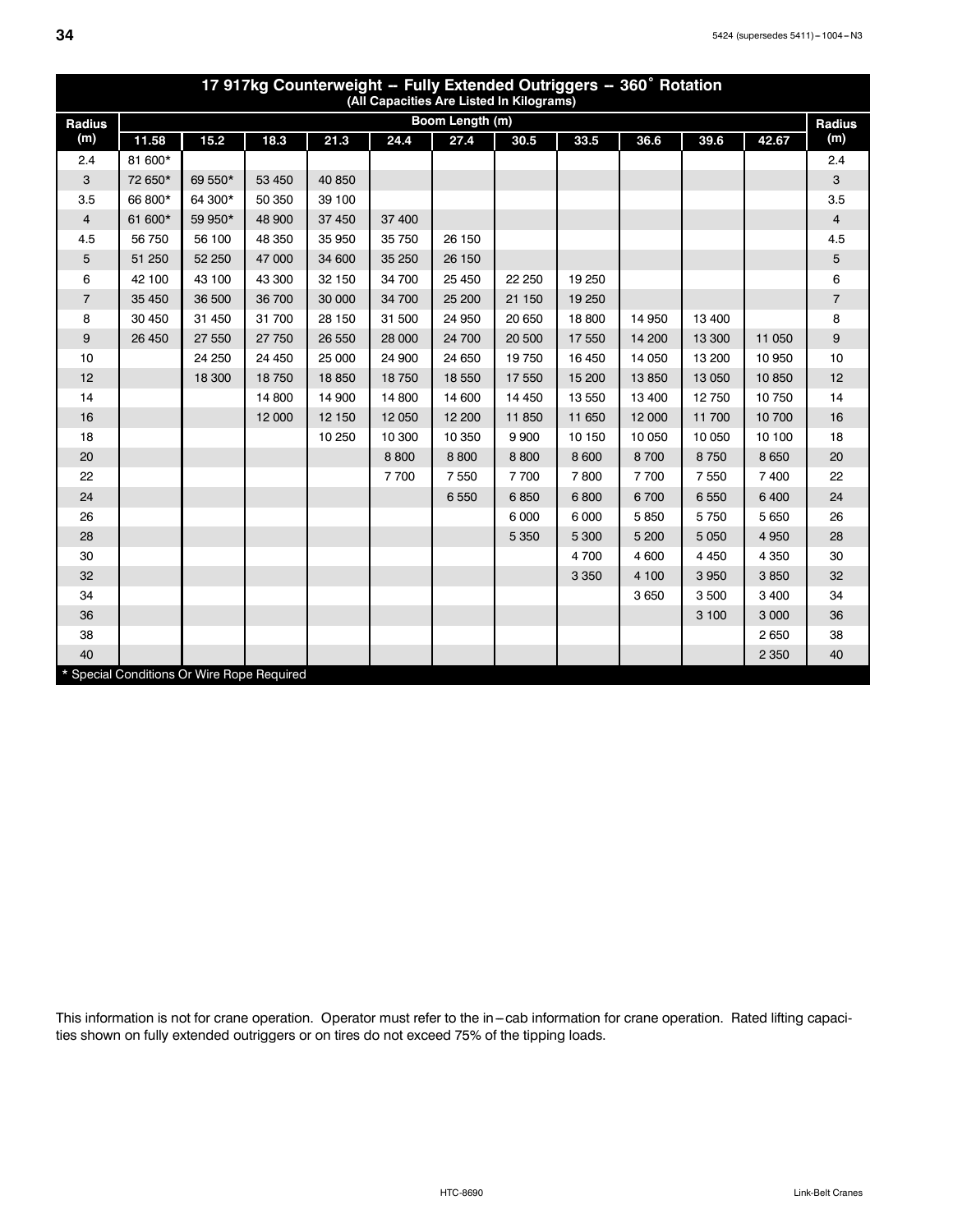# **Fly Attachment Lift Capacity Charts - Optional (Metric)**

| 3 856kg Counterweight -- Fully Extended Outriggers -- 360° Rotation<br>(All Capacities Are Listed In Kilograms) |                                          |         |                                           |                |         |  |  |  |  |  |
|-----------------------------------------------------------------------------------------------------------------|------------------------------------------|---------|-------------------------------------------|----------------|---------|--|--|--|--|--|
|                                                                                                                 | 42.67m Main Boom Length<br>2° Fly Offset |         | 42.67m Main Boom Length<br>15° Fly Offset |                |         |  |  |  |  |  |
| Radius                                                                                                          | Fly Length (m)                           |         | Radius                                    | Fly Length (m) |         |  |  |  |  |  |
| (f <sup>t</sup> )                                                                                               | 10.67                                    | 17.68   | (f <sup>t</sup> )                         | 10.67          | 17.68   |  |  |  |  |  |
| 12 <sup>2</sup>                                                                                                 | 5 500                                    |         | 12                                        |                |         |  |  |  |  |  |
| 14                                                                                                              | 5 500                                    | 3850    | 14                                        | 5 200          |         |  |  |  |  |  |
| 16                                                                                                              | 5 500                                    | 3750    | 16                                        | 5 100          |         |  |  |  |  |  |
| 18                                                                                                              | 5 500                                    | 3700    | 18                                        | 5 0 0 0        | 3 3 0 0 |  |  |  |  |  |
| 20                                                                                                              | 4750                                     | 3 600   | 20                                        | 4 9 0 0        | 3 1 5 0 |  |  |  |  |  |
| 22                                                                                                              | 3 900                                    | 3 500   | 22                                        | 4 200          | 3 0 5 0 |  |  |  |  |  |
| 24                                                                                                              | 3 2 5 0                                  | 3 4 0 0 | 24                                        | 3500           | 2950    |  |  |  |  |  |
| 26                                                                                                              | 2650                                     | 2900    | 26                                        | 2 9 0 0        | 2850    |  |  |  |  |  |
| 28                                                                                                              | 2 2 0 0                                  | 2 4 0 0 | 28                                        | 2 4 0 0        | 2750    |  |  |  |  |  |
| 30                                                                                                              | 1800                                     | 2 0 0 0 | 30                                        | 2 0 0 0        | 2 3 0 0 |  |  |  |  |  |
| 32                                                                                                              | 1 500                                    | 1 650   | 32                                        | 1 650          | 1950    |  |  |  |  |  |
| 34                                                                                                              | 1 200                                    | 1 3 5 0 | 34                                        | 1 3 5 0        | 1 600   |  |  |  |  |  |
| 36                                                                                                              | 950                                      | 1 100   | 36                                        | 1 0 5 0        | 1 350   |  |  |  |  |  |
| 38                                                                                                              | 700                                      | 900     | 38                                        | 850            | 1 100   |  |  |  |  |  |
| 40                                                                                                              | 500                                      | 700     | 40                                        | 600            | 850     |  |  |  |  |  |
| 42                                                                                                              |                                          | 500     | 42                                        | 400            | 650     |  |  |  |  |  |
| 44                                                                                                              |                                          |         | 44                                        |                | 500     |  |  |  |  |  |

|                   | 42.67m Main Boom Length<br>30° Fly Offset |         | 42.67m Main Boom Length<br>45° Fly Offset |                |         |  |  |
|-------------------|-------------------------------------------|---------|-------------------------------------------|----------------|---------|--|--|
| Radius            | Fly Length (m)                            |         | Radius                                    | Fly Length (m) |         |  |  |
| (f <sup>t</sup> ) | 10.67                                     | 17.68   | (f <sup>t</sup> )                         | 10.67          | 17.68   |  |  |
| 18                | 4 4 5 0                                   |         | 18                                        |                |         |  |  |
| 20                | 4 3 5 0                                   |         | 20                                        | 3 9 5 0        |         |  |  |
| 22                | 4 300                                     |         | 22                                        | 3950           |         |  |  |
| 24                | 3750                                      | 2 5 5 0 | 24                                        | 3 9 0 0        |         |  |  |
| 26                | 3 1 5 0                                   | 2 500   | 26                                        | 3 3 5 0        | 2 2 5 0 |  |  |
| 28                | 2 6 5 0                                   | 2 4 0 0 | 28                                        | 2800           | 2 2 0 0 |  |  |
| 30                | 2 2 0 0                                   | 2 3 5 0 | 30                                        | 2 3 0 0        | 2 1 5 0 |  |  |
| 32                | 1800                                      | 2 2 5 0 | 32                                        | 1 900          | 2 1 5 0 |  |  |
| 34                | 1 500                                     | 1850    | 34                                        | 1 550          | 2 0 5 0 |  |  |
| 36                | 1 200                                     | 1 550   | 36                                        | 1 2 5 0        | 1750    |  |  |
| 38                | 950                                       | 1 300   | 38                                        | 1 000          | 1 4 5 0 |  |  |
| 40                | 700                                       | 1 0 5 0 | 40                                        | 750            | 1 1 5 0 |  |  |
| 42                | 500                                       | 800     | 42                                        |                | 900     |  |  |
| 44                |                                           | 600     | 44                                        |                | 700     |  |  |
| 46                |                                           | 450     | 46                                        |                | 500     |  |  |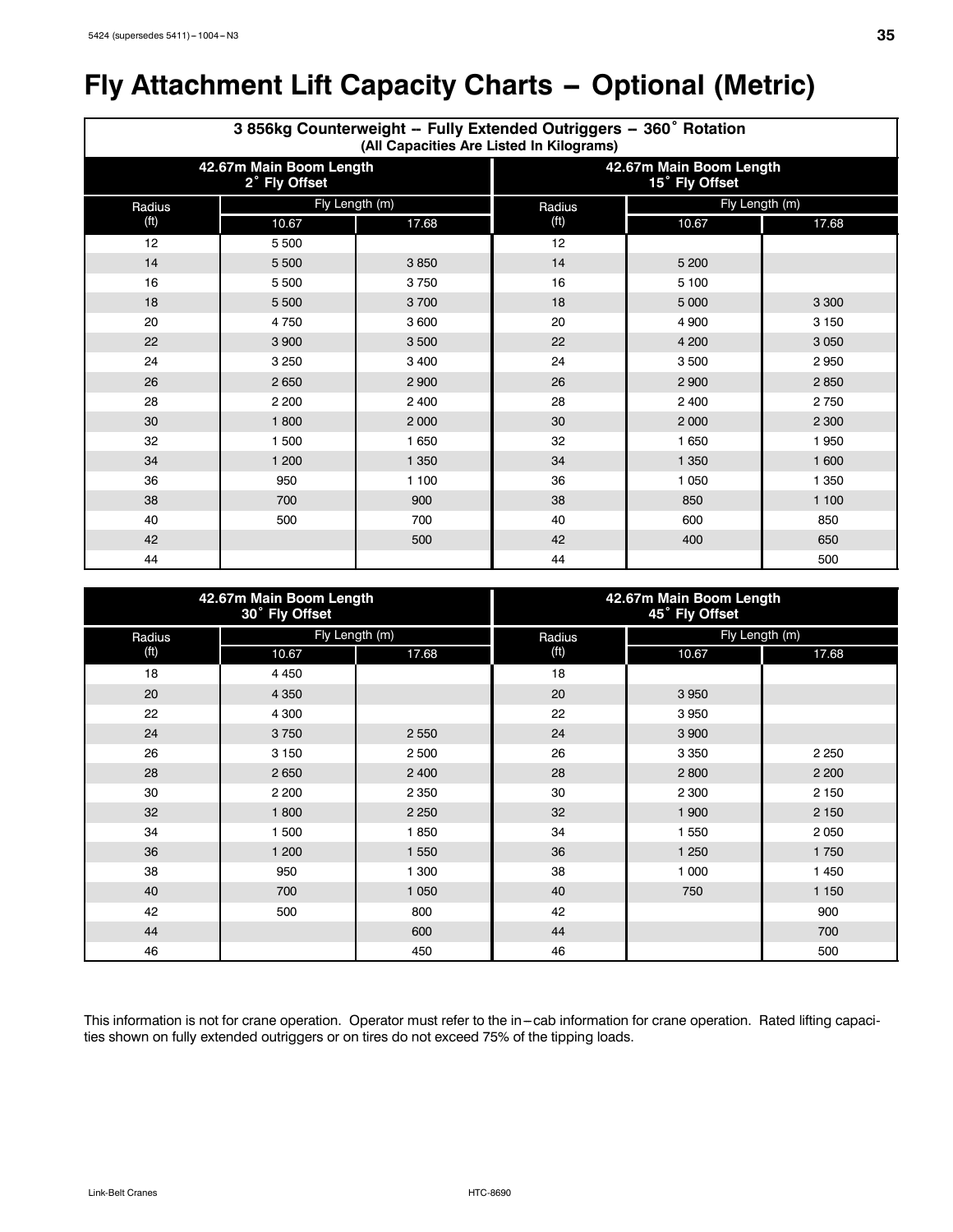| 5 216kg Counterweight -- Fully Extended Outriggers -- 360° Rotation<br>(All Capacities Are Listed In Kilograms) |                         |                |         |                                           |                |         |         |  |  |  |  |
|-----------------------------------------------------------------------------------------------------------------|-------------------------|----------------|---------|-------------------------------------------|----------------|---------|---------|--|--|--|--|
|                                                                                                                 | 42.67m Main Boom Length | 2° Fly Offset  |         | 42.67m Main Boom Length<br>15° Fly Offset |                |         |         |  |  |  |  |
| Radius                                                                                                          |                         | Fly Length (m) |         | Radius                                    | Fly Length (m) |         |         |  |  |  |  |
| (f <sup>t</sup> )                                                                                               | 10.67                   | 17.68          | 22.56   | (f <sup>t</sup> )                         | 10.67          | 17.68   | 22.56   |  |  |  |  |
| 12                                                                                                              | 5 500                   |                |         | 12                                        |                |         |         |  |  |  |  |
| 14                                                                                                              | 5 500                   | 3850           |         | 14                                        | 5 200          |         |         |  |  |  |  |
| 16                                                                                                              | 5 500                   | 3750           | 3 0 0 0 | 16                                        | 5 100          |         |         |  |  |  |  |
| 18                                                                                                              | 5 500                   | 3700           | 3 0 0 0 | 18                                        | 5 0 0 0        | 3 3 0 0 |         |  |  |  |  |
| 20                                                                                                              | 5 200                   | 3 600          | 3 0 0 0 | 20                                        | 4 900          | 3 1 5 0 | 2850    |  |  |  |  |
| 22                                                                                                              | 4 300                   | 3 500          | 3 0 0 0 | 22                                        | 4 600          | 3 0 5 0 | 2 6 5 0 |  |  |  |  |
| 24                                                                                                              | 3 600                   | 3 4 0 0        | 2950    | 24                                        | 3850           | 2950    | 2 4 5 0 |  |  |  |  |
| 26                                                                                                              | 3 0 0 0                 | 3 200          | 2 700   | 26                                        | 3 2 5 0        | 2850    | 2 3 0 0 |  |  |  |  |
| 28                                                                                                              | 2 500                   | 2700           | 2 5 5 0 | 28                                        | 2750           | 2750    | 2 1 5 0 |  |  |  |  |
| 30                                                                                                              | 2 100                   | 2 3 0 0        | 2 2 5 0 | 30                                        | 2 3 0 0        | 2 600   | 2 0 5 0 |  |  |  |  |
| 32                                                                                                              | 1750                    | 1950           | 1 900   | 32                                        | 1 900          | 2 2 0 0 | 1 900   |  |  |  |  |
| 34                                                                                                              | 1 4 5 0                 | 1 600          | 1 600   | 34                                        | 1 600          | 1850    | 1 800   |  |  |  |  |
| 36                                                                                                              | 1 150                   | 1 3 5 0        | 1 300   | 36                                        | 1 300          | 1 5 5 0 | 1 500   |  |  |  |  |
| 38                                                                                                              | 950                     | 1 100          | 1 0 5 0 | 38                                        | 1 0 5 0        | 1 300   | 1 2 5 0 |  |  |  |  |
| 40                                                                                                              | 700                     | 900            | 850     | 40                                        | 800            | 1 0 5 0 | 1 000   |  |  |  |  |
| 42                                                                                                              | 550                     | 700            | 650     | 42                                        | 600            | 850     | 800     |  |  |  |  |
| 44                                                                                                              | 350                     | 500            | 450     | 44                                        | 450            | 650     | 600     |  |  |  |  |
| 46                                                                                                              |                         |                |         | 46                                        |                | 500     | 450     |  |  |  |  |

|                   | 42.67m Main Boom Length<br>30° Fly Offset |                |         | 42.67m Main Boom Length<br>45° Fly Offset |         |         |         |  |  |
|-------------------|-------------------------------------------|----------------|---------|-------------------------------------------|---------|---------|---------|--|--|
| Radius            |                                           | Fly Length (m) |         | Fly Length (m)<br>Radius                  |         |         |         |  |  |
| (f <sup>t</sup> ) | 10.67                                     | 17.68          | 22.56   | (f <sup>t</sup> )                         | 10.67   | 17.68   | 22.56   |  |  |
| 18                | 4 4 5 0                                   |                |         | 18                                        |         |         |         |  |  |
| 20                | 4 3 5 0                                   |                |         | 20                                        | 3 9 5 0 |         |         |  |  |
| 22                | 4 300                                     |                |         | 22                                        | 3950    |         |         |  |  |
| 24                | 4 1 5 0                                   | 2 5 5 0        | 2 0 5 0 | 24                                        | 3 9 0 0 |         |         |  |  |
| 26                | 3500                                      | 2 500          | 1 900   | 26                                        | 3 6 5 0 | 2 2 5 0 | 1 650   |  |  |
| 28                | 2950                                      | 2 4 0 0        | 1800    | 28                                        | 3 100   | 2 2 0 0 | 1 550   |  |  |
| 30                | 2 4 5 0                                   | 2 3 5 0        | 1700    | 30                                        | 2 600   | 2 1 5 0 | 1 500   |  |  |
| 32                | 2 0 5 0                                   | 2 3 0 0        | 1 600   | 32                                        | 2 2 0 0 | 2 1 5 0 | 1 4 5 0 |  |  |
| 34                | 1750                                      | 2 100          | 1 550   | 34                                        | 1800    | 2 100   | 1 400   |  |  |
| 36                | 1 400                                     | 1800           | 1 500   | 36                                        | 1 500   | 1950    | 1 3 5 0 |  |  |
| 38                | 1 1 5 0                                   | 1 500          | 1 400   | 38                                        | 1 200   | 1 650   | 1 300   |  |  |
| 40                | 900                                       | 1 250          | 1 200   | 40                                        | 950     | 1 3 5 0 | 1 250   |  |  |
| 42                | 700                                       | 1 000          | 1 000   | 42                                        |         | 1 100   | 1 100   |  |  |
| 44                | 500                                       | 800            | 800     | 44                                        |         | 900     | 900     |  |  |
| 46                |                                           | 600            | 600     | 46                                        |         | 650     | 700     |  |  |
| 48                |                                           | 450            | 400     | 48                                        |         | 450     | 500     |  |  |

This information is not for crane operation. Operator must refer to the in–cab information for crane operation. Rated lifting capacities shown on fully extended outriggers or on tires do not exceed 75% of the tipping loads.

г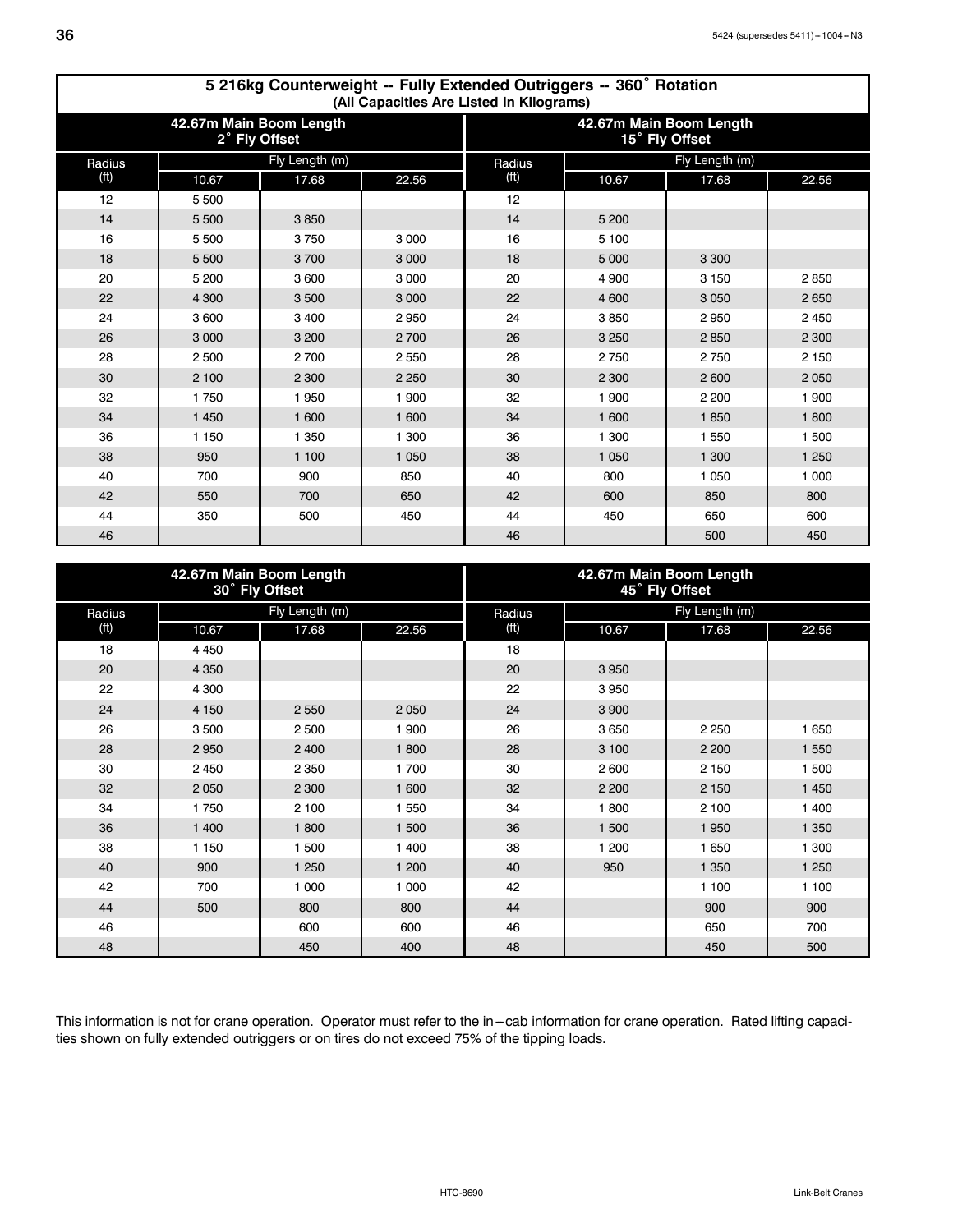| 14 742kg Counterweight -- Fully Extended Outriggers -- 360° Rotation<br>(All Capacities Are Listed In Kilograms) |         |                                          |         |         |                                           |         |                |         |         |  |  |
|------------------------------------------------------------------------------------------------------------------|---------|------------------------------------------|---------|---------|-------------------------------------------|---------|----------------|---------|---------|--|--|
|                                                                                                                  |         | 42.67m Main Boom Length<br>2° Fly Offset |         |         | 42.67m Main Boom Length<br>15° Fly Offset |         |                |         |         |  |  |
| Radius                                                                                                           |         | Fly Length (m)                           |         |         | Radius                                    |         | Fly Length (m) |         |         |  |  |
| (f <sup>t</sup> )                                                                                                | 10.67   | 17.68                                    | 22.56   | 27.43   | (f <sup>t</sup> )                         | 10.67   | 17.68          | 22.56   | 27.43   |  |  |
| 12                                                                                                               | 5 500   |                                          |         |         | 12                                        |         |                |         |         |  |  |
| 14                                                                                                               | 5 5 0 0 | 3850                                     |         |         | 14                                        | 5 200   |                |         |         |  |  |
| 16                                                                                                               | 5 500   | 3750                                     | 3 0 0 0 |         | 16                                        | 5 100   |                |         |         |  |  |
| 18                                                                                                               | 5 5 0 0 | 3700                                     | 3 0 0 0 | 2 3 5 0 | 18                                        | 5 0 0 0 | 3 3 0 0        |         |         |  |  |
| 20                                                                                                               | 5400    | 3 600                                    | 3 0 0 0 | 2 3 5 0 | 20                                        | 4 9 0 0 | 3 1 5 0        | 2850    |         |  |  |
| 22                                                                                                               | 5 300   | 3500                                     | 3 0 0 0 | 2 3 5 0 | 22                                        | 4750    | 3 0 5 0        | 2 6 5 0 | 2 100   |  |  |
| 24                                                                                                               | 5 1 5 0 | 3 4 0 0                                  | 2950    | 2 2 0 0 | 24                                        | 4 6 5 0 | 2950           | 2 4 5 0 | 1950    |  |  |
| 26                                                                                                               | 5 0 0 0 | 3 3 0 0                                  | 2700    | 2 0 5 0 | 26                                        | 4 5 5 0 | 2850           | 2 3 0 0 | 1800    |  |  |
| 28                                                                                                               | 4550    | 3 200                                    | 2 5 5 0 | 1850    | 28                                        | 4 3 5 0 | 2750           | 2 150   | 1 6 5 0 |  |  |
| 30                                                                                                               | 4 0 0 0 | 3 100                                    | 2 3 5 0 | 1 7 5 0 | 30                                        | 4 1 5 0 | 2700           | 2 0 5 0 | 1 5 5 0 |  |  |
| 32                                                                                                               | 3500    | 2950                                     | 2 2 0 0 | 1 600   | 32                                        | 3650    | 2 600          | 1 900   | 1 400   |  |  |
| 34                                                                                                               | 3 100   | 2800                                     | 2 100   | 1 500   | 34                                        | 3 2 5 0 | 2 5 5 0        | 1800    | 1 300   |  |  |
| 36                                                                                                               | 2750    | 2 6 5 0                                  | 1950    | 1 400   | 36                                        | 2850    | 2 4 0 0        | 1700    | 1 2 5 0 |  |  |
| 38                                                                                                               | 2 4 0 0 | 2 5 5 0                                  | 1850    | 1 300   | 38                                        | 2 500   | 2 3 0 0        | 1 650   | 1 1 5 0 |  |  |
| 40                                                                                                               | 2 100   | 2 3 0 0                                  | 1750    | 1 200   | 40                                        | 2 2 0 0 | 2 2 0 0        | 1 5 5 0 | 1 0 5 0 |  |  |
| 42                                                                                                               | 1850    | 2 0 0 0                                  | 1 650   | 1 100   | 42                                        | 1 950   | 2 100          | 1 500   | 1 0 0 0 |  |  |
| 44                                                                                                               | 1 650   | 1800                                     | 1 600   | 1 0 5 0 | 44                                        | 1700    | 1950           | 1 400   | 950     |  |  |
| 46                                                                                                               | 1 4 5 0 | 1 5 5 0                                  | 1 500   | 1 0 0 0 | 46                                        | 1 500   | 1 700          | 1 3 5 0 | 900     |  |  |
| 48                                                                                                               | 1 250   | 1 400                                    | 1 300   | 900     | 48                                        | 1 300   | 1 500          | 1 300   | 850     |  |  |
| 50                                                                                                               | 1 100   | 1 200                                    | 1 1 5 0 | 850     | 50                                        | 1 100   | 1 300          | 1 2 5 0 | 800     |  |  |
| 52                                                                                                               |         | 1 0 5 0                                  | 1 000   | 800     | 52                                        |         | 1 100          | 1 0 5 0 | 750     |  |  |
| 54                                                                                                               |         | 900                                      | 850     | 800     | 54                                        |         | 950            | 900     | 700     |  |  |
| 56                                                                                                               |         | 750                                      | 700     | 700     | 56                                        |         | 800            | 750     | 700     |  |  |
| 58                                                                                                               |         |                                          | 550     | 500     | 58                                        |         |                | 600     | 600     |  |  |
| 60                                                                                                               |         |                                          | 400     |         | 60                                        |         |                | 450     | 450     |  |  |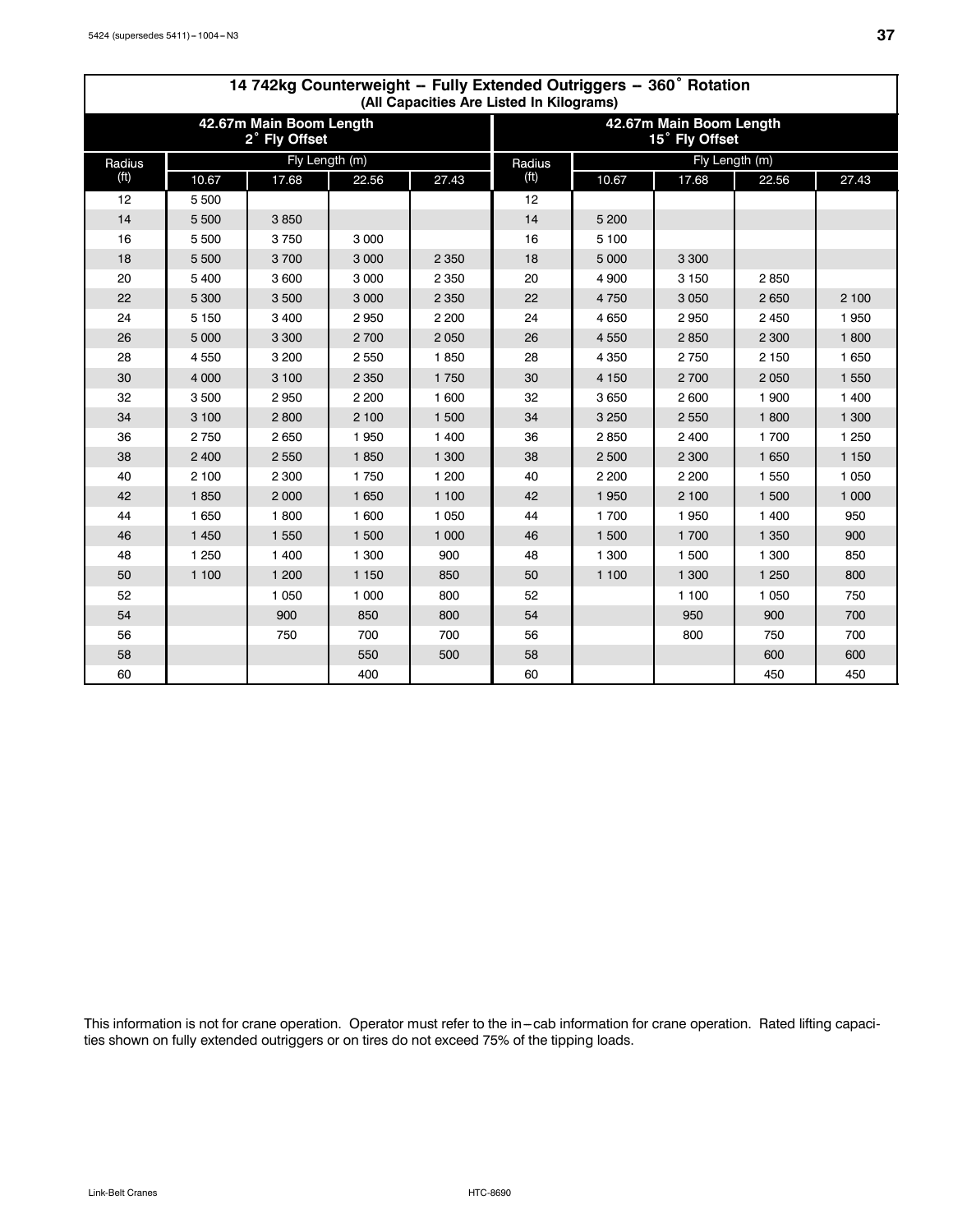| 14 742kg Counterweight -- Fully Extended Outriggers -- 360˚ Rotation<br>(All Capacities Are Listed In Kilograms) |                |                                           |         |         |                                           |                |         |         |         |  |  |
|------------------------------------------------------------------------------------------------------------------|----------------|-------------------------------------------|---------|---------|-------------------------------------------|----------------|---------|---------|---------|--|--|
|                                                                                                                  |                | 42.67m Main Boom Length<br>30° Fly Offset |         |         | 42.67m Main Boom Length<br>45° Fly Offset |                |         |         |         |  |  |
| Radius                                                                                                           | Fly Length (m) |                                           |         |         | Radius                                    | Fly Length (m) |         |         |         |  |  |
| (f <sup>t</sup> )                                                                                                | 10.67          | 17.68                                     | 22.56   | 27.43   | (f <sup>t</sup> )                         | 10.67          | 17.68   | 22.56   | 27.43   |  |  |
| 18                                                                                                               | 4 4 5 0        |                                           |         |         | 18                                        |                |         |         |         |  |  |
| 20                                                                                                               | 4 3 5 0        |                                           |         |         | 20                                        | 3 9 5 0        |         |         |         |  |  |
| 22                                                                                                               | 4 3 0 0        |                                           |         |         | 22                                        | 3950           |         |         |         |  |  |
| 24                                                                                                               | 4 200          | 2 5 5 0                                   | 2 0 5 0 | 1 6 5 0 | 24                                        | 3 9 0 0        |         |         |         |  |  |
| 26                                                                                                               | 4 1 5 0        | 2 500                                     | 1 900   | 1 5 5 0 | 26                                        | 3 9 0 0        | 2 2 5 0 | 1 650   |         |  |  |
| 28                                                                                                               | 4 0 5 0        | 2 4 0 0                                   | 1800    | 1 400   | 28                                        | 3850           | 2 2 0 0 | 1 550   | 1 2 5 0 |  |  |
| 30                                                                                                               | 3900           | 2 3 5 0                                   | 1700    | 1 300   | 30                                        | 3750           | 2 1 5 0 | 1 500   | 1 200   |  |  |
| 32                                                                                                               | 3700           | 2 3 0 0                                   | 1 600   | 1 2 5 0 | 32                                        | 3 600          | 2 1 5 0 | 1 4 5 0 | 1 100   |  |  |
| 34                                                                                                               | 3 3 5 0        | 2 2 5 0                                   | 1 550   | 1 1 5 0 | 34                                        | 3 4 5 0        | 2 100   | 1 400   | 1 0 5 0 |  |  |
| 36                                                                                                               | 2950           | 2 2 0 0                                   | 1 500   | 1 0 5 0 | 36                                        | 3 0 5 0        | 2 100   | 1 3 5 0 | 950     |  |  |
| 38                                                                                                               | 2600           | 2 150                                     | 1 400   | 1 000   | 38                                        | 2 6 5 0        | 2 0 5 0 | 1 300   | 900     |  |  |
| 40                                                                                                               | 2 3 0 0        | 2 0 5 0                                   | 1 3 5 0 | 950     | 40                                        | 2 3 5 0        | 1 9 5 0 | 1 2 5 0 | 850     |  |  |
| 42                                                                                                               | 2000           | 1950                                      | 1 300   | 900     | 42                                        | 2 0 5 0        | 1 900   | 1 200   | 800     |  |  |
| 44                                                                                                               | 1750           | 1 900                                     | 1 250   | 850     | 44                                        |                | 1850    | 1 1 5 0 | 750     |  |  |
| 46                                                                                                               | 1500           | 1800                                      | 1 200   | 800     | 46                                        |                | 1800    | 1 1 5 0 | 750     |  |  |
| 48                                                                                                               |                | 1 600                                     | 1 200   | 750     | 48                                        |                | 1 600   | 1 1 5 0 | 700     |  |  |
| 50                                                                                                               |                | 1 400                                     | 1 1 5 0 | 700     | 50                                        |                |         | 1 100   | 650     |  |  |
| 52                                                                                                               |                | 1 200                                     | 1 1 5 0 | 650     | 52                                        |                |         | 1 100   | 650     |  |  |
| 54                                                                                                               |                | 1 000                                     | 1 0 0 0 | 650     | 54                                        |                |         |         | 600     |  |  |
| 56                                                                                                               |                |                                           | 800     | 600     | 56                                        |                |         |         | 600     |  |  |
| 58                                                                                                               |                |                                           | 650     | 600     | 58                                        |                |         |         | 600     |  |  |
| 60                                                                                                               |                |                                           |         | 550     | 60                                        |                |         |         |         |  |  |
| 62                                                                                                               |                |                                           |         | 350     | 62                                        |                |         |         |         |  |  |

**14 742kg Counterweight -- Fully Extended Outriggers -- 360˚ Rotation**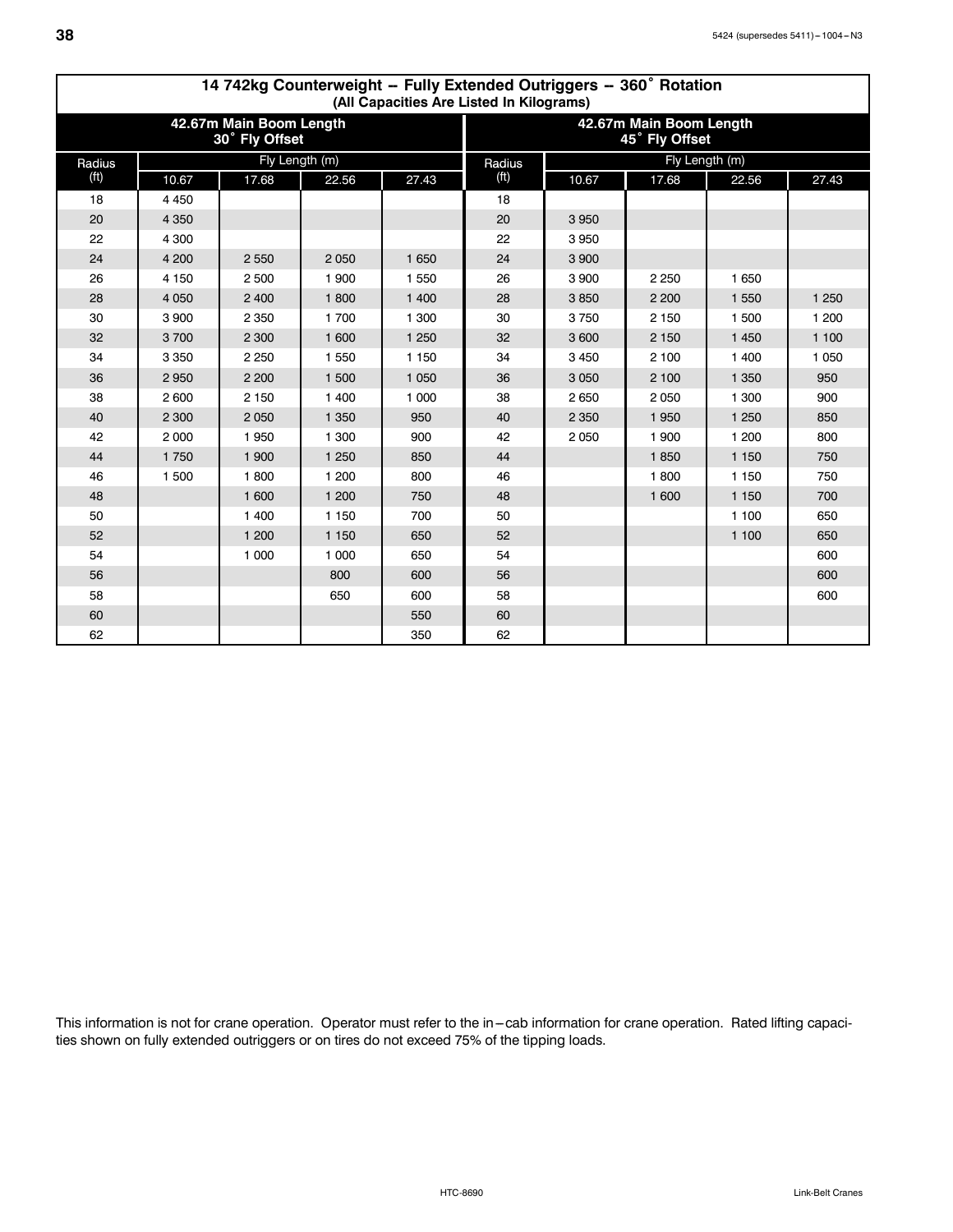| 17 917kg Counterweight -- Fully Extended Outriggers -- 360° Rotation<br>(All Capacities Are Listed In Kilograms) |         |                                          |         |         |                   |                |                                           |         |         |  |  |
|------------------------------------------------------------------------------------------------------------------|---------|------------------------------------------|---------|---------|-------------------|----------------|-------------------------------------------|---------|---------|--|--|
|                                                                                                                  |         | 42.67m Main Boom Length<br>2° Fly Offset |         |         |                   |                | 42.67m Main Boom Length<br>15° Fly Offset |         |         |  |  |
| Radius                                                                                                           |         | Fly Length (m)                           |         |         | Radius            | Fly Length (m) |                                           |         |         |  |  |
| (f <sup>t</sup> )                                                                                                | 10.67   | 17.68                                    | 22.56   | 27.43   | (f <sup>t</sup> ) | 10.67          | 17.68                                     | 22.56   | 27.43   |  |  |
| 12                                                                                                               | 5 500   |                                          |         |         | 12                |                |                                           |         |         |  |  |
| 14                                                                                                               | 5 500   | 3850                                     |         |         | 14                | 5 200          |                                           |         |         |  |  |
| 16                                                                                                               | 5 500   | 3750                                     | 3 0 0 0 |         | 16                | 5 100          |                                           |         |         |  |  |
| 18                                                                                                               | 5 500   | 3700                                     | 3 0 0 0 | 2 3 5 0 | 18                | 5 0 0 0        | 3 3 0 0                                   |         |         |  |  |
| 20                                                                                                               | 5400    | 3 600                                    | 3 0 0 0 | 2 3 5 0 | 20                | 4 9 0 0        | 3 1 5 0                                   | 2850    |         |  |  |
| 22                                                                                                               | 5 300   | 3 500                                    | 3 0 0 0 | 2 3 5 0 | 22                | 4750           | 3 0 5 0                                   | 2 6 5 0 | 2 100   |  |  |
| 24                                                                                                               | 5 1 5 0 | 3 4 0 0                                  | 2950    | 2 2 0 0 | 24                | 4 6 5 0        | 2950                                      | 2 4 5 0 | 1950    |  |  |
| 26                                                                                                               | 5 0 0 0 | 3 3 0 0                                  | 2700    | 2 0 5 0 | 26                | 4 5 5 0        | 2850                                      | 2 3 0 0 | 1800    |  |  |
| 28                                                                                                               | 4700    | 3 200                                    | 2 5 5 0 | 1850    | 28                | 4 3 5 0        | 2750                                      | 2 150   | 1 650   |  |  |
| 30                                                                                                               | 4 4 5 0 | 3 100                                    | 2 3 5 0 | 1 750   | 30                | 4 1 5 0        | 2700                                      | 2 0 5 0 | 1 5 5 0 |  |  |
| 32                                                                                                               | 4 0 5 0 | 2950                                     | 2 2 0 0 | 1 600   | 32                | 3950           | 2 600                                     | 1 900   | 1 400   |  |  |
| 34                                                                                                               | 3 600   | 2800                                     | 2 100   | 1 500   | 34                | 3750           | 2 5 5 0                                   | 1800    | 1 300   |  |  |
| 36                                                                                                               | 3 200   | 2 6 5 0                                  | 1950    | 1 400   | 36                | 3 3 0 0        | 2 400                                     | 1700    | 1 2 5 0 |  |  |
| 38                                                                                                               | 2850    | 2 5 5 0                                  | 1850    | 1 300   | 38                | 2950           | 2 3 0 0                                   | 1 650   | 1 1 5 0 |  |  |
| 40                                                                                                               | 2550    | 2 4 0 0                                  | 1750    | 1 200   | 40                | 2 6 5 0        | 2 2 0 0                                   | 1 5 5 0 | 1 0 5 0 |  |  |
| 42                                                                                                               | 2 2 5 0 | 2 3 0 0                                  | 1 650   | 1 100   | 42                | 2 3 5 0        | 2 100                                     | 1 500   | 1 0 0 0 |  |  |
| 44                                                                                                               | 2000    | 2 1 5 0                                  | 1 600   | 1 0 5 0 | 44                | 2 100          | 2 0 0 0                                   | 1 400   | 950     |  |  |
| 46                                                                                                               | 1800    | 1950                                     | 1 500   | 1 0 0 0 | 46                | 1850           | 1950                                      | 1 3 5 0 | 900     |  |  |
| 48                                                                                                               | 1 600   | 1 700                                    | 1 4 5 0 | 900     | 48                | 1 650          | 1850                                      | 1 300   | 850     |  |  |
| 50                                                                                                               | 1 400   | 1 550                                    | 1 400   | 850     | 50                | 1 4 5 0        | 1 650                                     | 1 2 5 0 | 800     |  |  |
| 52                                                                                                               |         | 1 3 5 0                                  | 1 300   | 800     | 52                |                | 1 450                                     | 1 250   | 750     |  |  |
| 54                                                                                                               |         | 1 200                                    | 1 1 5 0 | 800     | 54                |                | 1 2 5 0                                   | 1 200   | 700     |  |  |
| 56                                                                                                               |         | 1 0 5 0                                  | 1 0 0 0 | 750     | 56                |                | 1 100                                     | 1 0 5 0 | 700     |  |  |
| 58                                                                                                               |         |                                          | 850     | 700     | 58                |                |                                           | 900     | 650     |  |  |
| 60                                                                                                               |         |                                          | 700     | 700     | 60                |                |                                           | 750     | 650     |  |  |
| 62                                                                                                               |         |                                          | 550     | 550     | 62                |                |                                           | 600     | 600     |  |  |
| 64                                                                                                               |         |                                          |         | 400     | 64                |                |                                           |         | 450     |  |  |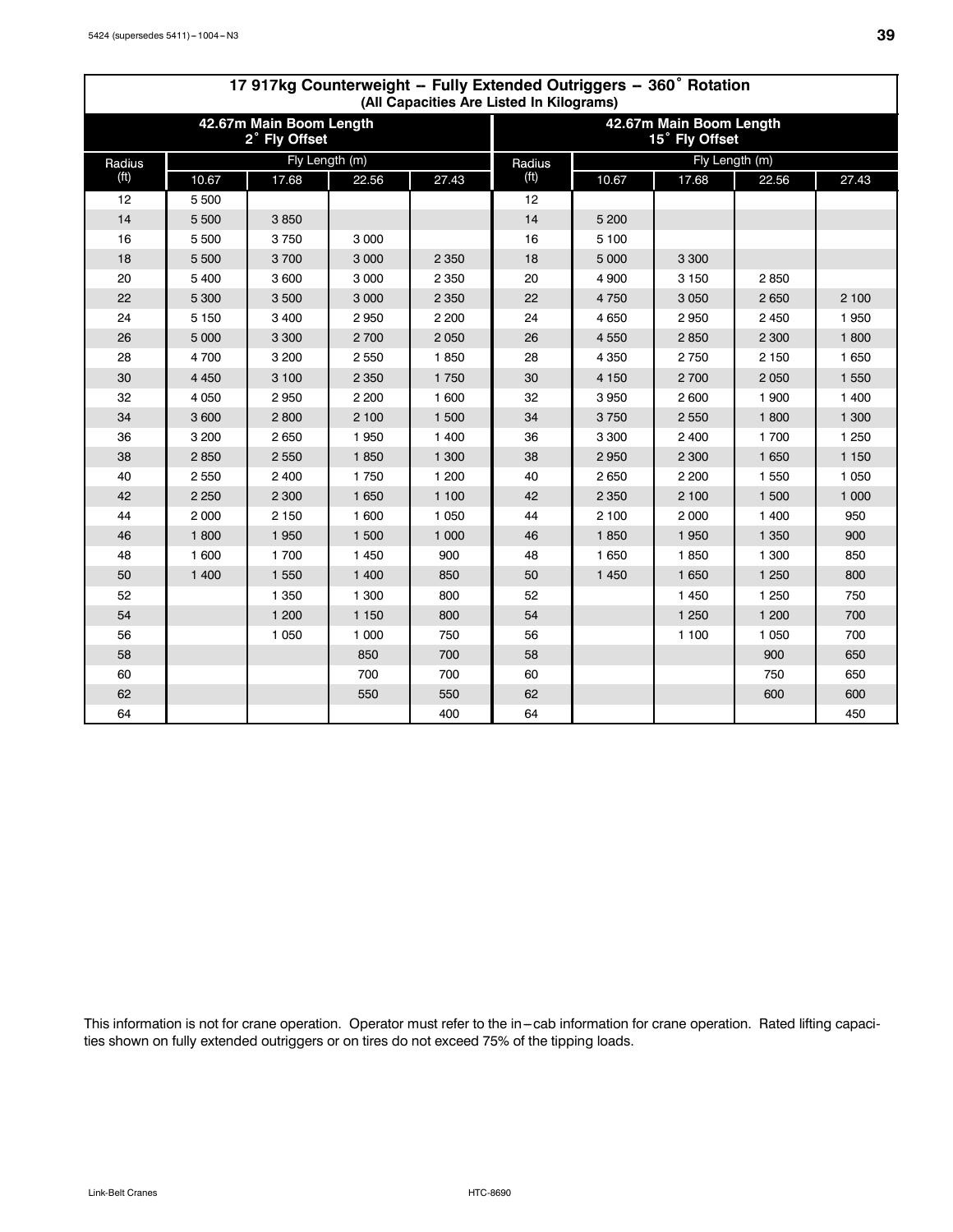| 17 917kg Counterweight -- Fully Extended Outriggers -- 360 ` Rotation<br>(All Capacities Are Listed In Kilograms) |         |                                           |         |         |                                           |         |                |         |         |  |  |
|-------------------------------------------------------------------------------------------------------------------|---------|-------------------------------------------|---------|---------|-------------------------------------------|---------|----------------|---------|---------|--|--|
|                                                                                                                   |         | 42.67m Main Boom Length<br>30° Fly Offset |         |         | 42.67m Main Boom Length<br>45° Fly Offset |         |                |         |         |  |  |
| Radius                                                                                                            |         | Fly Length (m)                            |         |         | Radius                                    |         | Fly Length (m) |         |         |  |  |
| (f <sup>t</sup> )                                                                                                 | 10.67   | 17.68                                     | 22.56   | 27.43   | (f <sup>t</sup> )                         | 10.67   | 17.68          | 22.56   | 27.43   |  |  |
| 18                                                                                                                | 4 4 5 0 |                                           |         |         | 18                                        |         |                |         |         |  |  |
| 20                                                                                                                | 4 3 5 0 |                                           |         |         | 20                                        | 3 9 5 0 |                |         |         |  |  |
| 22                                                                                                                | 4 3 0 0 |                                           |         |         | 22                                        | 3950    |                |         |         |  |  |
| 24                                                                                                                | 4 200   | 2 5 5 0                                   | 2 0 5 0 | 1 6 5 0 | 24                                        | 3 9 0 0 |                |         |         |  |  |
| 26                                                                                                                | 4 1 5 0 | 2 500                                     | 1 900   | 1 5 5 0 | 26                                        | 3 9 0 0 | 2 2 5 0        | 1 650   |         |  |  |
| 28                                                                                                                | 4 0 5 0 | 2 4 0 0                                   | 1800    | 1 400   | 28                                        | 3850    | 2 2 0 0        | 1 550   | 1 2 5 0 |  |  |
| 30                                                                                                                | 3 9 0 0 | 2 3 5 0                                   | 1700    | 1 300   | 30                                        | 3750    | 2 1 5 0        | 1 500   | 1 200   |  |  |
| 32                                                                                                                | 3700    | 2 3 0 0                                   | 1 600   | 1 2 5 0 | 32                                        | 3 600   | 2 1 5 0        | 1 4 5 0 | 1 100   |  |  |
| 34                                                                                                                | 3550    | 2 2 5 0                                   | 1 5 5 0 | 1 1 5 0 | 34                                        | 3 500   | 2 100          | 1 400   | 1 0 5 0 |  |  |
| 36                                                                                                                | 3 4 5 0 | 2 2 0 0                                   | 1 500   | 1 0 5 0 | 36                                        | 3 4 0 0 | 2 100          | 1 3 5 0 | 950     |  |  |
| 38                                                                                                                | 3050    | 2 1 5 0                                   | 1 400   | 1 000   | 38                                        | 3 100   | 2 0 5 0        | 1 300   | 900     |  |  |
| 40                                                                                                                | 2700    | 2 0 5 0                                   | 1 3 5 0 | 950     | 40                                        | 2750    | 1 9 5 0        | 1 2 5 0 | 850     |  |  |
| 42                                                                                                                | 2400    | 1950                                      | 1 300   | 900     | 42                                        | 2 4 5 0 | 1 900          | 1 200   | 800     |  |  |
| 44                                                                                                                | 2 1 5 0 | 1 900                                     | 1 2 5 0 | 850     | 44                                        |         | 1850           | 1 1 5 0 | 750     |  |  |
| 46                                                                                                                | 1900    | 1850                                      | 1 200   | 800     | 46                                        |         | 1800           | 1 1 5 0 | 750     |  |  |
| 48                                                                                                                |         | 1 800                                     | 1 200   | 750     | 48                                        |         | 1800           | 1 1 5 0 | 700     |  |  |
| 50                                                                                                                |         | 1700                                      | 1 1 5 0 | 700     | 50                                        |         | 1 700          | 1 100   | 650     |  |  |
| 52                                                                                                                |         | 1 500                                     | 1 1 5 0 | 650     | 52                                        |         |                | 1 100   | 650     |  |  |
| 54                                                                                                                |         | 1 300                                     | 1 100   | 650     | 54                                        |         |                |         | 600     |  |  |
| 56                                                                                                                |         |                                           | 1 100   | 600     | 56                                        |         |                |         | 600     |  |  |
| 58                                                                                                                |         |                                           | 950     | 600     | 58                                        |         |                |         | 600     |  |  |
| 60                                                                                                                |         |                                           |         | 600     | 60                                        |         |                |         |         |  |  |
| 62                                                                                                                |         |                                           |         | 600     | 62                                        |         |                |         |         |  |  |
| 64                                                                                                                |         |                                           |         | 450     | 64                                        |         |                |         |         |  |  |

# **17 917kg Counterweight -- Fully Extended Outriggers -- 360˚ Rotation**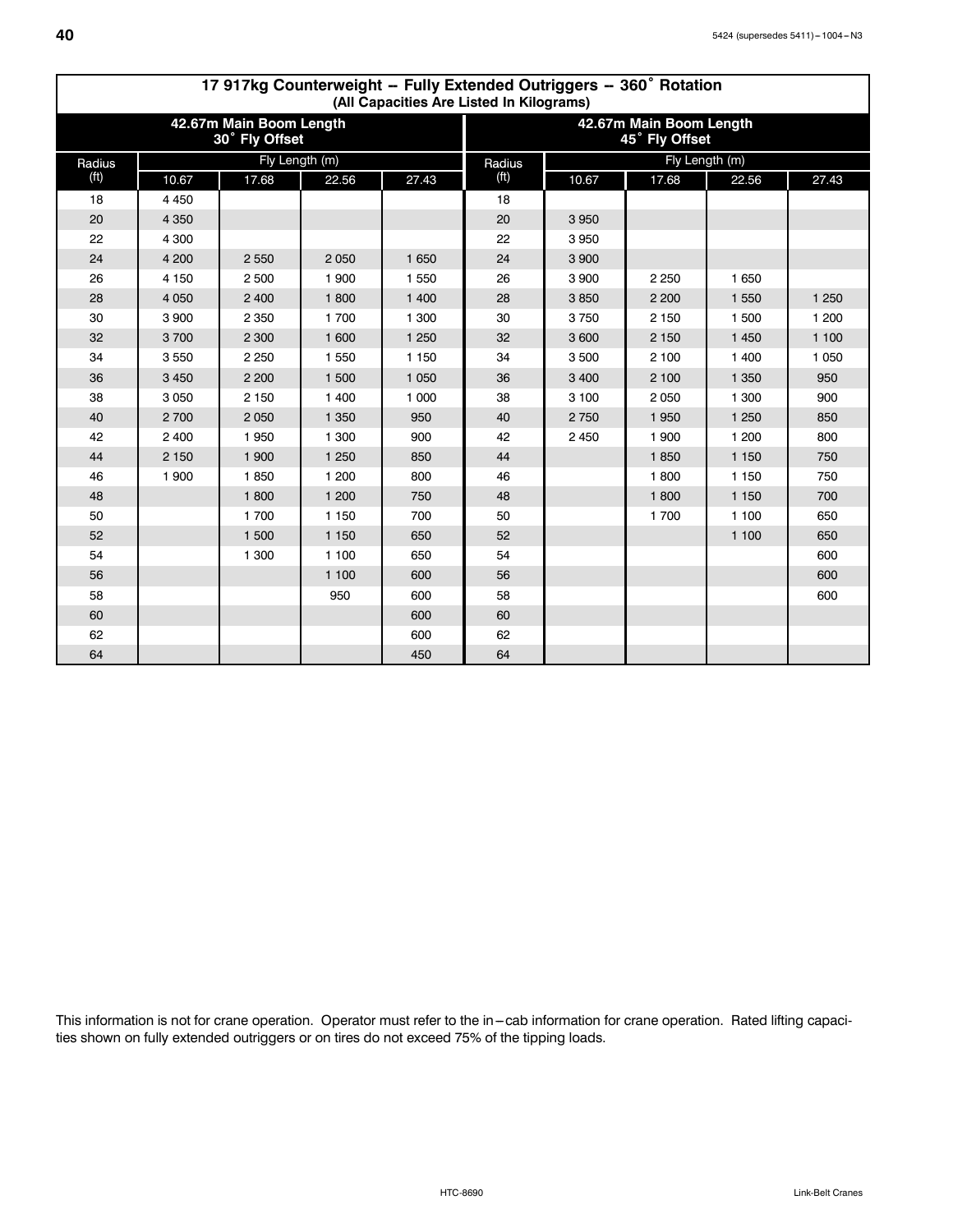This Page Intentionally Blank